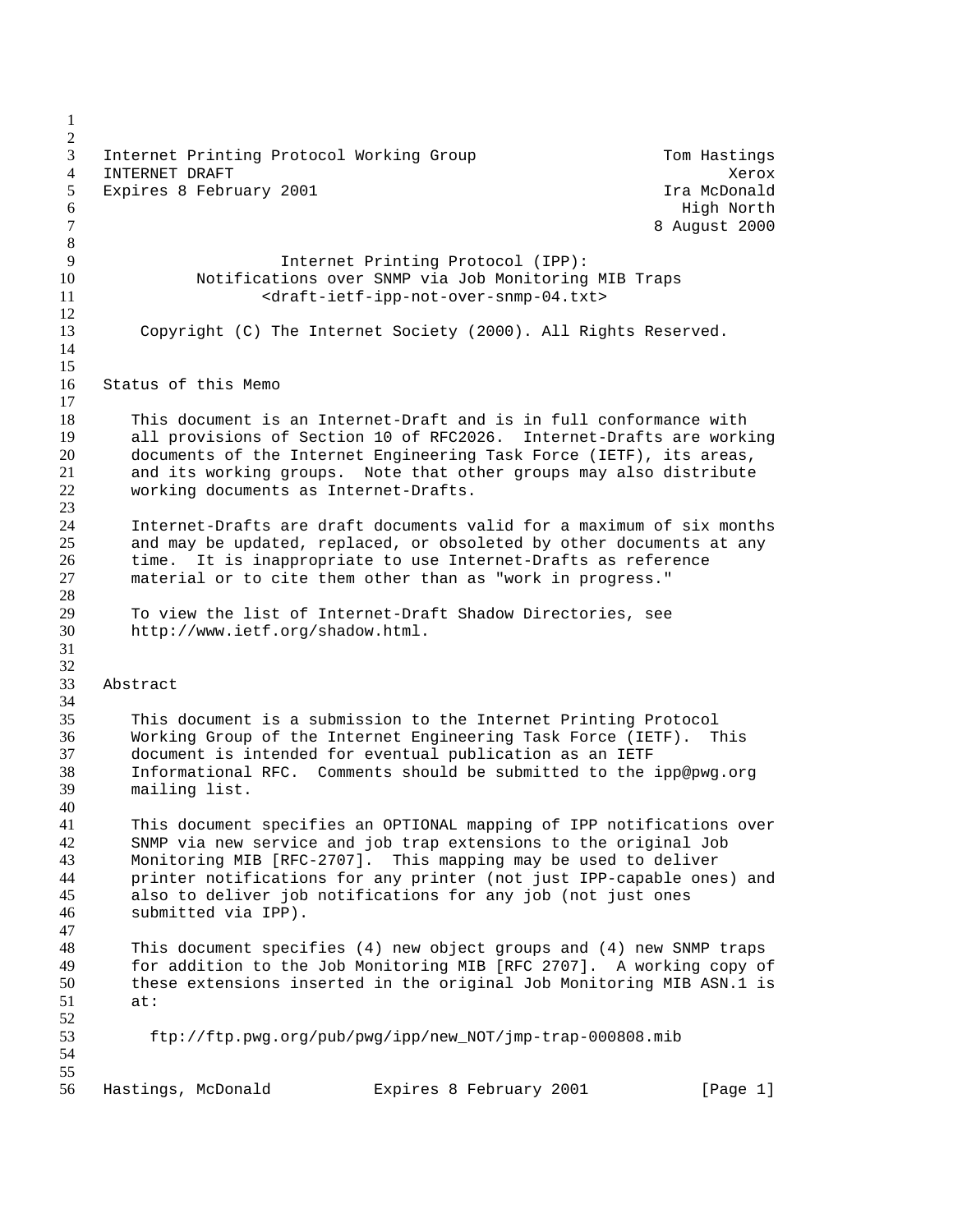| 57       |                                                                  |                |
|----------|------------------------------------------------------------------|----------------|
| 58<br>59 | Internet Draft<br>IPP Notify via Job Mon MIB Traps               | 8 August 2000  |
| 60       | Table of Contents                                                |                |
| 61       |                                                                  |                |
| 62       | 1.                                                               | 4              |
| 63       | 2.                                                               | $\overline{4}$ |
| 64       | 2.1.<br>Terminology for Conformance                              | $\overline{4}$ |
| 65       | 2.2.<br>SNMP Network Management Framework                        | $\overline{4}$ |
| 66       | 3.                                                               | 5              |
| 67       | SNMP Mapping for IPP Notifications<br>3.1.                       | 5              |
| 68       | 3.1.1.<br>SNMP Mapping for IPP Printer Events                    | 5              |
| 69       | 3.1.2.<br>SNMP Mapping for IPP Job Events                        | 6              |
| 70       | Subscription for IPP Notifications<br>3.2.                       | 7              |
| 71       | Subscription via IPP<br>3.2.1.                                   | 7              |
| 72       | 3.2.2.<br>Subscription via SNMP                                  | 7              |
| 73       | 3.3.<br>Relationship to other MIBs                               | 8              |
| 74       | 3.3.1.                                                           | 8              |
| 75       | Host Resources MIB (RFC 2790)<br>3.3.2.                          | 8              |
| 76       | Printer MIB (RFC 1759)<br>3.3.3.                                 | 8              |
| 77       | 4.                                                               | 9              |
| 78       | Table 1 - Information about the Delivery Method<br>4.1.          | 9              |
| 79       | Subscription Template Attributes<br>5.                           | 12             |
| 80       | 5.1.<br>Table 2 - Subscription and Printer Attributes            | 12             |
| 81       | Additional Subscription Template Attributes<br>5.2.              | 12             |
| 82       | notify-snmp-version (type2 keyword)<br>5.2.1.                    | 12             |
| 83       | notify-snmp-version-default<br>5.2.1.1.                          | 13             |
| 84       | 5.2.1.2.                                                         | 13             |
|          | notify-snmp-version-supported                                    |                |
| 85       | notify-snmp-auth-data (octetString(MAX))<br>5.2.2.               | 13             |
| 86       | notify-snmp-auth-data-default<br>5.2.2.1.                        | 14             |
| 87       | 5.2.2.2.<br>notify-snmp-auth-data-supported                      | 14             |
| 88       | 5.2.3.<br>notify-snmp-operation (type2 keyword)                  | 14             |
| 89       | 5.2.3.1.<br>notify-snmp-operation-default                        | 15             |
| 90       | 5.2.3.2.<br>notify-snmp-operation-supported                      | 15             |
| 91       | 5.2.4.<br>notify-snmp-mtu-size (integer(0:MAX))                  | 15             |
| 92       | notify-snmp-mtu-size-default<br>5.2.4.1.                         | 15             |
| 93       | 5.2.4.2.<br>notify-snmp-mtu-size-supported                       | 16             |
| 94       | Additional Info about Subscription Template Attributes .<br>5.3. | 16             |
| 95       | 5.3.1. notify-recipient-uri (uri)                                | 16             |
| 96       | б.                                                               | 17             |
| 97       | 6.1.<br>SNMP Message Envelope                                    | 17             |
| 98       | 6.1.1.<br>SNMPv1 Message Envelope                                | 17             |
| 99       | 6.1.1.1.<br>version (INTEGER)                                    | 17             |
| 100      | community (OCTET STRING)<br>6.1.1.2.                             | 17             |
| 101      | 6.1.2.<br>SNMPv2 Message Envelope                                | 17             |
| 102      | version (INTEGER)<br>6.1.2.1.                                    | 17             |
| 103      | 6.1.2.2.<br>community (OCTET STRING)                             | 17             |
| 104      | 6.1.3.<br>SNMPv3 Message Envelope                                | 17             |
| 105      | 6.1.3.1.<br>msgVersion (INTEGER)                                 | 18             |
| 106      | 6.1.3.2.<br>msgGlobalData (HeaderData)                           | 18             |
| 107      | 6.1.3.3.<br>msgSecurityParameters (OCTET STRING)                 | 18             |
| 108      | msgData (ScopedPduData)<br>6.1.3.4.                              | 18             |
| 109      | 6.2.                                                             | 18             |
| 110      | SNMPv1 Trap Message Header<br>6.2.1.                             | 18             |
| 111      |                                                                  |                |
| 112      | Hastings, McDonald<br>Expires 8 February 2001                    | [Page 2]       |
|          |                                                                  |                |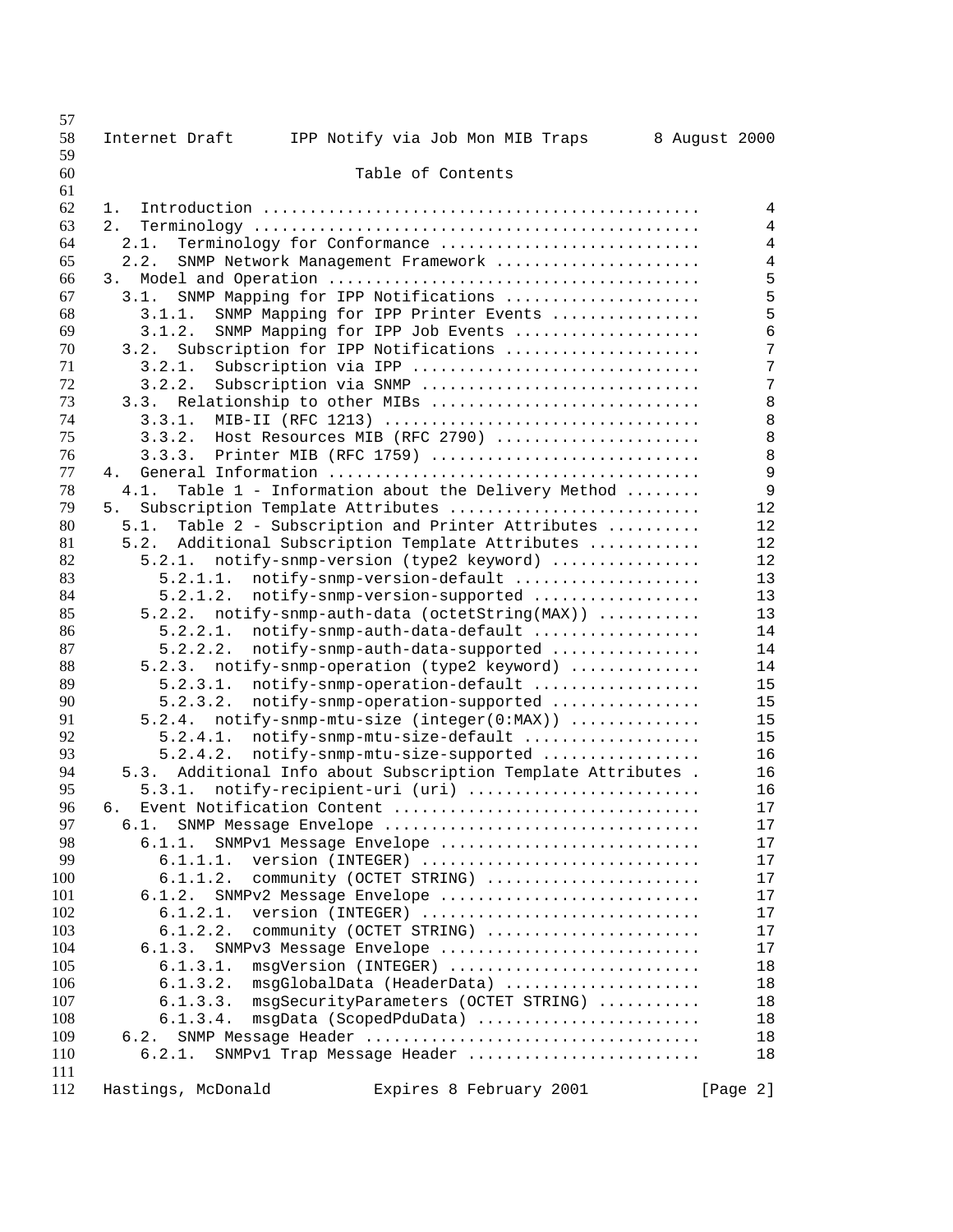| 113<br>114 |                    |                                              | 8 August 2000 |          |
|------------|--------------------|----------------------------------------------|---------------|----------|
| 115        | Internet Draft     | IPP Notify via Job Mon MIB Traps             |               |          |
| 116        | 6.2.1.1.           | enterprise (OBJECT IDENTIFIER)               |               | 19       |
| 117        | 6.2.1.2.           | agent-addr (NetworkAddress)                  |               | 19       |
| 118        | 6.2.1.3.           | generic-trap (INTEGER)                       |               | 19       |
| 119        | 6.2.1.4.           | specific-trap (INTEGER)                      |               | 19       |
| 120        | 6.2.1.5.           | time-stamp (TimeTicks)                       |               | 19       |
| 121        | 6.2.2.             | SNMPv2 and SNMPv3 Trap/Inform Message Header |               | 19       |
| 122        | 6.2.2.1.           | request-id (Integer32)                       |               | 19       |
| 123        | 6.2.2.2.           | error-status (INTEGER)                       |               | 19       |
| 124        | 6.2.2.3.           | error-index (INTEGER)                        |               | 20       |
| 125        | 6.3.               |                                              |               | 20       |
| 126        | 6.3.1.             | SNMPv1 Trap Message Body                     |               | 20       |
| 127        | 6.3.2.             | SNMPv2 and SNMPv3 Trap/Inform Message Body   |               | 20       |
| 128        | 6.3.2.1.           | sysUpTime (TimeTicks)                        |               | 20       |
| 129        | 6.3.2.2.           | sysTrapOID (OBJECT IDENTIFIER)               |               | 20       |
| 130        | 6.4.               | SNMP Trap/Inform Examples                    |               | 20       |
| 131        | 7.                 | SNMP ASN.1 for IPP Notifications             |               | 21       |
| 132        | 7.1.               | Notification Definitions                     |               | 21       |
| 133        | 7.1.1.             | Service Event Notify Group - Trap            |               | 21       |
| 134        | 7.1.2.             | Job Event Notify Group - Trap                |               | 22       |
| 135        | 7.1.3.             | Job Completed Notify Group - Trap            |               | 23       |
| 136        | 7.1.4.             | Job Progress Notify Group - Trap             |               | 24       |
| 137        | 7.2.               |                                              |               | 25       |
| 138        | 7.2.1.             | Service Group - Objects                      |               | 25       |
| 139        | 7.2.2.             | Service Event Group - Objects                |               | 28       |
| 140        | 7.2.3.             | Job Event Group - Objects                    |               | 32       |
| 141        | 7.2.4.             | Job Progress Group - Objects                 |               | 35       |
| 142        | 8.                 |                                              |               | 37       |
| 143        | 9.                 |                                              |               | 37       |
| 144        | 10.                | Internationalization Considerations          |               | 37       |
| 145        | 11.                |                                              |               | 37       |
| 146        | 12.                |                                              |               | 38       |
| 147        | 13.                |                                              |               | 40       |
| 148        | 14.                | Intellectual Property Notice                 |               | 43       |
| 149        | 15.                |                                              |               | 43       |
| 150        | 16.                | Full Copyright Statement                     |               | 44       |
| 151        |                    |                                              |               |          |
| 152        |                    |                                              |               |          |
| 153        |                    |                                              |               |          |
| 154        |                    |                                              |               |          |
| 155        |                    |                                              |               |          |
| 156        |                    |                                              |               |          |
| 157        |                    |                                              |               |          |
| 158        |                    |                                              |               |          |
| 159        |                    |                                              |               |          |
| 160        |                    |                                              |               |          |
| 161        |                    |                                              |               |          |
| 162        |                    |                                              |               |          |
| 163        |                    |                                              |               |          |
| 164        |                    |                                              |               |          |
| 165        |                    |                                              |               |          |
| 166        |                    |                                              |               |          |
| 167        |                    |                                              |               |          |
| 168        | Hastings, McDonald | Expires 8 February 2001                      |               | [Page 3] |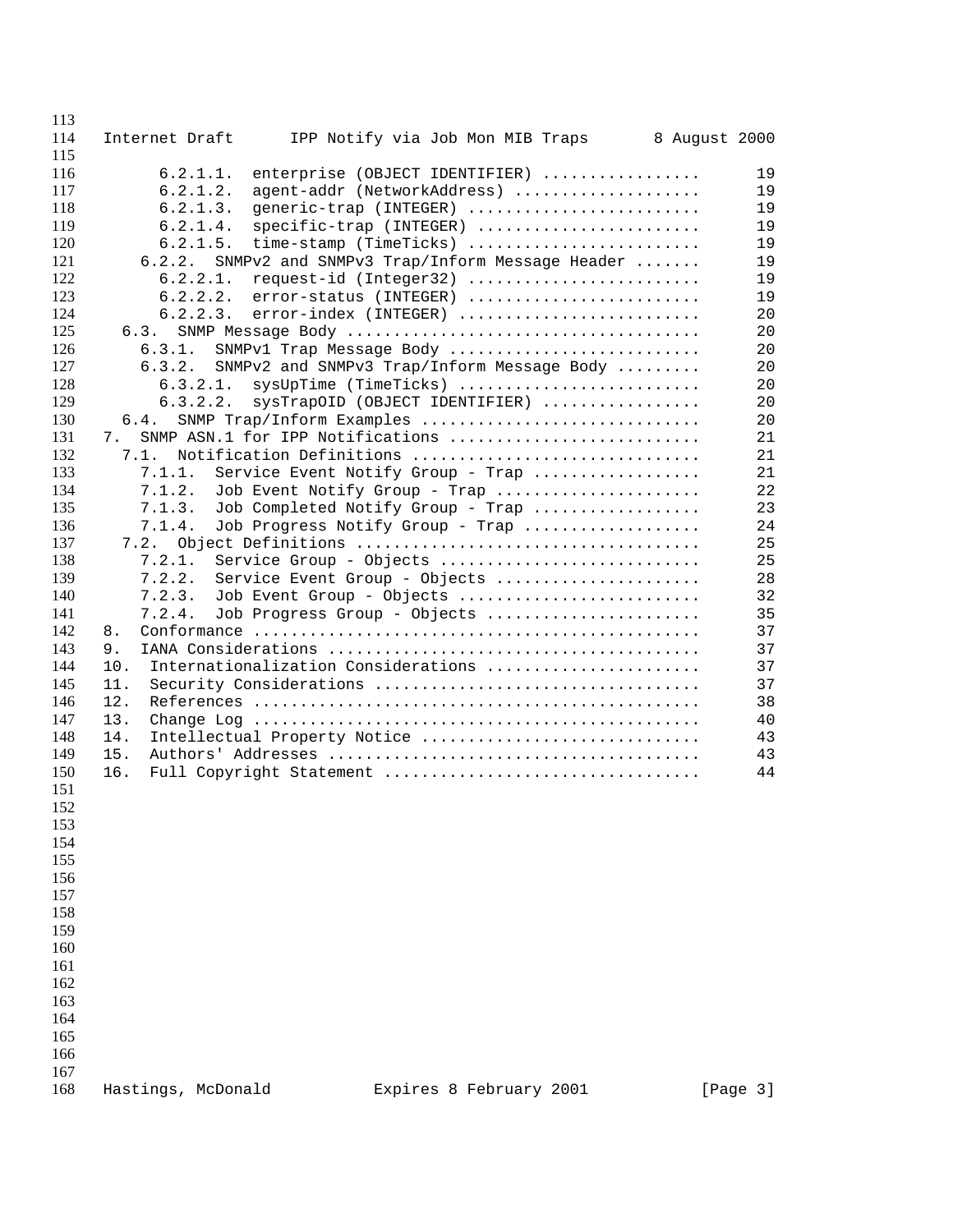Internet Draft IPP Notify via Job Mon MIB Traps 8 August 2000 1. Introduction 176 This document is a submission to the Internet Printing Protocol<br>177 Working Group of the Internet Engineering Task Force (IETF). Working Group of the Internet Engineering Task Force (IETF). Comments should be submitted to the ipp@pwg.org mailing list. This document specifies an OPTIONAL mapping of IPP notifications over SNMP via new service and job trap extensions to the original Job Monitoring MIB [RFC-2707]. This mapping may be used to deliver 183 printer notifications for any printer (not just IPP-capable ones) and<br>184 also to deliver job notifications for any job (not just ones 184 also to deliver job notifications for any job (not just ones 185 submitted via IPP). submitted via IPP). 187 This document specifies (4) new object groups and (4) new SNMP traps<br>188 for addition to the Job Monitoring MIB [RFC 2707]. A working copy of for addition to the Job Monitoring MIB [RFC 2707]. A working copy of these extensions inserted in the original Job Monitoring MIB ASN.1 is at: ftp://ftp.pwg.org/pub/pwg/ipp/new\_NOT/jmp-trap-000808.mib The IPP protocol [IPP-PRO] supports passive monitoring of IPP Printer and Job objects, via client polling of IPP object attributes using the 'Get-Printer-Attributes' and 'Get-Job-Attributes' operations. 198 This document specifies support for dynamic monitoring of IPP Printer<br>199 and Job objects via SNMP traps generated by the service provider 199 and Job objects via SNMP traps generated by the service provider<br>200 (server or device). (server or device). 2. Terminology  $\frac{207}{208}$ 2.1. Terminology for Conformance The key words "MUST", "MUST NOT", "REQUIRED", "SHALL", "SHALL NOT", "SHOULD", "SHOULD NOT", "RECOMMENDED", "MAY", and "OPTIONAL" in this document are to be interpreted per [RFC-2119]. 2.2. SNMP Network Management Framework See: Section 1.1 'SNMPv1', section 1.2 'SNMPv2', and section 1.3 'SNMPv3' of [RFC-2576]. 224 Hastings, McDonald Expires 8 February 2001 [Page 4]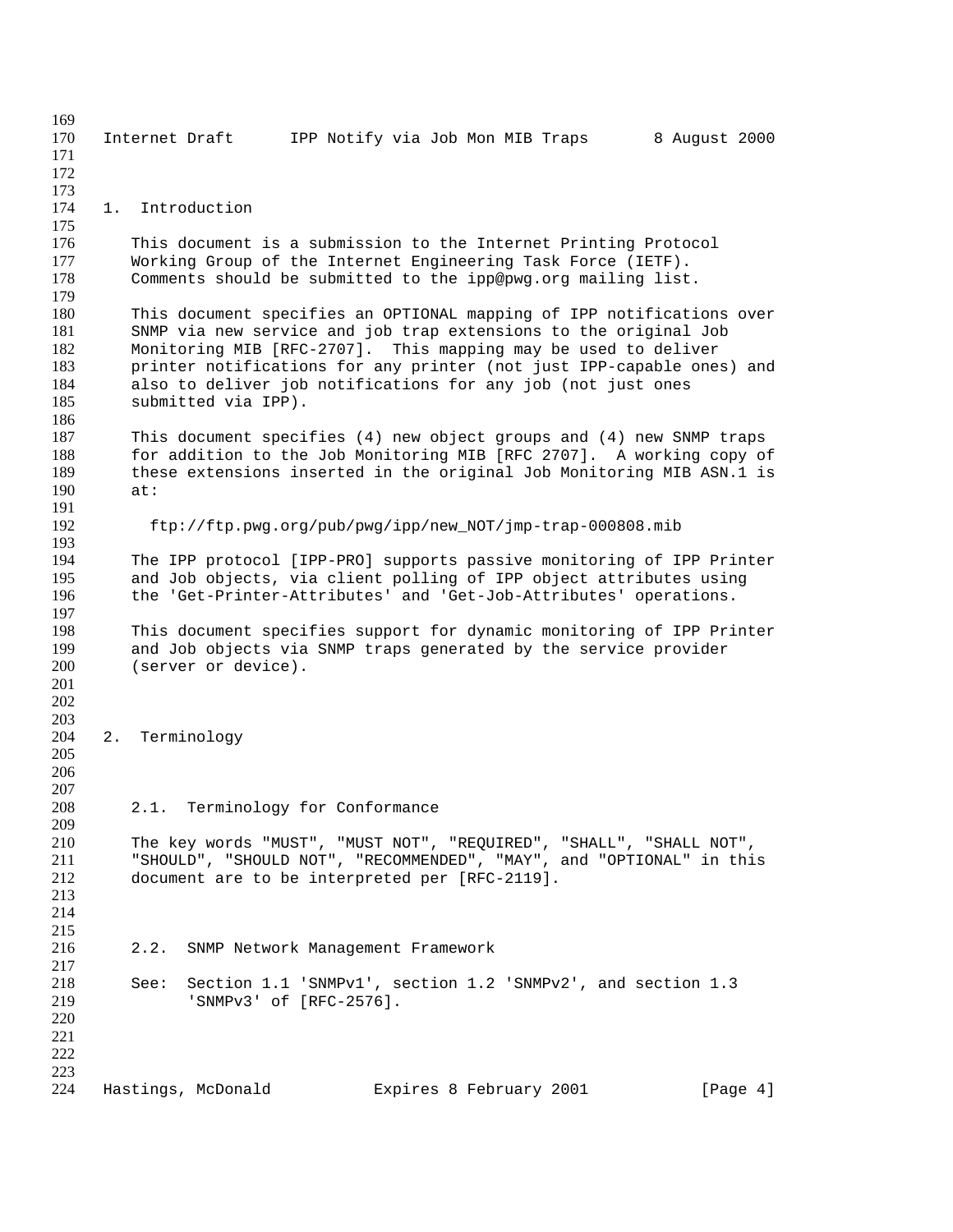| 225 |                                            |                                   |               |
|-----|--------------------------------------------|-----------------------------------|---------------|
| 226 | Internet Draft                             | IPP Notify via Job Mon MIB Traps  | 8 August 2000 |
| 227 |                                            |                                   |               |
| 228 |                                            |                                   |               |
| 229 |                                            |                                   |               |
| 230 | Model and Operation<br>3.                  |                                   |               |
| 231 |                                            |                                   |               |
| 232 |                                            |                                   |               |
| 233 |                                            |                                   |               |
| 234 | 3.1.<br>SNMP Mapping for IPP Notifications |                                   |               |
| 235 |                                            |                                   |               |
| 236 |                                            |                                   |               |
|     |                                            |                                   |               |
| 237 |                                            |                                   |               |
| 238 | 3.1.1. SNMP Mapping for IPP Printer Events |                                   |               |
| 239 |                                            |                                   |               |
| 240 | IPP Printer event attribute                | Job Monitoring MIB object mapping |               |
| 241 | _____________________________              |                                   |               |
| 242 | version-number                             | [no mapping - not useful]         |               |
| 243 | status-code                                | [implicit in each generated trap] |               |
| 244 | notify-sequence-number                     | [request-id in SNMP trap header]  |               |
| 245 | notify-charset                             | [no mapping - strings are UTF-8]  |               |
| 246 | notify-natural-language                    | [no mapping - no text bindings]   |               |
| 247 | subscription-id                            | [no mapping]                      |               |
| 248 | notify-subscribed-event                    | jmServiceEventNotifyTriggerEvent  |               |
| 249 |                                            | jmServiceEventNotifyGroupEvent    |               |
| 250 | notify-printer-uri                         | imServiceURI                      |               |
| 251 | printer-up-time                            | [sysUpTime in SNMP trap bindings] |               |
| 252 | printer-current-time                       | [hrSystemDate in Host Res MIB]    |               |
| 253 | notify-user-data                           | [no mapping]                      |               |
| 254 | notify-text                                | [no mapping]                      |               |
| 255 |                                            |                                   |               |
|     | printer-state                              | jmServiceState                    |               |
| 256 | printer-state-reasons                      | jmServiceStateReasons             |               |
| 257 | printer-is-accepting-jobs                  | [jmServiceStateReasons keyword]   |               |
| 258 |                                            |                                   |               |
| 259 |                                            |                                   |               |
| 260 |                                            |                                   |               |
| 261 |                                            |                                   |               |
| 262 |                                            |                                   |               |
| 263 |                                            |                                   |               |
| 264 |                                            |                                   |               |
| 265 |                                            |                                   |               |
| 266 |                                            |                                   |               |
| 267 |                                            |                                   |               |
| 268 |                                            |                                   |               |
| 269 |                                            |                                   |               |
| 270 |                                            |                                   |               |
| 271 |                                            |                                   |               |
| 272 |                                            |                                   |               |
| 273 |                                            |                                   |               |
| 274 |                                            |                                   |               |
| 275 |                                            |                                   |               |
| 276 |                                            |                                   |               |
| 277 |                                            |                                   |               |
|     |                                            |                                   |               |
| 278 |                                            |                                   |               |
| 279 |                                            |                                   |               |
| 280 | Hastings, McDonald                         | Expires 8 February 2001           | [Page 5]      |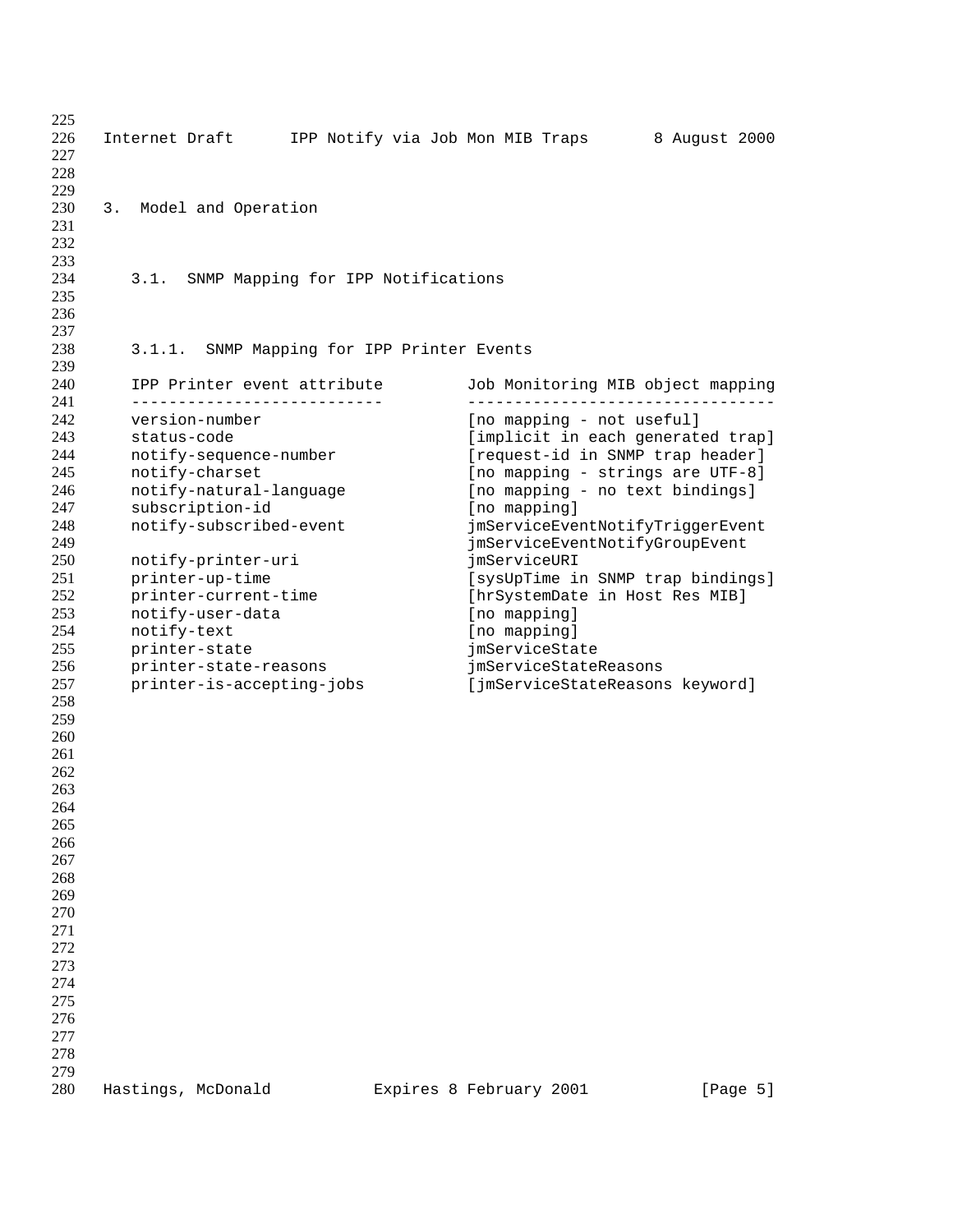| 281<br>282<br>283<br>284<br>285 | Internet Draft                                  | IPP Notify via Job Mon MIB Traps |                                 | 8 August 2000                     |
|---------------------------------|-------------------------------------------------|----------------------------------|---------------------------------|-----------------------------------|
| 286<br>287                      | SNMP Mapping for IPP Job Events<br>3.1.2.       |                                  |                                 |                                   |
| 288                             | IPP Job event attribute                         |                                  |                                 | Job Monitoring MIB object mapping |
| 289                             | ------------------------                        |                                  | ------------------------------- |                                   |
| 290                             | version-number                                  |                                  | [no mapping - not useful]       |                                   |
| 291                             | status-code                                     |                                  |                                 | [implicit in each generated trap] |
| 292                             | notify-sequence-number                          |                                  |                                 | [request-id in SNMP trap header]  |
| 293                             | notify-charset                                  |                                  |                                 | [no mapping - strings are UTF-8]  |
| 294                             | notify-natural-language                         |                                  |                                 | [no mapping - no text bindings]   |
| 295                             | subscription-id                                 | [no mapping]                     |                                 |                                   |
| 296                             | notify-subscribed-event                         |                                  | jmJobEventNotifyTriggerEvent    |                                   |
| 297                             |                                                 |                                  | jmJobEventNotifyGroupEvent      |                                   |
| 298                             | notify-printer-uri                              | jmServiceURI                     |                                 |                                   |
| 299                             | job-id                                          |                                  | [via jmJobState OID instance]   |                                   |
| 300                             | printer-up-time                                 |                                  |                                 | [sysUpTime in SNMP trap bindings] |
| 301                             | printer-current-time                            |                                  |                                 | [hrSystemDate in Host Res MIB]    |
| 302                             | notify-user-data                                | [no mapping]                     |                                 |                                   |
| 303                             | notify-text                                     | [no mapping]                     |                                 |                                   |
| 304                             | job-state                                       | jmJobState                       |                                 |                                   |
| 305                             | job-state-reasons                               |                                  | jmJobEventJobStateReasons       |                                   |
| 306                             |                                                 |                                  |                                 | [jmJobStateReasons1 plus zero or] |
| 307                             |                                                 |                                  |                                 | [more jobStateReasonsN in a strin |
| 308                             |                                                 |                                  |                                 |                                   |
| 309<br>310                      | [job-completed and job-purged - extra bindings] |                                  |                                 |                                   |
| 311                             | job-k-octets-processed                          |                                  | jmJobKOctetsProcessed           |                                   |
| 312                             | job-impressions-completed                       |                                  | jmJobImpressionsCompleted       |                                   |
| 313                             | [job-progress - extra bindings]                 |                                  |                                 |                                   |
| 314                             | job-k-octets                                    |                                  | jmJobKOctetsPerCopyRequested    |                                   |
| 315                             | job-impressions                                 |                                  |                                 | jmJobImpressionsPerCopyRequested  |
| 316                             | job-copies                                      |                                  | jmProgressJobCopiesRequested    |                                   |
| 317                             | job-collation-type                              |                                  | jmProgressJobCollationType      |                                   |
| 318                             | job-media-sheets-completed                      |                                  |                                 | jmProgressMediaSheetsCompleted    |
| 319                             | sheet-completed-copy-number                     |                                  |                                 | jmProgressSheetCompletedCopyNum   |
| 320                             | sheet-completed-document-number                 |                                  |                                 | jmProgressSheetCompletedDocNum    |
| 321                             |                                                 |                                  |                                 |                                   |
| 322                             |                                                 |                                  |                                 |                                   |
| 323                             |                                                 |                                  |                                 |                                   |
| 324                             |                                                 |                                  |                                 |                                   |
| 325                             |                                                 |                                  |                                 |                                   |
| 326                             |                                                 |                                  |                                 |                                   |
| 327                             |                                                 |                                  |                                 |                                   |
| 328                             |                                                 |                                  |                                 |                                   |
| 329                             |                                                 |                                  |                                 |                                   |
| 330                             |                                                 |                                  |                                 |                                   |
| 331                             |                                                 |                                  |                                 |                                   |
| 332                             |                                                 |                                  |                                 |                                   |
| 333                             |                                                 |                                  |                                 |                                   |
| 334                             |                                                 |                                  |                                 |                                   |
| 335                             |                                                 |                                  |                                 |                                   |
| 336                             | Hastings, McDonald                              | Expires 8 February 2001          |                                 | [Page 6]                          |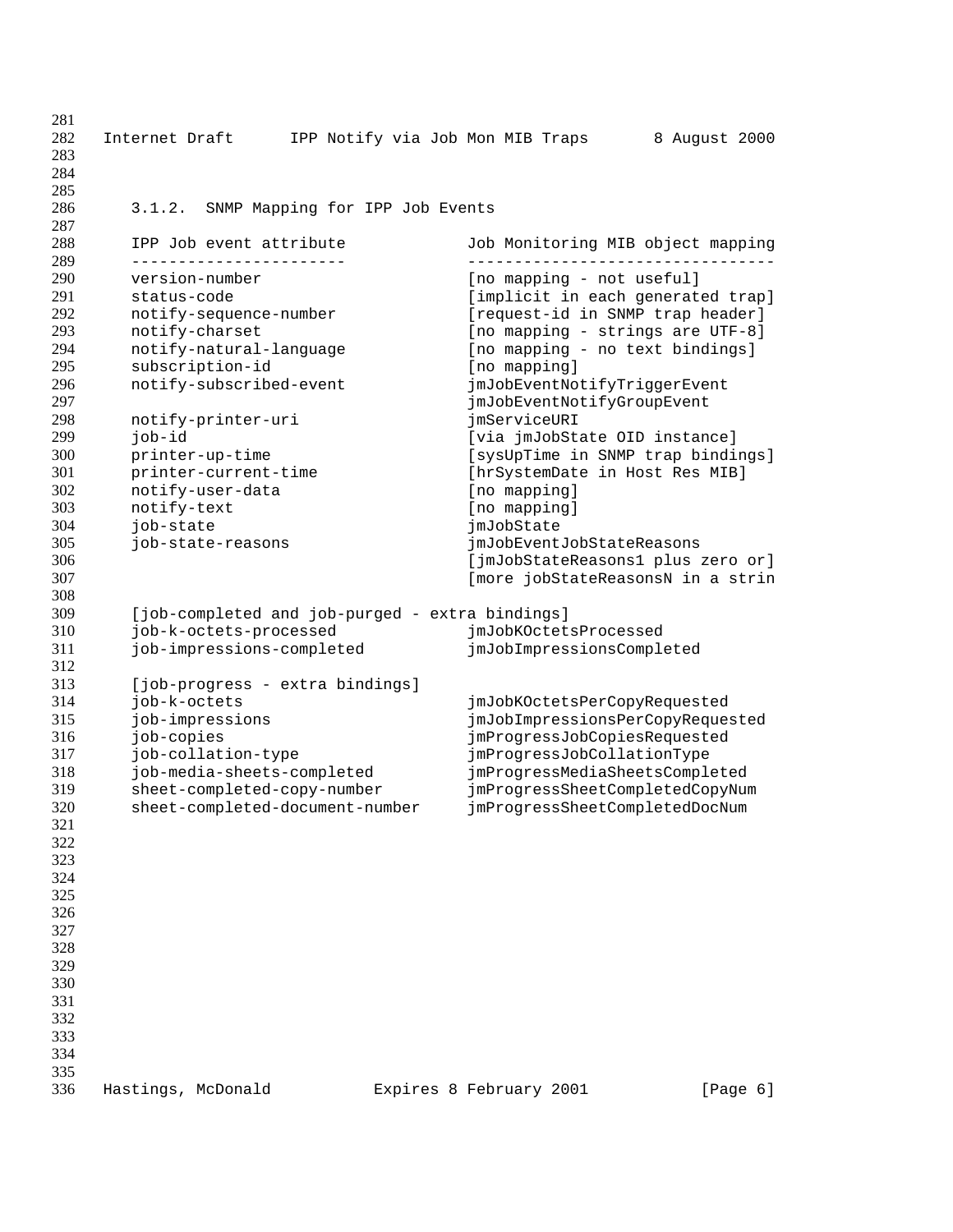| 337 |                                                                                            |
|-----|--------------------------------------------------------------------------------------------|
| 338 | IPP Notify via Job Mon MIB Traps<br>8 August 2000<br>Internet Draft                        |
| 339 |                                                                                            |
| 340 |                                                                                            |
| 341 |                                                                                            |
| 342 | 3.2. Subscription for IPP Notifications                                                    |
| 343 |                                                                                            |
| 344 | IPP Clients MAY subscribe for IPP Notifications delivered via SNMP by                      |
| 345 | either of the following two standard methods:                                              |
| 346 |                                                                                            |
| 347 |                                                                                            |
| 348 | Subscription via IPP<br>3.2.1.                                                             |
| 349 |                                                                                            |
| 350 | IPP Job creation (Create-Job, Print-Job, Print-URI) and                                    |
| 351 |                                                                                            |
| 352 | Create-Subscription operations MAY be used to create per-Printer or                        |
|     | per-Job IPP Subscription objects and MAY specify:                                          |
| 353 |                                                                                            |
| 354 | "notify-recipient-uri" = 'snmpnotify://hostname[.port]'                                    |
| 355 |                                                                                            |
| 356 | "notify-events" = <events 'job-completed'="" e.g.,="" interest,="" of=""></events>         |
| 357 |                                                                                            |
| 358 | "notify-snmp-version" = <snmp and="" model="" security="" version=""></snmp>               |
| 359 |                                                                                            |
| 360 | "notify-snmp-auth-data" = <authentication community="" data,="" e.g.,=""></authentication> |
| 361 |                                                                                            |
| 362 | "notify-snmp-operation" = <operation, e.g.,="" snmp="" trap=""></operation,>               |
| 363 |                                                                                            |
| 364 | "notify-snmp-mtu-size" = <path '4084'="" e.g.,="" max="" transmission="" unit,=""></path>  |
| 365 |                                                                                            |
| 366 |                                                                                            |
| 367 | 3.2.2.<br>Subscription via SNMP                                                            |
| 368 |                                                                                            |
| 369 | The SNMP Notification MIB and SNMP Target MIB (both in [RFC-2573])                         |
| 370 | MAY be used to create SNMP subscriptions.                                                  |
| 371 |                                                                                            |
| 372 | To create a subscription via SNMP, the IPP Client MAY use an SNMP                          |
| 373 | Set-Request operation to create an appropriate row in the SNMP                             |
| 374 | Notification MIB with the following variable-bindings:                                     |
| 375 |                                                                                            |
| 376 | 'snmpNotifyTaq'<br>1)                                                                      |
| 377 | - tag of this notification - see 'snmpTargetAddrTagList' below                             |
| 378 | 2)<br>'snmpNotifyType'                                                                     |
| 379 | - deliver via SNMP Trap (unacknowledged) or Inform (acknowledged)                          |
| 380 | 'snmpNotifyStorageType'<br>3)                                                              |
| 381 | - persistence (volatile, nonVolatile, permanent, readOnly)                                 |
| 382 |                                                                                            |
| 383 | The SNMP Notification MIB uses persistence instead of the<br>Note:                         |
| 384 | lease duration supported in IPP Subscription objects.                                      |
| 385 |                                                                                            |
| 386 |                                                                                            |
| 387 | To complete a subscription via SNMP, the IPP Client MAY use an SNMP                        |
| 388 | Set-Request operation to create an appropriate row in the SNMP Target                      |
| 389 | MIB with the following variable-bindings:                                                  |
| 390 |                                                                                            |
| 391 |                                                                                            |
| 392 | Hastings, McDonald<br>Expires 8 February 2001<br>[Page 7]                                  |
|     |                                                                                            |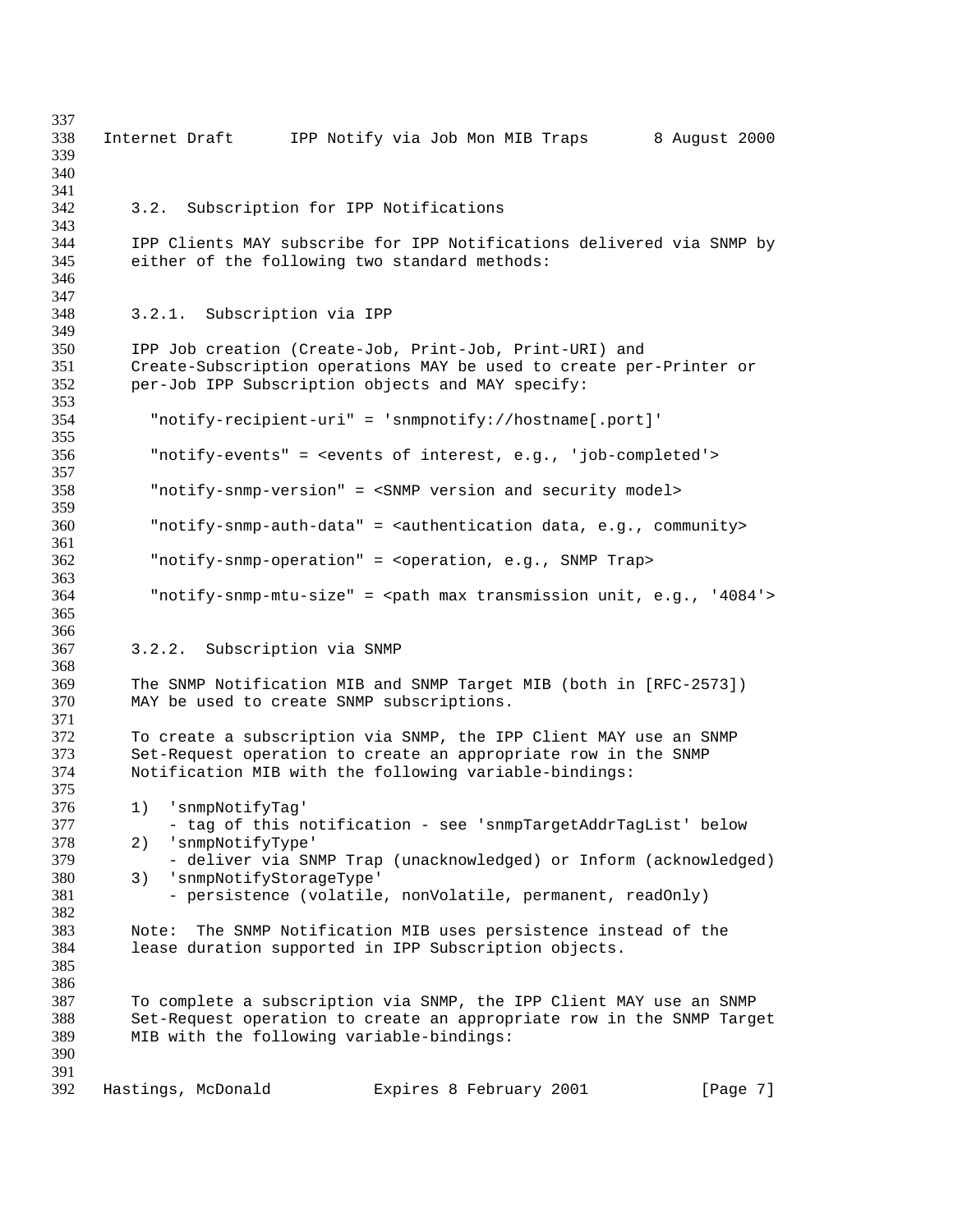Internet Draft IPP Notify via Job Mon MIB Traps 8 August 2000 1) 'snmpTargetAddrTDomain' and 'snmpTargetAddrTAddress' - notification target (client) transport protocol and address (corresponds to IPP 'notify-recipient-uri') 2) 'snmpTargetAddressTimeout' and 'snmpTargetAddrRetryCount' 401 - retry timeout and limit (for acknowledged SNMP Inform only) 3) 'snmpTargetAddrTagList' - tags of notifications to be sent to this target (client) 4) 'snmpTargetAddrParamsEntry' - notification security and SNMP protocol version 5) 'snmpTargetAddrStorageType' - persistence (volatile, nonVolatile, permanent, readOnly) 409 Mote: The SNMP Target MIB uses persistence instead of the lease<br>410 duration supported in IPP Subscription objects. duration supported in IPP Subscription objects. 3.3. Relationship to other MIBs 3.3.1. MIB-II (RFC 1213) All SNMPv1 Trap messages include 'time-stamp' which is the value of the 'sysUpTime' object from MIB-II [RFC-1213]. All SNMPv2 trap bindings include the 'sysUpTime' object from MIB-II [RFC-1213]. 3.3.2. Host Resources MIB (RFC 2790) The 'jmServiceTable' defined in this document MAY have a sparse mapping to the 'hrDeviceTable' (same indices) in Host Resources MIB [RFC-2790]. 3.3.3. Printer MIB (RFC 1759) The 'jmServiceTable' defined in this document MAY have a sparse mapping to the 'hrDeviceTable' (same indices) in Host Resources MIB [RFC-2790], thus offering access to the Printer MIB via a 'hrDeviceIndex' value. 448 Hastings, McDonald Expires 8 February 2001 [Page 8]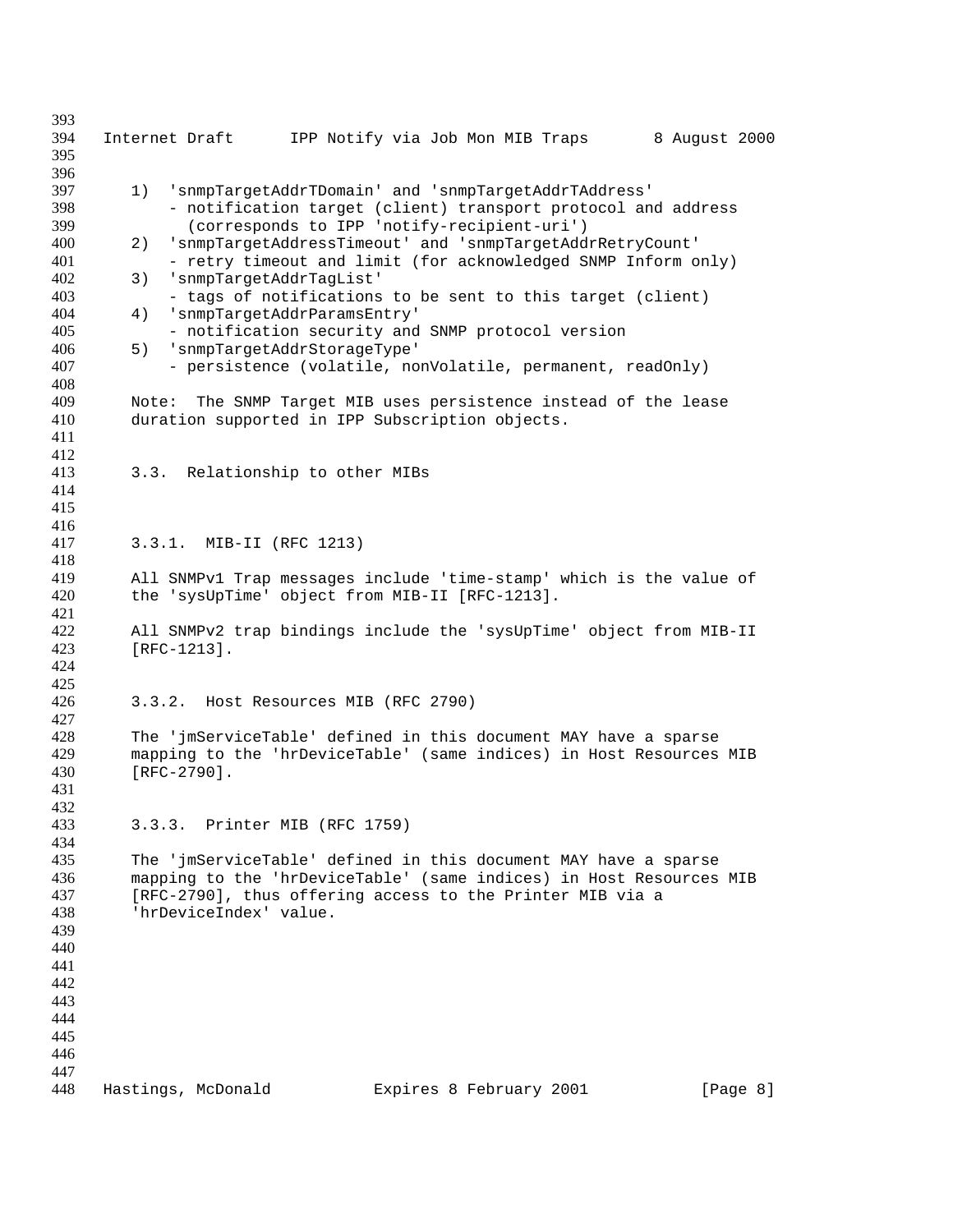| 449<br>450<br>451<br>452                                           | Internet Draft IPP Notify via Job Mon MIB Traps                                                                                                                                                                                                                                                                    | 8 August 2000                                                                                                                                         |
|--------------------------------------------------------------------|--------------------------------------------------------------------------------------------------------------------------------------------------------------------------------------------------------------------------------------------------------------------------------------------------------------------|-------------------------------------------------------------------------------------------------------------------------------------------------------|
| 453<br>454<br>455<br>456                                           | General Information<br>4.                                                                                                                                                                                                                                                                                          |                                                                                                                                                       |
| 457<br>458<br>459                                                  | Table 1 - Information about the Delivery Method<br>4.1.                                                                                                                                                                                                                                                            |                                                                                                                                                       |
| 460<br>461<br>462                                                  | Document Method Conformance<br>Requirement<br>_____________________________                                                                                                                                                                                                                                        | Delivery Method Realization                                                                                                                           |
| 463                                                                |                                                                                                                                                                                                                                                                                                                    |                                                                                                                                                       |
| 464<br>465<br>466<br>467                                           | 1. What is the URL scheme name<br>for the Delivery Method?                                                                                                                                                                                                                                                         | snmpnotify                                                                                                                                            |
| 468<br>469<br>470<br>471                                           | 2. Is the Delivery Method<br>REQUIRED, RECOMMENDED Or OPTIONAL<br>for an IPP Printer to support?                                                                                                                                                                                                                   | OPTIONAL                                                                                                                                              |
| 472<br>473<br>474<br>475<br>476<br>477<br>478                      | 3. What transport and delivery<br>protocols does the Printer use<br>to deliver the Event<br>Notification Content, i.e.,<br>what is the entire network<br>stack?                                                                                                                                                    | SNMP application layer<br>over UDP transport layer<br>over IP network layer<br>over any datalink layer<br>(or SNMP over any other<br>transport stack) |
| 479<br>480<br>481                                                  | 4. Can several Event<br>Notifications be combined into<br>a Compound Event Notification?                                                                                                                                                                                                                           | No, impossible in SNMP<br>(in an interoperable fashion)                                                                                               |
| 482<br>483<br>484<br>485<br>486                                    | 5. Is the Delivery Method<br>initiated by the Notification<br>Recipient (pull), or by the<br>Printer (push)?                                                                                                                                                                                                       | By the Printer (push)                                                                                                                                 |
| 487<br>488<br>489<br>490<br>491                                    | 6. Is the Event Notification<br>content Machine Consumable or<br>Human Consumable?                                                                                                                                                                                                                                 | Machine Consumable                                                                                                                                    |
| 492<br>493<br>494<br>495<br>496<br>497<br>498<br>499<br>500<br>501 | 7. What section in this document<br>answers the following<br>question? For a Machine<br>Consumable Event Notification,<br>what is the representation and<br>encoding of values defined in<br>section 0 of [ipp-ntfy] and<br>the conformance requirements<br>thereof? For a Human<br>Consumable Event Notification, | Section 7 'SNMP ASN.1 for<br>for IPP Notifications'.                                                                                                  |
| 502<br>503<br>504                                                  | what is the representation and<br>Hastings, McDonald<br>Expires 8 February 2001                                                                                                                                                                                                                                    | [Page 9]                                                                                                                                              |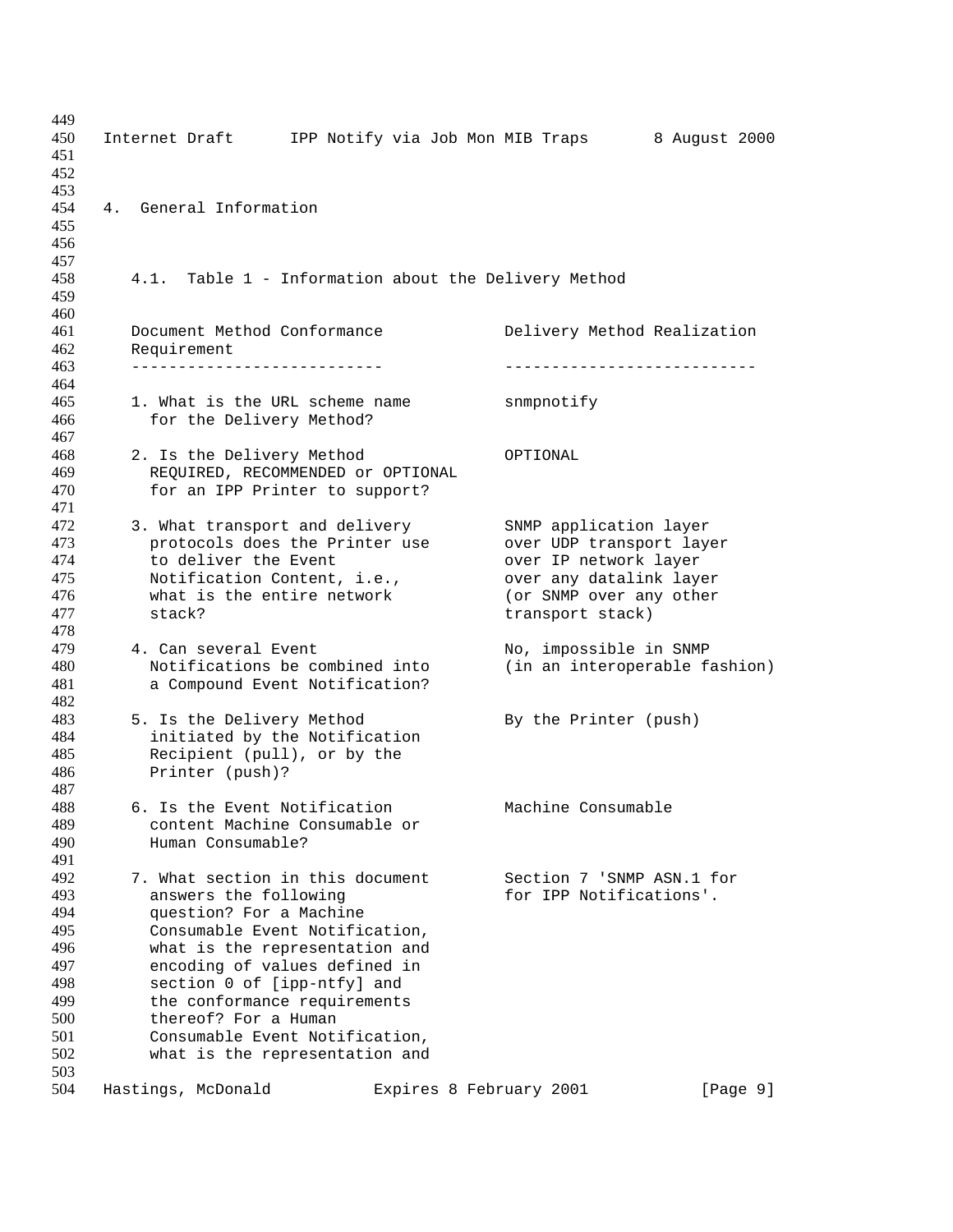| 505<br>506<br>507                                                  | Internet Draft                                                                                                                                                             | IPP Notify via Job Mon MIB Traps |                                                                                                                                                                                                                                                                                 | 8 August 2000 |
|--------------------------------------------------------------------|----------------------------------------------------------------------------------------------------------------------------------------------------------------------------|----------------------------------|---------------------------------------------------------------------------------------------------------------------------------------------------------------------------------------------------------------------------------------------------------------------------------|---------------|
| 508<br>509<br>510<br>511<br>512<br>513                             | encoding of pieces of<br>information defined in section<br>9.2 of [ipp-ntfy] and the<br>conformance requirements<br>thereof?                                               |                                  |                                                                                                                                                                                                                                                                                 |               |
| 514<br>515<br>516<br>517<br>518<br>519<br>520<br>521<br>522<br>523 | 8. What are the latency and<br>reliability of the transport<br>and delivery protocol?                                                                                      |                                  | The latency is minimal in<br>any network topology (all<br>deployed transport mappings<br>of SNMP are connectionless).<br>The reliability is medium for<br>SNMP Trap (unacknowledged)<br>and high for SNMP Inform<br>(acknowledged and optionally<br>retried by the SNMP agent). |               |
| 524<br>525<br>526<br>527<br>528<br>529<br>530<br>531<br>532        | 9. What are the security aspects<br>of the transport and delivery<br>protocol, e.g., how it is<br>handled in firewalls?                                                    |                                  | SNMPv1 and SNMPv2 support<br>community-based security with<br>very weak authentication.<br>SNMPv3 (RFC 257x series)<br>supports user-based security<br>with strong authentication<br>and MAY traverse firewalls<br>(but usually does not).                                      |               |
| 533<br>534<br>535<br>536<br>537<br>538<br>539<br>540<br>541<br>542 | 10. What are the content length<br>restrictions?                                                                                                                           |                                  | SNMP messages MUST be encoded<br>within the 'path MTU', i.e.,<br>the packet is NOT fragmented<br>by the underlying network.<br>In some IP networks, this<br>results in a max payload of<br>about 480 octets.<br>See section 5.2.4<br>'notify-snmp-mtu-size'.                    |               |
| 543<br>544<br>545<br>546<br>547<br>548<br>549<br>550               | 11. What are the additional<br>values or pieces of<br>information that a Printer<br>sends in an Event Notification<br>content and the conformance<br>requirements thereof? |                                  | The 'job-completed' SNMP<br>notification delivers<br>'job-k-octets-processed' as<br>as well as the base required<br>'job-impressions-completed'<br>- and both are REQUIRED<br>(for interoperability)                                                                            |               |
| 551<br>552<br>553<br>554<br>555<br>556<br>557<br>558               | 12. What are the additional<br>Subscription Template and/or<br>Subscription Description<br>attributes and the conformance<br>requirements thereof?                         |                                  | See section 5.1<br>'Table 2 - Subscription<br>and Printer Attributes'<br>- all of the additional<br>subscription template<br>attributes are REQUIRED<br>(for interoperability)                                                                                                  |               |
| 559<br>560                                                         | Hastings, McDonald                                                                                                                                                         |                                  | Expires 8 February 2001                                                                                                                                                                                                                                                         | [Page 10]     |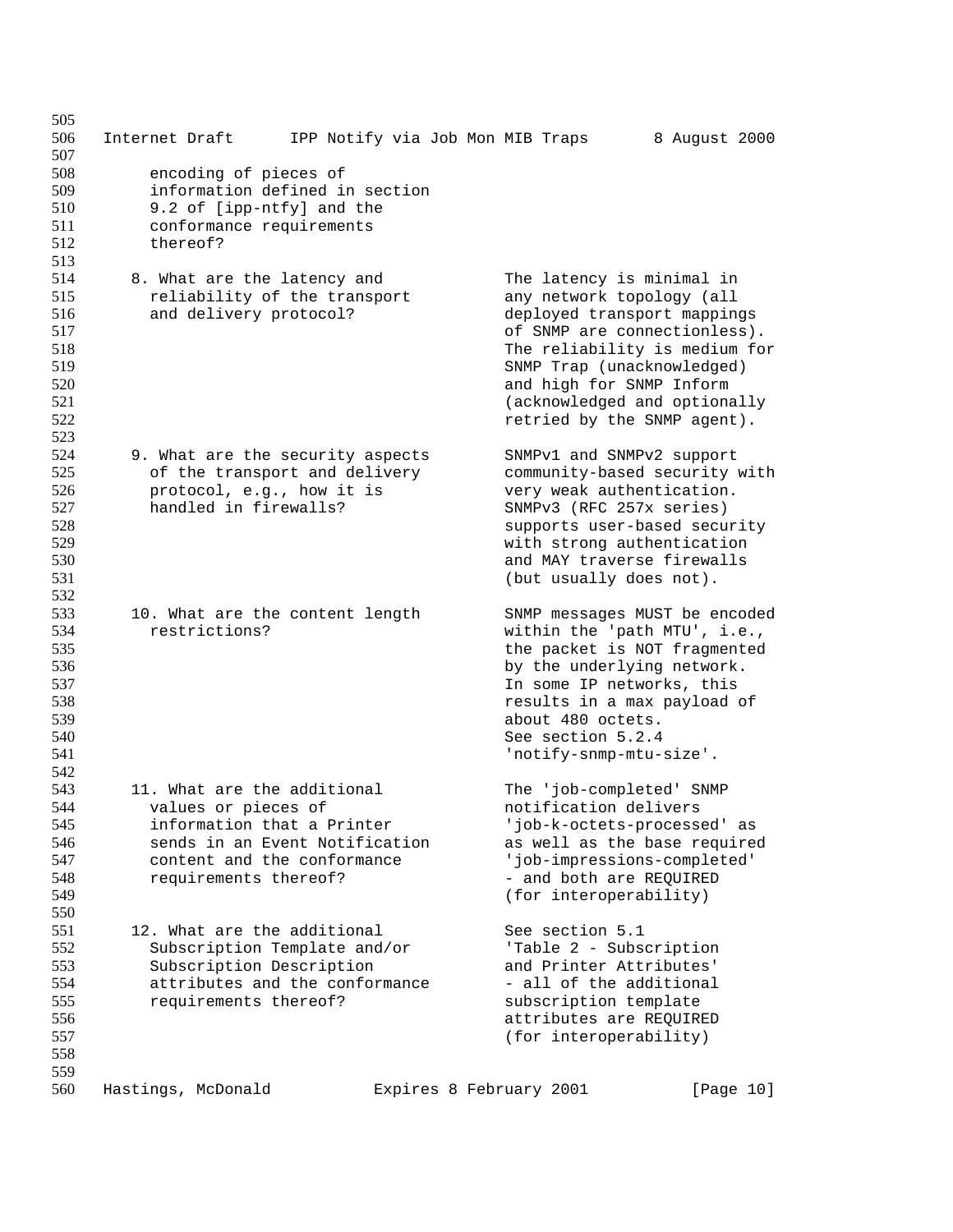| 561        |                    |                                |                                  |                         |  |                         |               |  |
|------------|--------------------|--------------------------------|----------------------------------|-------------------------|--|-------------------------|---------------|--|
| 562<br>563 | Internet Draft     |                                | IPP Notify via Job Mon MIB Traps |                         |  |                         | 8 August 2000 |  |
| 564        |                    |                                |                                  |                         |  |                         |               |  |
| 565        |                    | 13. What are the additional    |                                  |                         |  | See section 5.1         |               |  |
| 566        |                    | Printer Description attributes |                                  |                         |  | 'Table 2 - Subscription |               |  |
| 567        |                    | and the conformance            |                                  |                         |  | and Printer Attributes' |               |  |
| 568        |                    | requirements thereof?          |                                  |                         |  | - all of the additional |               |  |
| 569        |                    |                                |                                  |                         |  | printer description     |               |  |
| 570        |                    |                                |                                  |                         |  | attributes are REQUIRED |               |  |
| 571        |                    |                                |                                  |                         |  | (for interoperability). |               |  |
| 572<br>573 |                    |                                |                                  |                         |  |                         |               |  |
| 574        |                    |                                |                                  |                         |  |                         |               |  |
| 575        |                    |                                |                                  |                         |  |                         |               |  |
| 576        |                    |                                |                                  |                         |  |                         |               |  |
| 577        |                    |                                |                                  |                         |  |                         |               |  |
| 578        |                    |                                |                                  |                         |  |                         |               |  |
| 579        |                    |                                |                                  |                         |  |                         |               |  |
| 580        |                    |                                |                                  |                         |  |                         |               |  |
| 581        |                    |                                |                                  |                         |  |                         |               |  |
| 582<br>583 |                    |                                |                                  |                         |  |                         |               |  |
| 584        |                    |                                |                                  |                         |  |                         |               |  |
| 585        |                    |                                |                                  |                         |  |                         |               |  |
| 586        |                    |                                |                                  |                         |  |                         |               |  |
| 587        |                    |                                |                                  |                         |  |                         |               |  |
| 588        |                    |                                |                                  |                         |  |                         |               |  |
| 589        |                    |                                |                                  |                         |  |                         |               |  |
| 590        |                    |                                |                                  |                         |  |                         |               |  |
| 591<br>592 |                    |                                |                                  |                         |  |                         |               |  |
| 593        |                    |                                |                                  |                         |  |                         |               |  |
| 594        |                    |                                |                                  |                         |  |                         |               |  |
| 595        |                    |                                |                                  |                         |  |                         |               |  |
| 596        |                    |                                |                                  |                         |  |                         |               |  |
| 597        |                    |                                |                                  |                         |  |                         |               |  |
| 598        |                    |                                |                                  |                         |  |                         |               |  |
| 599        |                    |                                |                                  |                         |  |                         |               |  |
| 600        |                    |                                |                                  |                         |  |                         |               |  |
| 601<br>602 |                    |                                |                                  |                         |  |                         |               |  |
| 603        |                    |                                |                                  |                         |  |                         |               |  |
| 604        |                    |                                |                                  |                         |  |                         |               |  |
| 605        |                    |                                |                                  |                         |  |                         |               |  |
| 606        |                    |                                |                                  |                         |  |                         |               |  |
| 607        |                    |                                |                                  |                         |  |                         |               |  |
| 608        |                    |                                |                                  |                         |  |                         |               |  |
| 609        |                    |                                |                                  |                         |  |                         |               |  |
| 610<br>611 |                    |                                |                                  |                         |  |                         |               |  |
| 612        |                    |                                |                                  |                         |  |                         |               |  |
| 613        |                    |                                |                                  |                         |  |                         |               |  |
| 614        |                    |                                |                                  |                         |  |                         |               |  |
| 615        |                    |                                |                                  |                         |  |                         |               |  |
| 616        | Hastings, McDonald |                                |                                  | Expires 8 February 2001 |  |                         | [Page 11]     |  |
|            |                    |                                |                                  |                         |  |                         |               |  |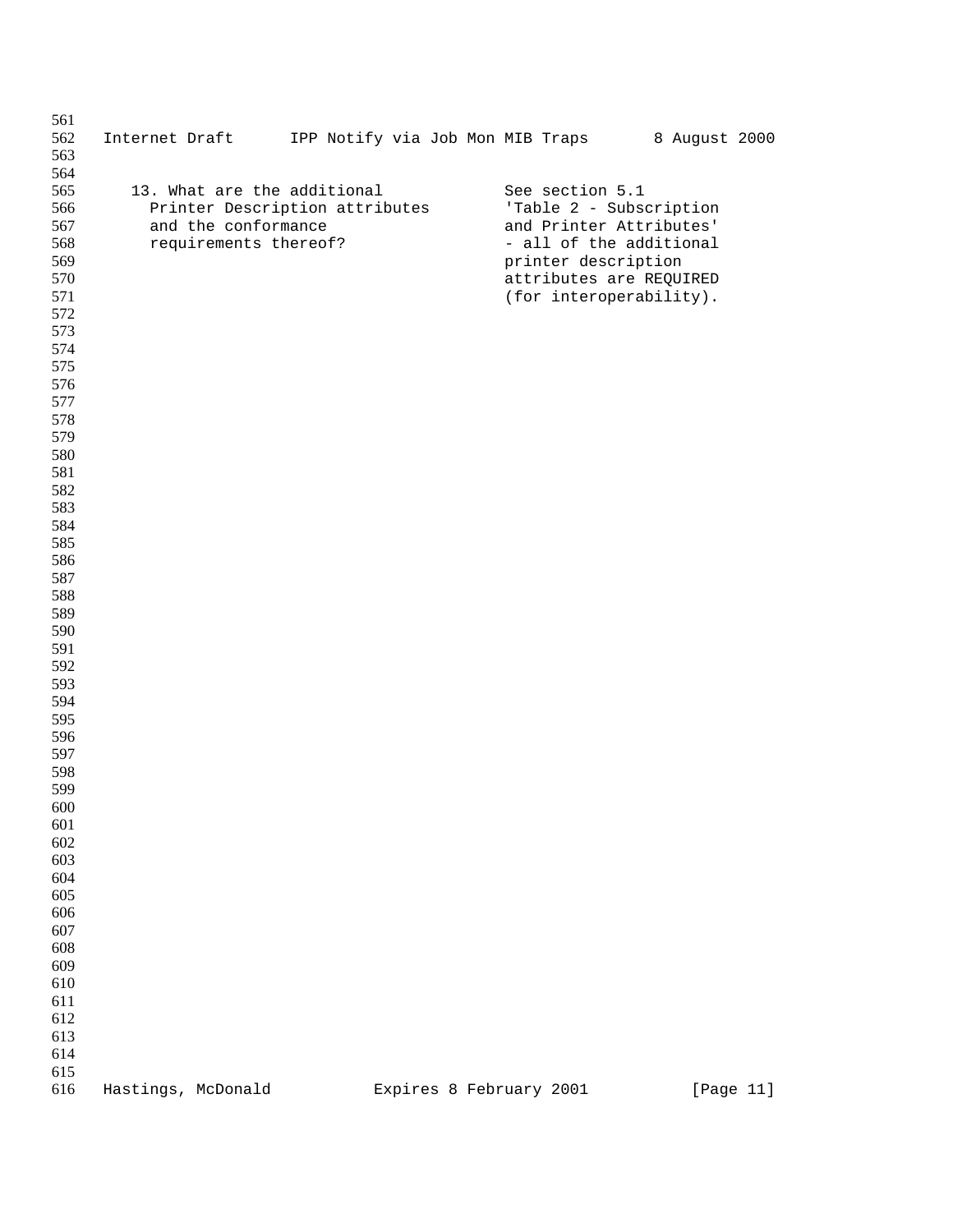| 617<br>618<br>619<br>620       | IPP Notify via Job Mon MIB Traps<br>Internet Draft                                                                                                                                             |                                                                 | 8 August 2000 |
|--------------------------------|------------------------------------------------------------------------------------------------------------------------------------------------------------------------------------------------|-----------------------------------------------------------------|---------------|
| 621<br>622<br>5.<br>623<br>624 | Subscription Template Attributes                                                                                                                                                               |                                                                 |               |
| 625<br>626                     | Table 2 - Subscription and Printer Attributes<br>5.1.                                                                                                                                          |                                                                 |               |
| 627<br>628<br>629<br>630       | All systems that support this specification MUST implement the<br>following REQUIRED attributes defined in this specification (on the<br>Subscription object or the Printer object):           |                                                                 |               |
|                                |                                                                                                                                                                                                |                                                                 |               |
|                                | Subscription Attribute<br>Printer Attribute<br>------------                                                                                                                                    | Subscription Attribute Type<br>Printer Attribute Type           |               |
|                                | notify-snmp-version                                                                                                                                                                            | (type2 keyword)                                                 |               |
|                                | notify-snmp-version-default<br>notify-snmp-version-supported                                                                                                                                   | (type2 keyword)<br>(1setOf type2 keyword)                       |               |
|                                | notify-snmp-auth-data                                                                                                                                                                          | (octetString(MAX))                                              |               |
|                                | notify-snmp-auth-data-default<br>notify-snmp-auth-data-supported                                                                                                                               | (octetString(MAX))<br>(boolean)                                 |               |
|                                | notify-snmp-operation<br>notify-snmp-operation-default<br>notify-snmp-operation-supported                                                                                                      | (type2 keyword)<br>(type2 keyword)<br>(1setOf type2 keyword)    |               |
|                                | notify-snmp-mtu-size<br>notify-snmp-mtu-size-default<br>notify-snmp-mtu-size-supported                                                                                                         | (integer(0:MAX))<br>(integer(0:MAX))<br>(rangeOfInteger(0:MAX)) |               |
|                                | Note: The Printer attribute 'notify-snmp-auth-data-supported' has<br>the irregular type 'boolean'.                                                                                             |                                                                 |               |
|                                | Additional Subscription Template Attributes<br>5.2.                                                                                                                                            |                                                                 |               |
|                                | 5.2.1. notify-snmp-version (type2 keyword)                                                                                                                                                     |                                                                 |               |
|                                | REQUIRED - for IPP Printers to implement.                                                                                                                                                      |                                                                 |               |
|                                | This attribute specifies the SNMP protocol version and security model<br>(e.g., community-based security in SNMPv1c IETF Standard [RFC-1157])<br>to use for delivery of this IPP Notification. |                                                                 |               |
|                                | SNMP protocol versions and SNMP security models are NOT<br>Note:<br>mutually independent - therefore they are combined in this single<br>attribute.                                            |                                                                 |               |
|                                | Hastings, McDonald<br>Expires 8 February 2001                                                                                                                                                  |                                                                 | [Page 12]     |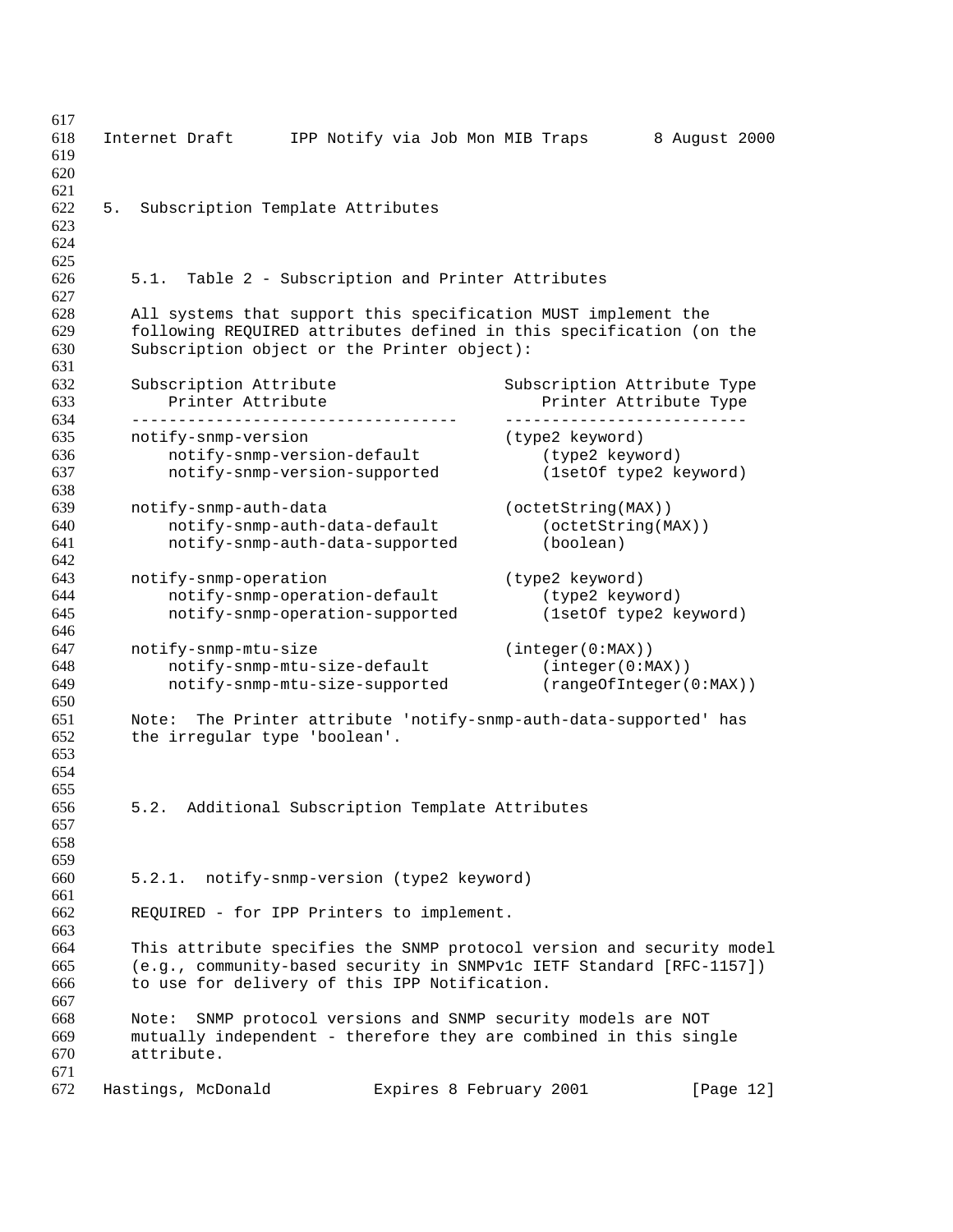| 673 |                                                                       |
|-----|-----------------------------------------------------------------------|
| 674 | 8 August 2000<br>Internet Draft<br>IPP Notify via Job Mon MIB Traps   |
| 675 |                                                                       |
| 676 |                                                                       |
| 677 | The following standard keyword values are defined:                    |
| 678 |                                                                       |
| 679 | 'snmpv1-community': The SNMPv1 protocol with community-based          |
| 680 | security model defined in IETF Standard [RFC-1157].                   |
| 681 |                                                                       |
| 682 | 'snmpv1-party': The SNMPv1 protocol with party-based security         |
| 683 | model defined in IETF Historic [RFC-1352].                            |
| 684 |                                                                       |
| 685 |                                                                       |
|     | 'snmpv2-party': The SNMPv2 protocol with party-based security         |
| 686 | model defined in IETF Historic [RFC-1446].                            |
| 687 |                                                                       |
| 688 | 'snmpv2-community': The SNMPv2 protocol with community-based          |
| 689 | security model defined in IETF Experimental [RFC-1902].               |
| 690 |                                                                       |
| 691 | 'snmpv2-user': The SNMPv2 protocol with user-based security model     |
| 692 | defined in IETF Experimental [RFC-1910].                              |
| 693 |                                                                       |
| 694 | 'snmpv3-user': The SNMPv3 protocol with user-based security model     |
| 695 | defined in IETF Draft Standard [RFC-2574].                            |
| 696 |                                                                       |
| 697 |                                                                       |
| 698 | 5.2.1.1. notify-snmp-version-default                                  |
| 699 |                                                                       |
| 700 | REQUIRED - for IPP Printers to implement.                             |
| 701 | notify-snmp-version-default (type2 keyword)                           |
| 702 |                                                                       |
| 703 |                                                                       |
|     | IPP Printer object attribute for IPP Notifications over SNMP.         |
| 704 |                                                                       |
| 705 |                                                                       |
| 706 | 5.2.1.2. notify-snmp-version-supported                                |
| 707 |                                                                       |
| 708 | REQUIRED - for IPP Printers to implement.                             |
| 709 | notify-snmp-version-supported (1setOf type2 keyword)                  |
| 710 |                                                                       |
| 711 | IPP Printer object attribute for IPP Notifications over SNMP.         |
| 712 |                                                                       |
| 713 |                                                                       |
| 714 |                                                                       |
| 715 | 5.2.2. notify-snmp-auth-data (octetString(MAX))                       |
| 716 |                                                                       |
| 717 | REQUIRED - for IPP Printers to implement.                             |
| 718 |                                                                       |
| 719 | This attribute specifies the SNMP protocol authentication data (e.g., |
| 720 | a community name in SNMPvlc IETF Standard [RFC-1157]) to use for      |
| 721 | delivery of this IPP Notification. This data MAY be opaque (not       |
| 722 | human-readable).                                                      |
| 723 |                                                                       |
|     |                                                                       |
| 724 | Human-readable authentication data in this attribute (e.g., an        |
| 725 | SNMPvlc or SNMPv2c community name) MUST be encoded in the UTF-8       |
| 726 | [RFC-2279] transform of [ISO-10646] for interoperability.             |
| 727 |                                                                       |
| 728 | Hastings, McDonald<br>Expires 8 February 2001<br>[Page 13]            |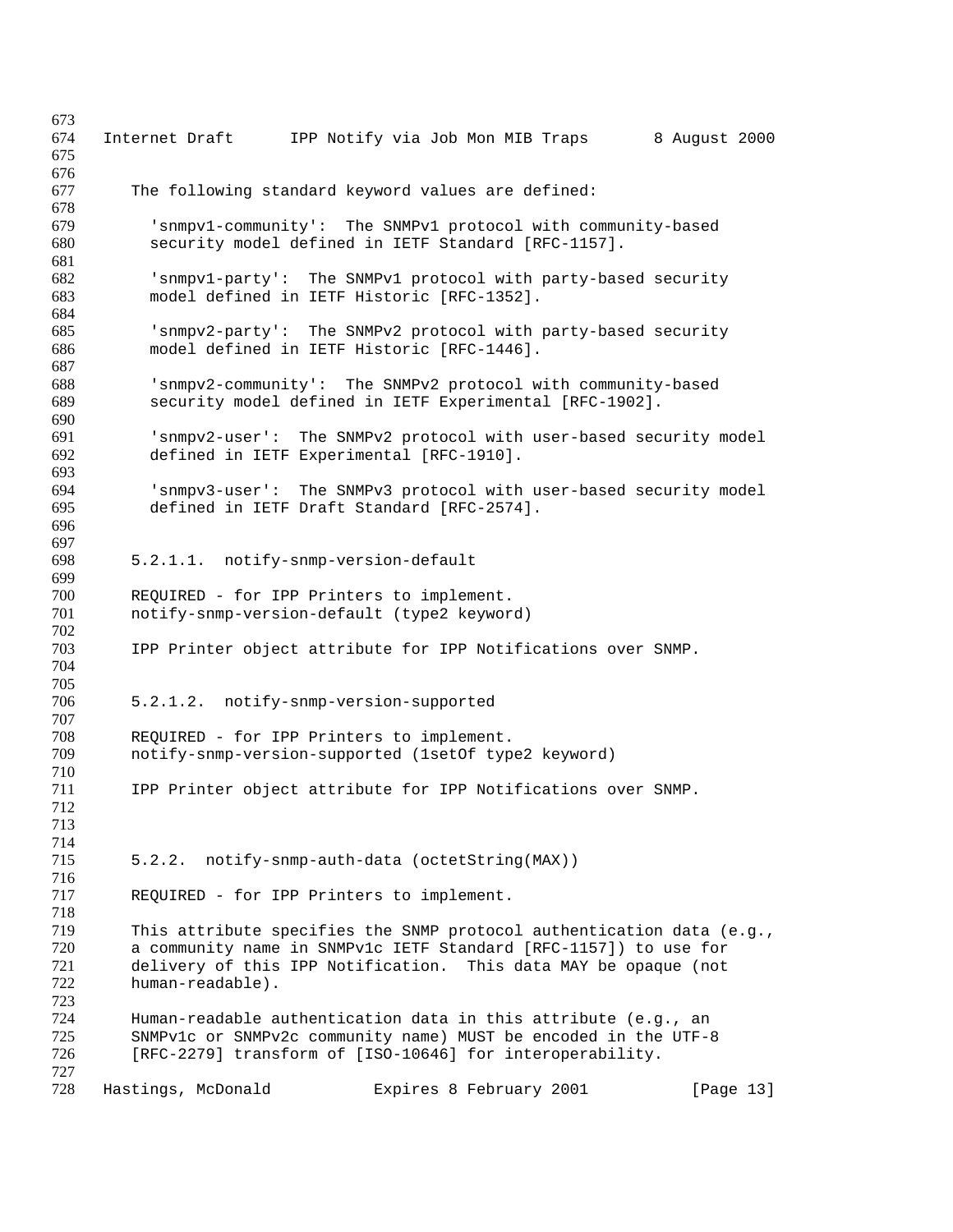| 729<br>730                      | Internet Draft<br>IPP Notify via Job Mon MIB Traps<br>8 August 2000                                                                                                                   |
|---------------------------------|---------------------------------------------------------------------------------------------------------------------------------------------------------------------------------------|
| 731<br>732<br>733               |                                                                                                                                                                                       |
| 734<br>735                      | 5.2.2.1. notify-snmp-auth-data-default                                                                                                                                                |
| 736<br>737                      | REQUIRED - for IPP Printers to implement.<br>notify-snmp-auth-data-default (octetString(MAX))                                                                                         |
| 738<br>739                      | IPP Printer object attribute for IPP Notifications over SNMP.                                                                                                                         |
| 740<br>741                      |                                                                                                                                                                                       |
| 742<br>743                      | 5.2.2.2. notify-snmp-auth-data-supported                                                                                                                                              |
| 744<br>745<br>746               | REQUIRED - for IPP Printers to implement.<br>notify-snmp-auth-data-supported (boolean)                                                                                                |
| 747<br>748                      | IPP Printer object attribute for IPP Notifications over SNMP.                                                                                                                         |
| 749<br>750<br>751               | The Printer attribute 'notify-snmp-auth-data-supported' has<br>Note:<br>the irregular type 'boolean'.                                                                                 |
| 752<br>753<br>754               | 5.2.3. notify-snmp-operation (type2 keyword)                                                                                                                                          |
| 755                             |                                                                                                                                                                                       |
| 756<br>757                      | REQUIRED - for IPP Printers to implement.                                                                                                                                             |
| 758<br>759<br>760<br>761        | This attribute specifies the SNMP operation (e.g, SNMP Trap in<br>SNMPvlc IETF Standard [RFC-1157]) to use for delivery of this IPP<br>Notification.                                  |
| 762<br>763                      | The following standard keyword values are defined:                                                                                                                                    |
| 764<br>765                      | An SNMP Trap PDU encoded in the version specified by<br>'trap':<br>"notify-snmp-version" above.                                                                                       |
| 766<br>767<br>768               | SNMP Trap is an unconfirmed operation (i.e., the<br>Note:<br>notification recipient MUST NOT reply with an acknowledgement) and<br>MUST NOT be retried by the notification generator. |
| 769<br>770                      | 'inform': An SNMP Inform PDU encoded in the version specified by                                                                                                                      |
| 771<br>772                      | "notify-snmp-version" above.<br>Note: SNMP Inform is a confirmed operation (i.e., the notification                                                                                    |
| 773<br>774<br>775               | recipient MUST reply with an acknowledgement Inform-Response) and<br>MAY be retried by the notification generator.                                                                    |
| 776<br>777                      | 'report': An SNMP Report PDU encoded in the version specified by<br>"notify-snmp-version" above                                                                                       |
| 778<br>779<br>780<br>781<br>782 | Warning: The use of SNMP Report MAY not be interoperable.                                                                                                                             |
| 783<br>784                      | Hastings, McDonald<br>Expires 8 February 2001<br>[Page $14$ ]                                                                                                                         |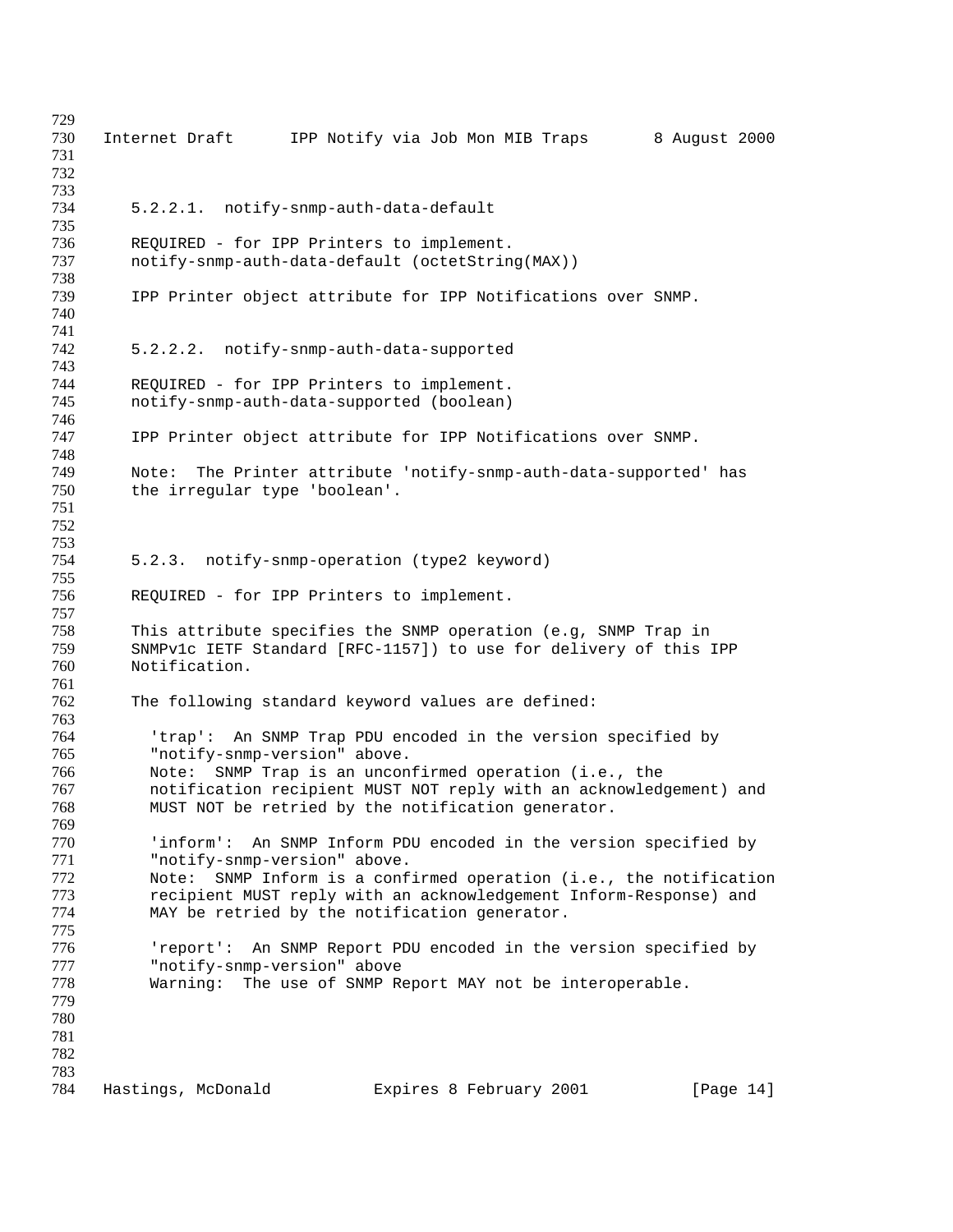| 785 |                               |                                                                       |               |
|-----|-------------------------------|-----------------------------------------------------------------------|---------------|
| 786 | Internet Draft                | IPP Notify via Job Mon MIB Traps                                      | 8 August 2000 |
| 787 |                               |                                                                       |               |
| 788 |                               |                                                                       |               |
| 789 |                               |                                                                       |               |
| 790 |                               | 5.2.3.1. notify-snmp-operation-default                                |               |
| 791 |                               |                                                                       |               |
| 792 |                               | REQUIRED - for IPP Printers to implement.                             |               |
| 793 |                               | notify-snmp-operation-default (type2 keyword)                         |               |
| 794 |                               |                                                                       |               |
| 795 |                               | IPP Printer object attribute for IPP Notifications over SNMP.         |               |
| 796 |                               |                                                                       |               |
| 797 |                               |                                                                       |               |
| 798 |                               |                                                                       |               |
|     |                               | 5.2.3.2. notify-snmp-operation-supported                              |               |
| 799 |                               |                                                                       |               |
| 800 |                               | REQUIRED - for IPP Printers to implement.                             |               |
| 801 |                               | notify-snmp-operation-supported (lsetOf type2 keyword)                |               |
| 802 |                               |                                                                       |               |
| 803 |                               | IPP Printer object attribute for IPP Notifications over SNMP.         |               |
| 804 |                               |                                                                       |               |
| 805 |                               |                                                                       |               |
| 806 |                               |                                                                       |               |
| 807 |                               | 5.2.4. notify-snmp-mtu-size (integer(0:MAX))                          |               |
| 808 |                               |                                                                       |               |
| 809 |                               | REQUIRED - for IPP Printers to implement.                             |               |
| 810 |                               |                                                                       |               |
| 811 |                               | This attribute specifies the SNMP path maximum transmission unit      |               |
| 812 |                               | (MTU) size in octets to use for delivery of this IPP Notification.    |               |
| 813 |                               | The SNMP path MTU is defined as the size of the complete SNMP message |               |
| 814 |                               | envelope, header, and body - but NOT of the underlying transport,     |               |
| 815 |                               | network, and datalink headers - such that NO fragmentation is         |               |
| 816 |                               | required for the SNMP message at ANY lower layer of the protocol      |               |
| 817 |                               | stack OR on any segment of the bridged or routed delivery path        |               |
| 818 | $(optimally)$ .               |                                                                       |               |
| 819 |                               |                                                                       |               |
| 820 |                               | This attribute enhances the integrity and probability of SNMP         |               |
| 821 | delivery.                     |                                                                       |               |
| 822 |                               |                                                                       |               |
| 823 |                               | This attribute may signal the need for algorithmic truncation of some |               |
| 824 |                               | string variable bindings in the SNMP notification which MAY not fit   |               |
| 825 | in very small path MTU sizes. |                                                                       |               |
| 826 |                               |                                                                       |               |
| 827 |                               | See: 'ifMtu' in the Interfaces group of IETF MIB-II [RFC-1213].       |               |
| 828 |                               |                                                                       |               |
| 829 |                               |                                                                       |               |
| 830 |                               | 5.2.4.1. notify-snmp-mtu-size-default                                 |               |
| 831 |                               |                                                                       |               |
| 832 |                               | REQUIRED - for IPP Printers to implement.                             |               |
| 833 |                               | notify-snmp-mtu-size-default (integer(0:MAX))                         |               |
| 834 |                               |                                                                       |               |
| 835 |                               | IPP Printer object attribute for IPP Notifications over SNMP.         |               |
| 836 |                               |                                                                       |               |
| 837 |                               |                                                                       |               |
| 838 |                               |                                                                       |               |
| 839 |                               |                                                                       |               |
| 840 | Hastings, McDonald            | Expires 8 February 2001                                               | [Page 15]     |
|     |                               |                                                                       |               |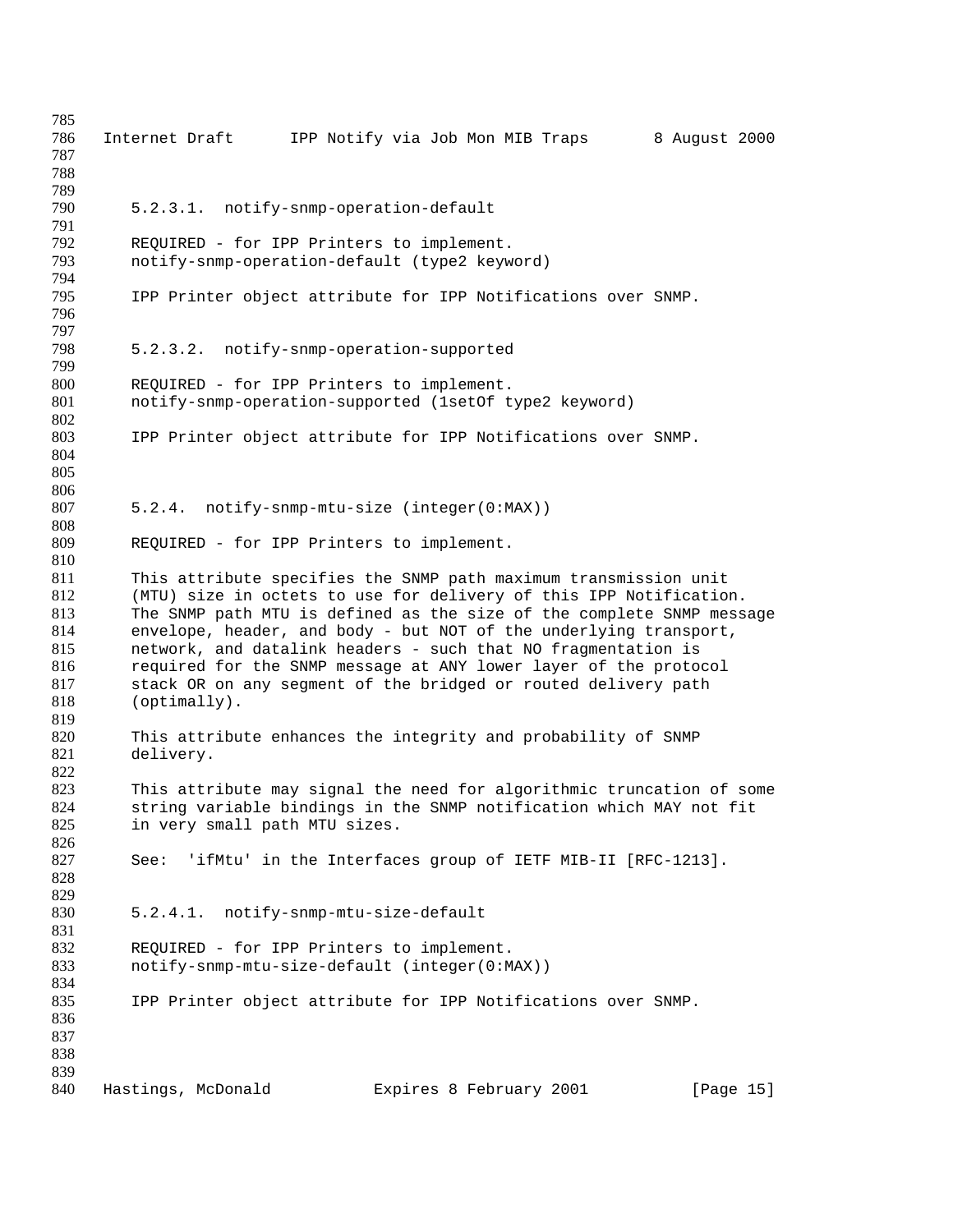| 841        |                                                                              |
|------------|------------------------------------------------------------------------------|
| 842        | Internet Draft IPP Notify via Job Mon MIB Traps<br>8 August 2000             |
| 843        |                                                                              |
| 844        |                                                                              |
| 845        |                                                                              |
| 846        | 5.2.4.2. notify-snmp-mtu-size-supported                                      |
| 847        |                                                                              |
| 848        | REQUIRED - for IPP Printers to implement.                                    |
| 849        | notify-snmp-mtu-size-supported (rangeOfInteger(0:MAX))                       |
| 850        |                                                                              |
| 851<br>852 | IPP Printer object attribute for IPP Notifications over SNMP.                |
| 853        |                                                                              |
| 854        | 5.3. Additional Info about Subscription Template Attributes                  |
| 855        |                                                                              |
| 856        |                                                                              |
| 857        |                                                                              |
| 858        | 5.3.1. notify-recipient-uri (uri)                                            |
| 859        |                                                                              |
| 860        | This section describes the syntax of the value of this attribute for         |
| 861        | the 'snmpnotify' Delivery Method for IPP Notifications.<br>The syntax        |
| 862        | for values of this attribute for other Delivery Methods for IPP              |
| 863        | Notifications is defined in each method's specification.                     |
| 864        |                                                                              |
| 865        | In order to support the 'snmpnotify' Delivery Method, the Printer            |
| 866        | MUST support the following syntax for the 'snmpnotify' Delivery              |
| 867        | Method when the Printer uses SNMP to deliver IPP Notifications.<br>The       |
| 868        | lines below use RFC 2396 syntax rules, terms, and ABNF productions:          |
| 869        |                                                                              |
| 870        | "snmpnotify://" hostport                                                     |
| 871        | $=$ host [ " $:$ " port ]<br>hostport                                        |
| 872        | host<br>$=$ hostname   IPv4address                                           |
| 873        | = *( domainlabel "." ) toplabel [ "." ]<br>hostname                          |
| 874        | = alphanum   alphanum * ( alphanum   "-" ) alphanum<br>domainlabel           |
| 875        | = alpha   alpha * ( alphanum   "-" ) alphanum<br>toplabel                    |
| 876        | = 1*digit "." 1*digit "." 1*digit "." 1*digit<br>IPv4address                 |
| 877        | $= *digit$<br>port                                                           |
| 878        |                                                                              |
| 879<br>880 | $=$ alpha $ $ digit<br>alphanum                                              |
| 881        | = lowalpha   upalpha<br>alpha                                                |
| 882        | "b"<br>" C "<br>"d"<br>" f "<br>"h"<br>"i"<br>$lowalpha = "a"$<br>"e"<br>"q" |
| 883        | "j"<br>"k"<br>"1"<br>"m"<br>" O "<br>"q"<br>"q"<br>"r"<br>$"$ n $"$          |
| 884        | "S"<br>"t"<br>"u"<br>" v"<br>" w "<br>"x"<br>"y"<br>"Z"                      |
| 885        | "A"<br>"B"<br>"E"<br>"F"<br>"G"<br>"H"<br>" I "<br>upalpha<br>"C"<br>"D"     |
| 886        | " J "<br>" O "<br>"K"<br>"L"<br>"M"<br>"N"<br>$"P"$<br>"Q"<br>"R"            |
| 887        | "S"<br>"T"<br>" W "<br>"V"<br>"X"<br>"Y"<br>" Z "<br>" TJ "                  |
| 888        | " 0 "<br>"1"<br>"3"<br>" 4 "<br>"5"<br>"7"<br>"2"<br>"6"<br>digit<br>$=$     |
| 889        | " 8 "<br>" 9 "                                                               |
| 890        |                                                                              |
| 891        |                                                                              |
| 892        |                                                                              |
| 893        |                                                                              |
| 894        |                                                                              |
| 895        |                                                                              |
| 896        | Hastings, McDonald<br>Expires 8 February 2001<br>[Page 16]                   |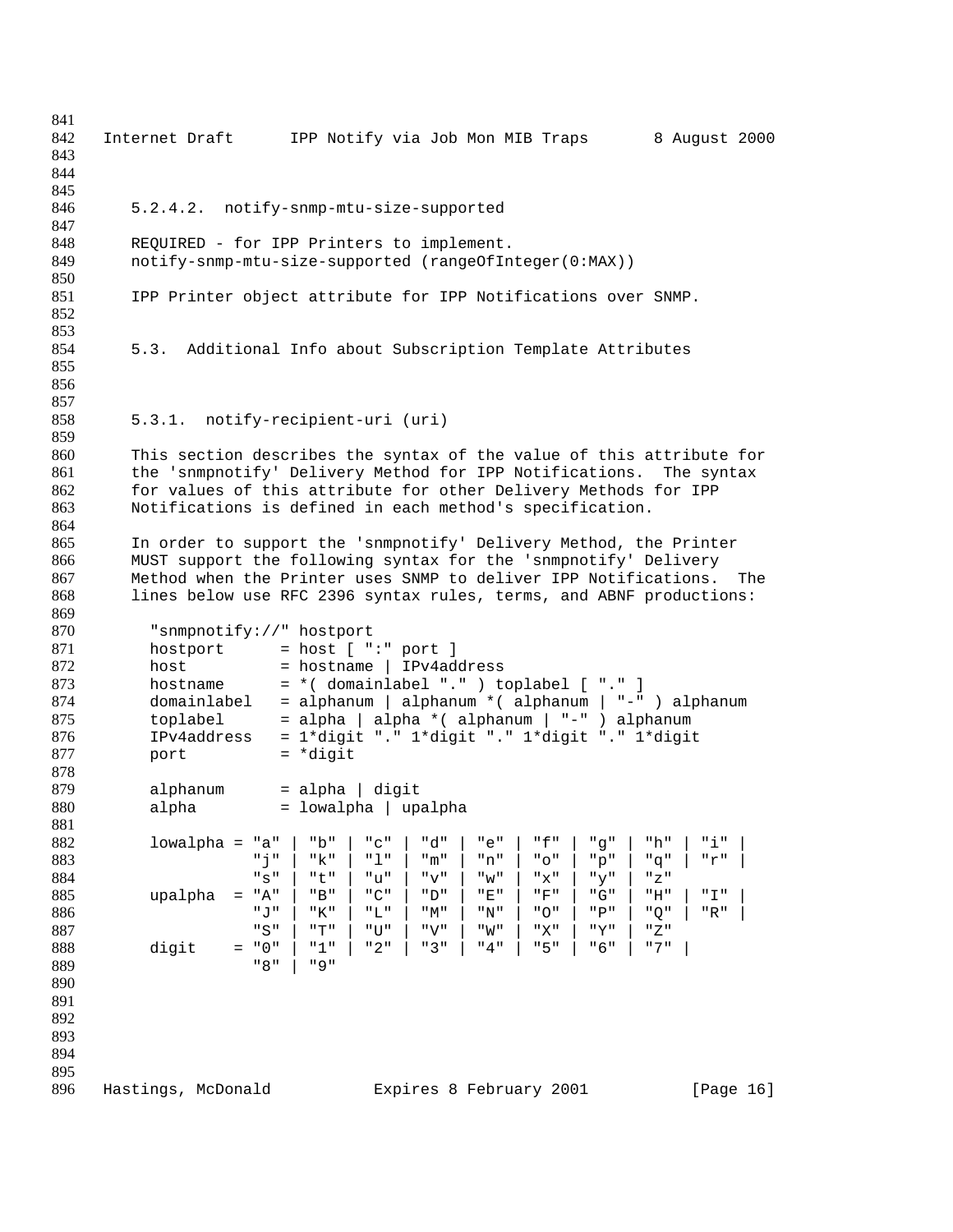| 897        |    |                                                                     |
|------------|----|---------------------------------------------------------------------|
| 898        |    | Internet Draft IPP Notify via Job Mon MIB Traps<br>8 August 2000    |
| 899        |    |                                                                     |
| 900        |    |                                                                     |
| 901        |    |                                                                     |
| 902        | 6. | Event Notification Content                                          |
| 903        |    |                                                                     |
| 904        |    |                                                                     |
| 905        |    |                                                                     |
| 906        |    | 6.1. SNMP Message Envelope                                          |
| 907<br>908 |    |                                                                     |
| 909        |    |                                                                     |
| 910        |    | 6.1.1. SNMPv1 Message Envelope                                      |
| 911        |    |                                                                     |
| 912        |    | The SNMPv1 [RFC-1157] message envelope for SNMPv1c (community-based |
| 913        |    | security) contains the following:                                   |
| 914        |    |                                                                     |
| 915        |    |                                                                     |
| 916        |    | 6.1.1.1. version (INTEGER)                                          |
| 917        |    |                                                                     |
| 918        |    | The SNMP protocol version (not the IPP version) for this message.   |
| 919        |    |                                                                     |
| 920        |    |                                                                     |
| 921        |    | 6.1.1.2. community (OCTET STRING)                                   |
| 922        |    |                                                                     |
| 923        |    | The SNMP community name (read, write, or notify) for this message.  |
| 924        |    | Used for weak authentication.                                       |
| 925        |    |                                                                     |
| 926        |    |                                                                     |
| 927        |    | 6.1.2. SNMPv2 Message Envelope                                      |
| 928<br>929 |    | The SNMPv2 [RFC-1905] message envelope for SNMPv2c (community-based |
| 930        |    | security) [RFC-1901] contains the following:                        |
| 931        |    |                                                                     |
| 932        |    |                                                                     |
| 933        |    | 6.1.2.1. version (INTEGER)                                          |
| 934        |    |                                                                     |
| 935        |    | The SNMP protocol version (not the IPP version) for this message.   |
| 936        |    |                                                                     |
| 937        |    |                                                                     |
| 938        |    | 6.1.2.2. community (OCTET STRING)                                   |
| 939        |    |                                                                     |
| 940        |    | The SNMP community name (read, write, or notify) for this message.  |
| 941        |    | Used for weak authentication.                                       |
| 942        |    |                                                                     |
| 943        |    |                                                                     |
| 944        |    | SNMPv3 Message Envelope<br>6.1.3.                                   |
| 945        |    |                                                                     |
| 946        |    | The SNMPv2 [RFC-1905] message envelope for SNMPv3u (user-based      |
| 947        |    | security) [RFC-2574] contains the following:                        |
| 948        |    |                                                                     |
| 949        |    |                                                                     |
| 950<br>951 |    |                                                                     |
| 952        |    |                                                                     |
|            |    | Hastings, McDonald<br>Expires 8 February 2001<br>[Page 17]          |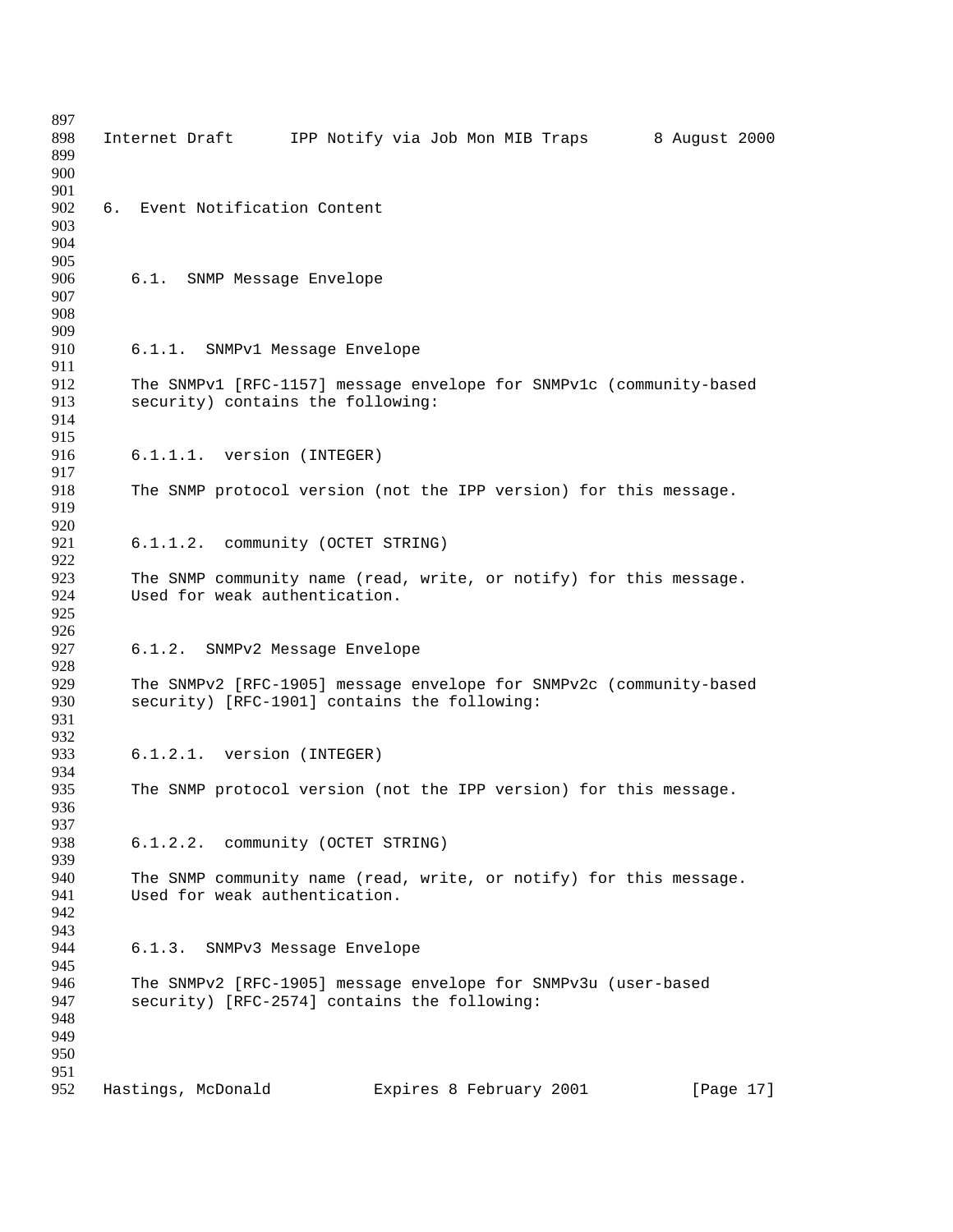954 Internet Draft IPP Notify via Job Mon MIB Traps 8 August 2000 6.1.3.1. msgVersion (INTEGER) The SNMP protocol version (not the IPP version) for this message. 6.1.3.2. msgGlobalData (HeaderData) Administrative parameters. The SNMP ASN.1 definition is as follows: 967 HeaderData ::= SEQUENCE {<br>968 msqID INTEGER (0 msgID INTEGER (0..2147483647), msgMaxSize INTEGER (484..2147483647), msgFlags OCTET STRING (SIZE(1)), msgSecurityModel INTEGER (1..2147483647) } 975 6.1.3.3. msgSecurityParameters (OCTET STRING) Security model-specific parameters. 979 See: 'User-based Security Model (USM) for SNMPv3' [RFC-2574]. 6.1.3.4. msgData (ScopedPduData) 983<br>984 Scoped message body. The SNMP ASN.1 definition is as follows: ScopedPduData ::= CHOICE { plaintext ScopedPDU, encryptedPDU OCTET STRING -- encrypted scopedPDU value } } ScopedPDU ::= SEQUENCE { contextEngineID OCTET STRING, 993 contextName OCTET STRING, data ANY -- e.g., PDUs as defined in RFC 1905 } 6.2. SNMP Message Header 6.2.1. SNMPv1 Trap Message Header Note: The 'request-id' (SNMP sequence number) is NOT encoded in the SNMPv1 Trap, whereas the SNMPv2 and SNMPv3 Trap/Inform requests DO Hastings, McDonald Expires 8 February 2001 [Page 18]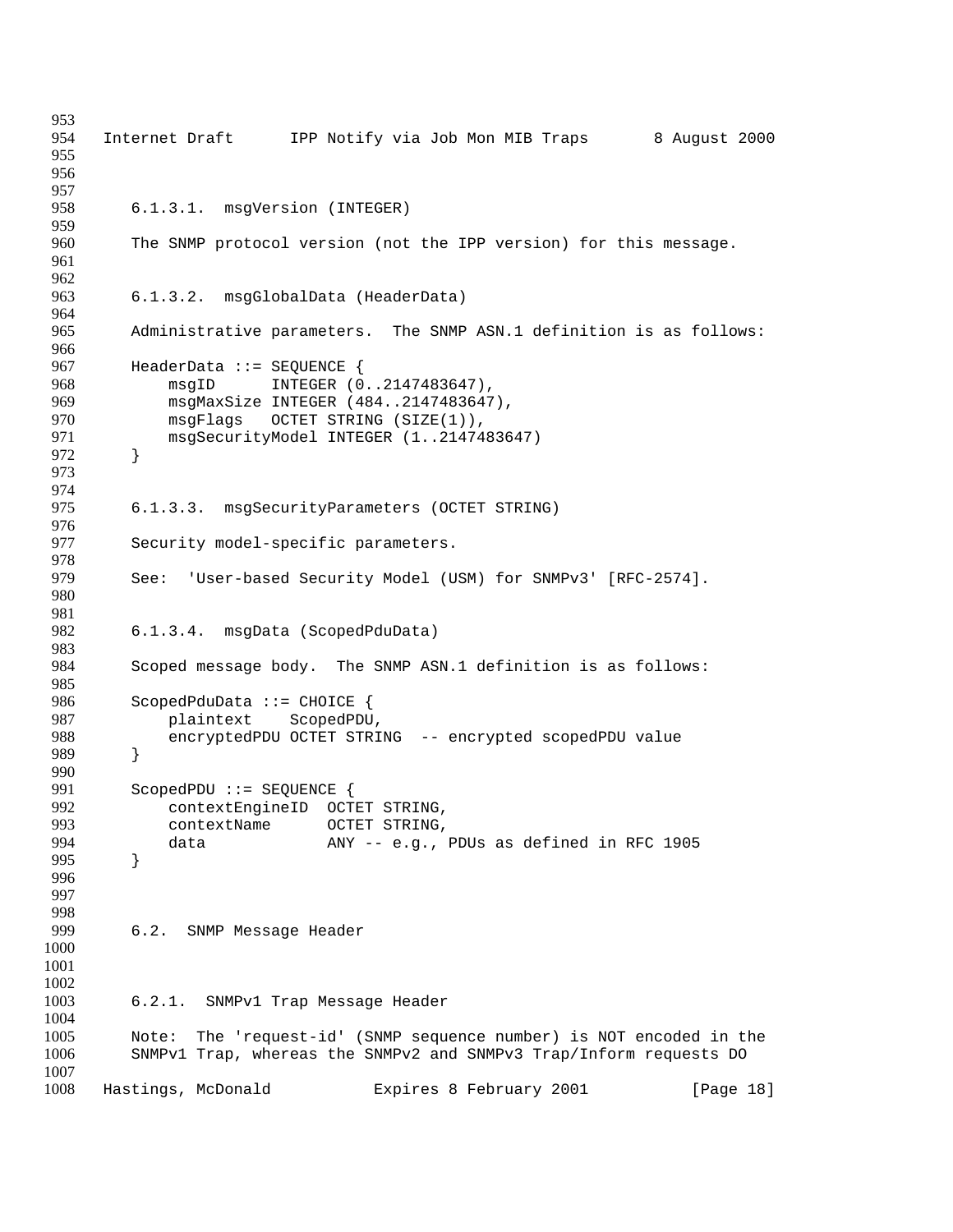| 1009<br>1010 | Internet Draft<br>IPP Notify via Job Mon MIB Traps<br>8 August 2000 |
|--------------|---------------------------------------------------------------------|
| 1011<br>1012 | have 'request-id' in their message header.                          |
| 1013<br>1014 |                                                                     |
| 1015<br>1016 | 6.2.1.1. enterprise (OBJECT IDENTIFIER)                             |
| 1017         | The value of 'sysObjectID' (system type) in IETF MIB-II [RFC-1213]  |
| 1018<br>1019 | for the system that generated this SNMPv1 Trap.                     |
| 1020         |                                                                     |
| 1021<br>1022 | 6.2.1.2. agent-addr (NetworkAddress)                                |
| 1023         | The network address of the SNMP agent that generated this SNMPv1    |
| 1024         | Trap.                                                               |
| 1025<br>1026 |                                                                     |
| 1027         | 6.2.1.3. generic-trap (INTEGER)                                     |
| 1028         |                                                                     |
| 1029         | The base type of this SNMPv1 Trap: always 'enterpriseSpecific' in   |
| 1030<br>1031 | IPP Notifications).                                                 |
| 1032         |                                                                     |
| 1033         | 6.2.1.4. specific-trap (INTEGER)                                    |
| 1034         |                                                                     |
| 1035         | The specific type of this SNMPv1 Trap.                              |
| 1036         |                                                                     |
| 1037<br>1038 | 6.2.1.5. time-stamp (TimeTicks)                                     |
| 1039         |                                                                     |
| 1040         | The value of 'sysUpTime' in IETF MIB-II [RFC-1213] when this SNMPv1 |
| 1041         | Trap was generated.                                                 |
| 1042         |                                                                     |
| 1043<br>1044 |                                                                     |
| 1045         | 6.2.2. SNMPv2 and SNMPv3 Trap/Inform Message Header                 |
| 1046         |                                                                     |
| 1047         | Note: The 'request-id' (SNMP sequence number) is NOT encoded in the |
| 1048         | SNMPv1 Trap, whereas the SNMPv2 and SNMPv3 Trap/Inform requests DO  |
| 1049         | have 'request-id' in their message header.                          |
| 1050<br>1051 |                                                                     |
| 1052         | 6.2.2.1. request-id (Integer32)                                     |
| 1053         |                                                                     |
| 1054         | The receiver-specific sequence number for this SNMP message.        |
| 1055<br>1056 | Section 5.4.2 'notify-sequence-number' in [IPP-NOT].                |
| 1057         | See:                                                                |
| 1058         |                                                                     |
| 1059         | 6.2.2.2. error-status (INTEGER)                                     |
| 1060         |                                                                     |
| 1061<br>1062 | The error status associated with this SNMP message.                 |
| 1063         |                                                                     |
| 1064         | Hastings, McDonald<br>Expires 8 February 2001<br>[Page 19]          |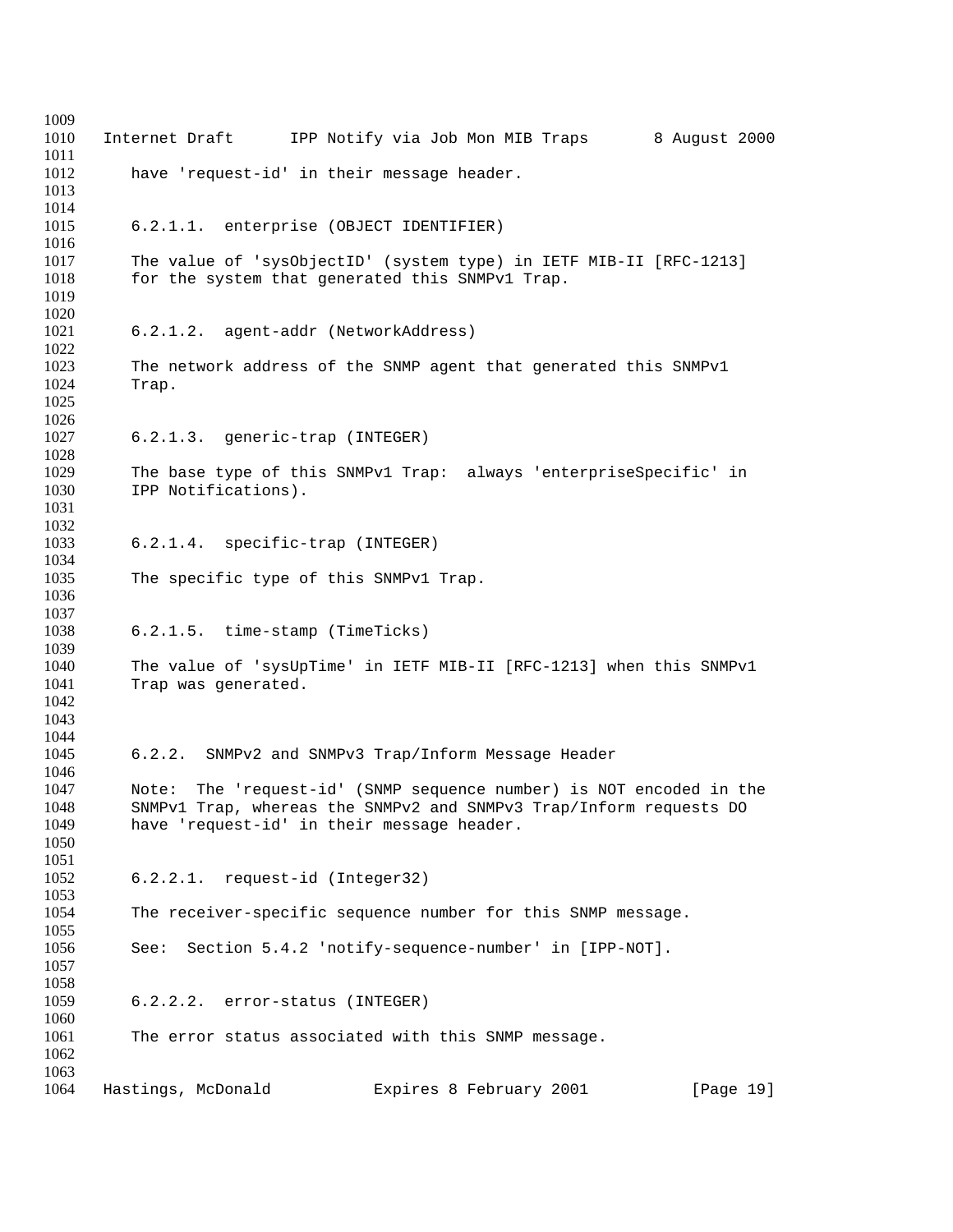| 1065<br>1066<br>1067<br>1068                         |                                         | Internet Draft IPP Notify via Job Mon MIB Traps                                                                                                                                                     | 8 August 2000 |
|------------------------------------------------------|-----------------------------------------|-----------------------------------------------------------------------------------------------------------------------------------------------------------------------------------------------------|---------------|
| 1069<br>1070<br>1071                                 | 6.2.2.3. error-index (INTEGER)          |                                                                                                                                                                                                     |               |
| 1072<br>1073<br>1074                                 | Unused in SNMP Trap messages.           |                                                                                                                                                                                                     |               |
| 1075<br>1076<br>1077<br>1078                         | 6.3.<br>SNMP Message Body               |                                                                                                                                                                                                     |               |
| 1079<br>1080                                         | 6.3.1. SNMPv1 Trap Message Body         |                                                                                                                                                                                                     |               |
| 1081<br>1082<br>1083                                 | parameters                              | The SNMPv1 Trap message body consists wholly of the specified                                                                                                                                       |               |
| 1084<br>1085<br>1086<br>1087                         | See:<br>definition.                     | Section 7.1 'Notification Definitions'. in the TRAP-TYPE                                                                                                                                            |               |
| 1088<br>1089                                         |                                         | 6.3.2. SNMPv2 and SNMPv3 Trap/Inform Message Body                                                                                                                                                   |               |
| 1090<br>1091<br>1092<br>1093                         |                                         | The SNMPv2 and SNMPv3 Trap/Inform message body consists of the<br>specified parameters in the NOTIFICATION-TYPE definition PRECEDED by<br>'sysUpTime' from IETF MIB-II [RFC-1213] and 'sysTrapOID'. |               |
| 1094<br>1095<br>1096                                 | See:                                    | Section 7.1 'Notification Definitions'.                                                                                                                                                             |               |
| 1097<br>1098                                         | 6.3.2.1. sysUpTime (TimeTicks)          |                                                                                                                                                                                                     |               |
| 1099<br>1100<br>1101<br>1102                         | or SNMPv3 Trap/Inform was generated.    | The value of 'sysUpTime' in IETF MIB-II [RFC-1213] when this SNMPv2                                                                                                                                 |               |
| 1103<br>1104                                         | 6.3.2.2. sysTrapOID (OBJECT IDENTIFIER) |                                                                                                                                                                                                     |               |
| 1105<br>1106<br>1107<br>1108<br>1109                 | definition.                             | The specific type of this SNMPv2 or SNMPv3 Trap/Inform. The value of<br>the assignment statement at the end of the NOTIFICATION-TYPE                                                                |               |
| 1110<br>1111                                         | SNMP Trap/Inform Examples<br>6.4.       |                                                                                                                                                                                                     |               |
| 1112<br>1113<br>1114<br>1115<br>1116<br>1117<br>1118 | [To be supplied]                        |                                                                                                                                                                                                     |               |
| 1119<br>1120                                         | Hastings, McDonald                      | Expires 8 February 2001                                                                                                                                                                             | [Page 20]     |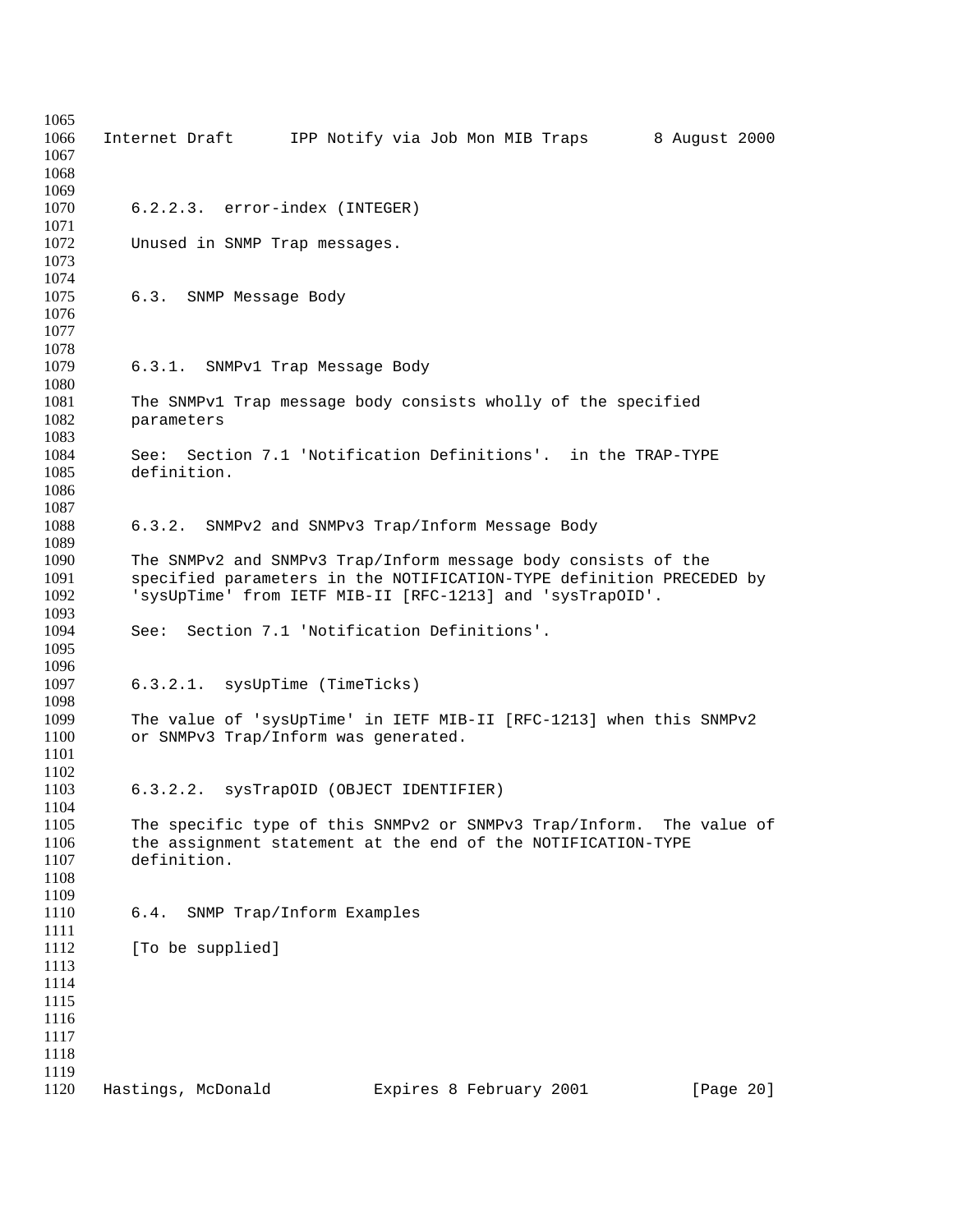Internet Draft IPP Notify via Job Mon MIB Traps 8 August 2000 7. SNMP ASN.1 for IPP Notifications 7.1. Notification Definitions 7.1.1. Service Event Notify Group - Trap -- Service Event Notify Group (CONDITIONALLY MANDATORY)  $1137 - -$ 1138 -- Implementation of this group is conditionally mandatory;<br>1139 -- mandatory for systems which send Service traps via SNMP. -- mandatory for systems which send Service traps via SNMP. -- The jmServiceEventNotifyGroup consists entirely of the -- jmServiceEventV2Notify notification. jmServiceEventV1Enterprise OBJECT-IDENTITY STATUS current DESCRIPTION "The value of the enterprise-specific OID in an SNMPv1 trap for a Service basic event sent by this managed system." 1149 ::=  $\{jobmonMIBNotifications 1\}$  jmServiceEventV2NotifyPrefix OBJECT IDENTIFIER ::= { jmServiceEventV1Enterprise 0 } jmServiceEventV2Notify NOTIFICATION-TYPE 1155 OBJECTS {<br>1156 imSer 1156 jmServiceEventNotifyTriggerEvent,<br>1157 jmServiceEventNotifyGroupEvent, jmServiceEventNotifyGroupEvent, 1158 jmServiceState, jmServiceStateReasons } STATUS current DESCRIPTION "This SMIv2 trap corresponds to an IPP Printer basic event. The value of 'jmServiceIndex' for use with 'jmServiceTable' for this Service is conveyed in the instance qualifier (OID suffix) of 'jmServiceState'. This trap is sent when requested by a prior subscription. The specific event is in 'jmServiceEventNotifyTriggerEvent'. The group event is in 'jmServiceEventNotifyGroupEvent'. Additional variable-bindings SHOULD be appended to this trap: 1174 - Systems with the Host Resources MIB (RFC 2790) SHOULD add 1176 Hastings, McDonald **Expires 8 February 2001** [Page 21]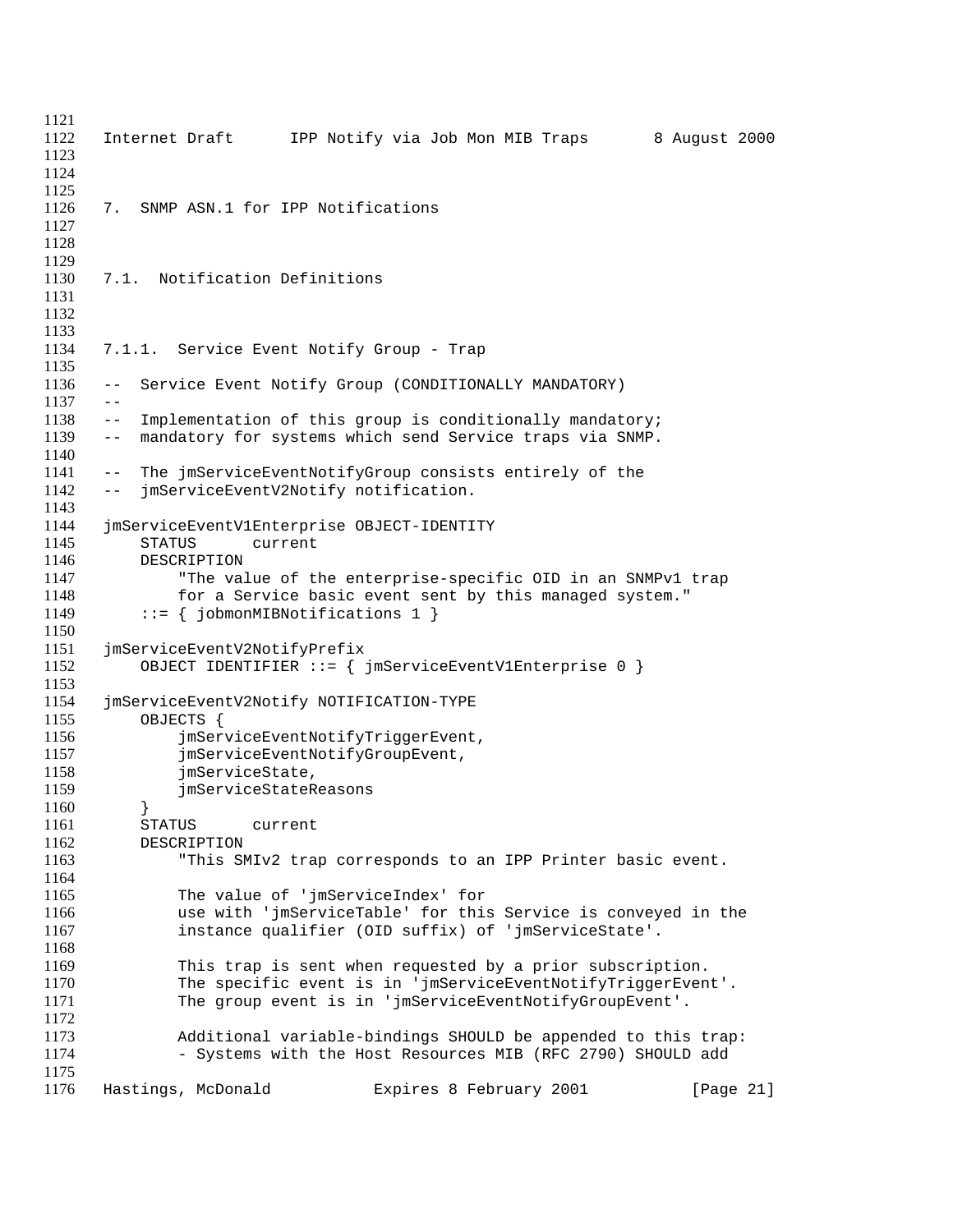```
1177
1178 Internet Draft IPP Notify via Job Mon MIB Traps 8 August 2000
1179
1180 'hrSystemDate'
1181 (compare to IPP 'printer-current-time')
1182
1183 Additional variable-bindings MAY be appended to this trap
1184 for all printer-specific events:
1185 - Systems with the Host Resources MIB (RFC 2790) MAY add
1186 'hrDeviceStatus'
1187 (compare to IPP 'printer-state')
1188 'hrPrinterStatus'
1189 (compare to IPP 'printer-state') and
1190 'hrPrinterDetectedErrorState'
1191 (compare to IPP 'printer-state-reasons')
1192
1193 Systems MAY add other variable-bindings from any MIB.
1194
1195 See: Standard events in 'jmServiceEventNotifyTriggerEvent';
1196 Section 5.3.2 'notify-events' in [IPP-NOT];
1197 Section 8.1 'notify-subscribed-event' in [IPP-NOT];
1198 Section 9 'Event Notification Content' in [IPP-NOT]."
1199 ::= { jmServiceEventV2NotifyPrefix 1 }
1200
1201
1202
1203 7.1.2. Job Event Notify Group - Trap
1204
1205 -- Job Event Notify Group (CONDITIONALLY MANDATORY)
1206 - -1207 -- Implementation of this group is conditionally mandatory;
1208 -- mandatory for systems which send this Job trap via SNMP.
1209
1210 -- The jmJobEventNotifyGroup consists entirely of the
1211 -- jmJobEventV2Notify notification.
1212
1213 jmJobEventV1Enterprise OBJECT-IDENTITY
1214 STATUS current
1215 DESCRIPTION
1216 "The value of the enterprise-specific OID in an SNMPv1 trap
1217 for a Job basic event sent by this managed system."
1218 ::= \{johmonMIBNotifications 2\}1219
1220 jmJobEventV2NotifyPrefix
1221 OBJECT IDENTIFIER ::= { jmJobEventV1Enterprise 0 }
1222
1223 jmJobEventV2Notify NOTIFICATION-TYPE
1224 OBJECTS {
1225 jmJobEventNotifyTriggerEvent,
1226 jmJobEventNotifyGroupEvent,
1227 jmJobState,
1228 jmJobEventJobStateReasons
1229 }
1230 STATUS current
1231
1232 Hastings, McDonald Expires 8 February 2001 [Page 22]
```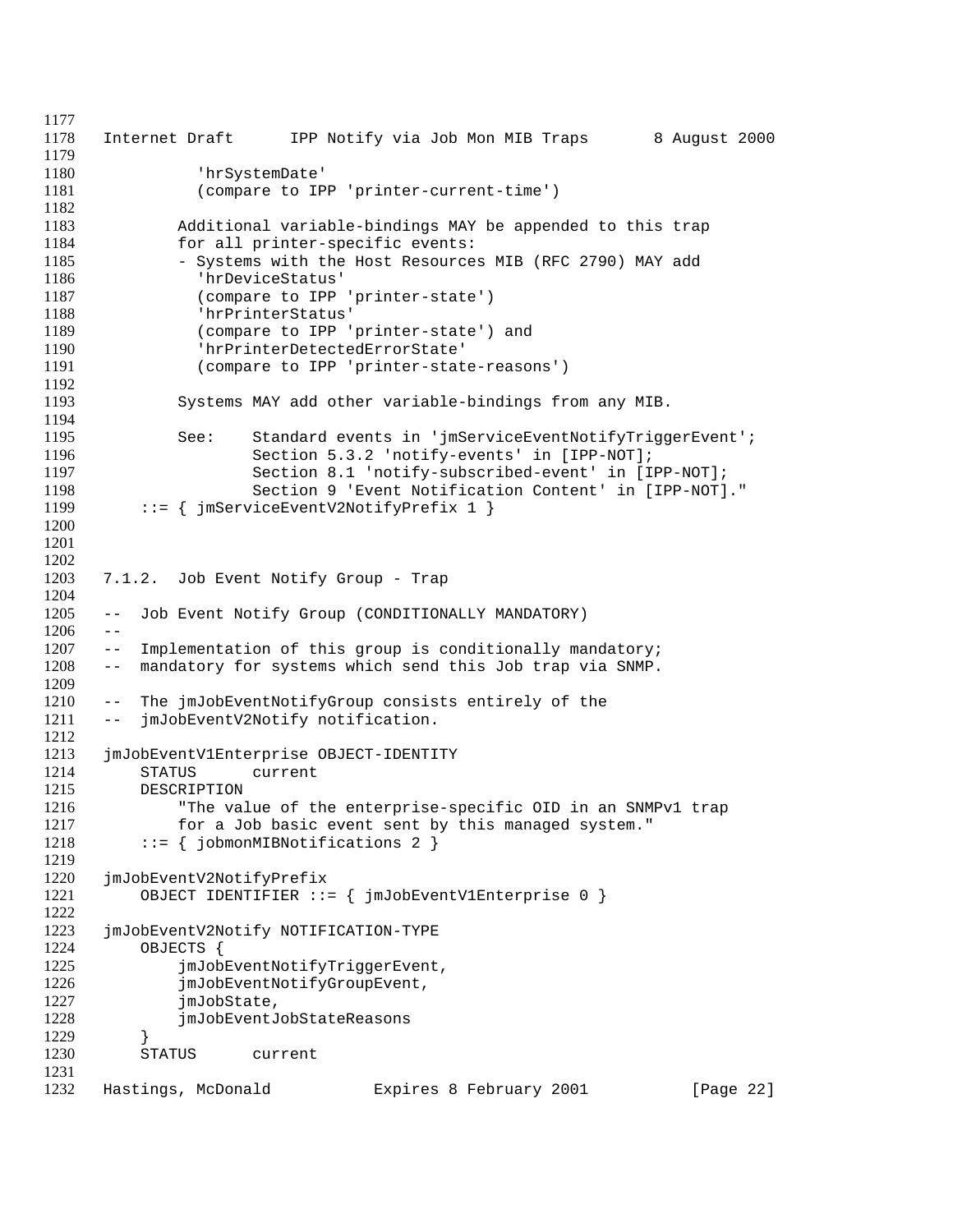Internet Draft IPP Notify via Job Mon MIB Traps 8 August 2000 DESCRIPTION "This SMIv2 trap corresponds to an IPP Job basic event. The values of 'jmGeneralJobSetIndex' and 'jmJobIndex' for use with 'jmJobTable' for this Job are conveyed in the instance qualifier (OID suffix) of 'jmJobState'. This trap is sent when requested by a prior subscription. 1244 The specific event is in 'jmJobEventNotifyTriggerEvent'. 1245 The group event is in 'jmJobEventNotifyGroupEvent'. Additional variable-bindings SHOULD be appended to this trap: - Systems with the Host Resources MIB (RFC 2790) SHOULD add 1249 'hrSystemDate'<br>1250 (compare to IP (compare to IPP 'printer-current-time') Systems MAY add other variable-bindings from any MIB. 1254 See: Standard events in 'jmJobEventNotifyTriggerEvent'; Section 5.3.2 'notify-events' in [IPP-NOT]; Section 8.1 'notify-subscribed-event' in [IPP-NOT]; Section 9 'Event Notification Content' in [IPP-NOT]." 1258 ::=  $\{jmJobEventV2NotifyPrefix 1\}$  7.1.3. Job Completed Notify Group - Trap -- Job Completed Notify Group (CONDITIONALLY MANDATORY)  $1265 - -$  -- Implementation of this group is conditionally mandatory; -- mandatory for systems which send this Job trap via SNMP. jmJobCompletedV1Enterprise OBJECT-IDENTITY STATUS current 1271 DESCRIPTION<br>1272 "The value "The value of the enterprise-specific OID in an SNMPv1 trap for a Job completed event sent by this managed system." 1274 ::=  $\{$  jobmonMIBNotifications 3  $\}$  jmJobCompletedV2NotifyPrefix OBJECT IDENTIFIER ::= { jmJobCompletedV1Enterprise 0 } jmJobCompletedV2Notify NOTIFICATION-TYPE OBJECTS { 1281 jmJobState, 1282 jmJobEventJobStateReasons, 1283 jmJobKOctetsProcessed, jmJobImpressionsCompleted } STATUS current Hastings, McDonald Expires 8 February 2001 [Page 23]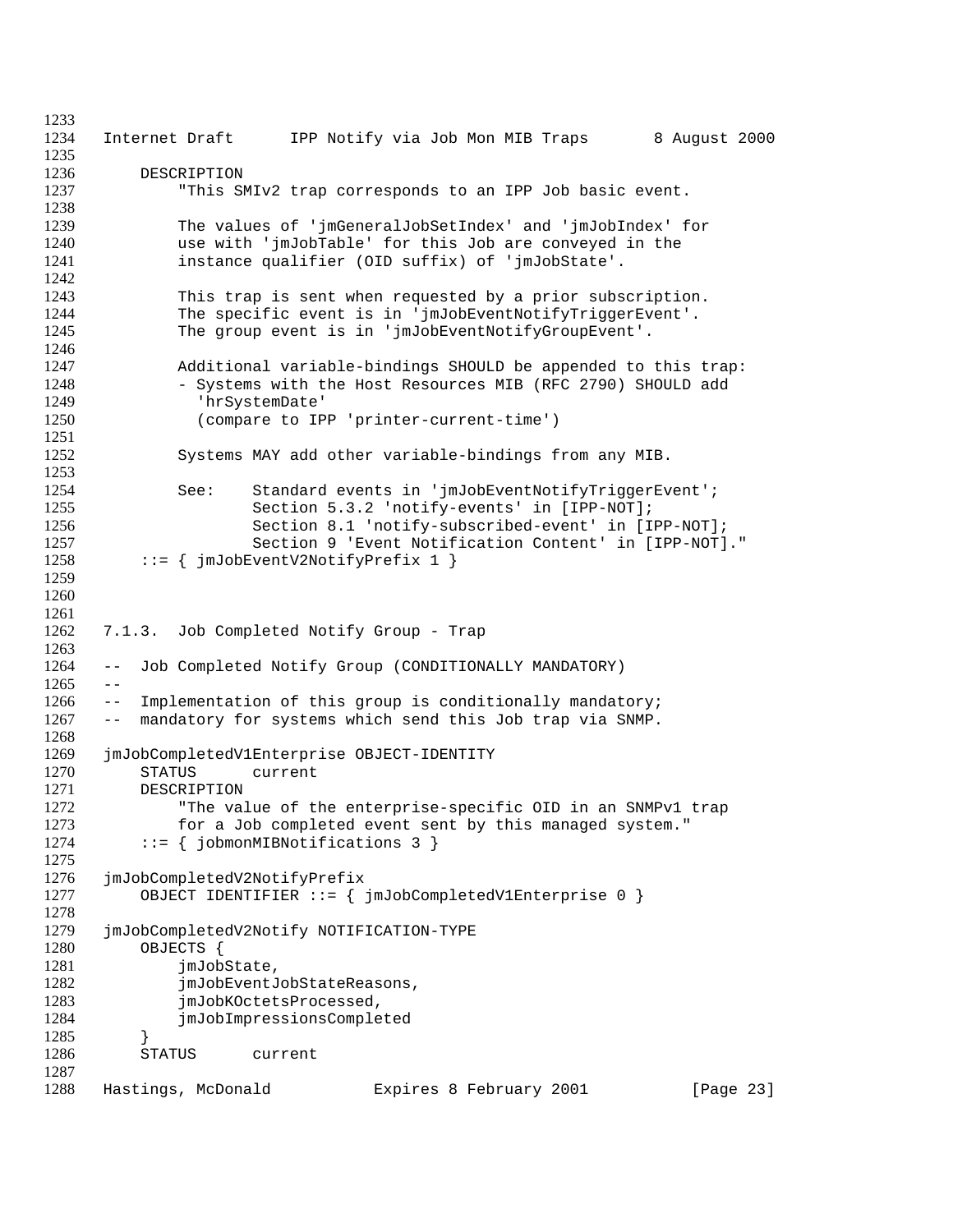Internet Draft IPP Notify via Job Mon MIB Traps 8 August 2000 DESCRIPTION "This SMIv2 trap corresponds to an IPP 'job-completed' event. The values of 'jmGeneralJobSetIndex' and 'jmJobIndex' for 1296 use with 'jmJobTable' for this Job are conveyed in the 1297 instance qualifier (OID suffix) of 'jmJobState'. instance qualifier (OID suffix) of 'jmJobState'. This trap is sent when requested by a prior subscription. The event type is 'job-completed'. Additional variable-bindings SHOULD be appended to this trap: 1303 - Systems with the Host Resources MIB (RFC 2790) SHOULD add 'hrSystemDate' (compare to IPP 'printer-current-time') Systems MAY add other variable-bindings from any MIB. See: Section 5.3.2 'notify-events' in [IPP-NOT]; Section 8.1 'notify-subscribed-event' in [IPP-NOT]; Section 9 'Event Notification Content' in [IPP-NOT]." 1312 ::= { jmJobCompletedV2NotifyPrefix 1 } 7.1.4. Job Progress Notify Group - Trap -- Job Progress Notify Group (CONDITIONALLY MANDATORY)  $1319 - -$  -- Implementation of this group is conditionally mandatory; -- mandatory for systems which send this Job trap via SNMP. 1323 jmJobProgressV1Enterprise OBJECT-IDENTITY<br>1324 STATUS current 1324 STATUS current<br>1325 DESCRIPTION DESCRIPTION "The value of the enterprise-specific OID in an SNMPv1 trap 1327 for a Job progress event sent by this managed system."<br>1328 ::= { iobmonMIBNotifications 4 }  $::=$  { jobmonMIBNotifications 4 } jmJobProgressV2NotifyPrefix OBJECT IDENTIFIER ::= { jmJobProgressV1Enterprise 0 } jmJobProgressV2Notify NOTIFICATION-TYPE OBJECTS { 1335 jmJobKOctetsPerCopyRequested, **jmJobKOctetsProcessed**, 1337 jmJobImpressionsPerCopyRequested, 1338 jmJobImpressionsCompleted, jmProgressJobCopiesRequested, jmProgressJobCollationType, jmProgressMediaSheetsCompleted, jmProgressSheetCompletedCopyNum, 1344 Hastings, McDonald **Expires 8 February 2001** [Page 24]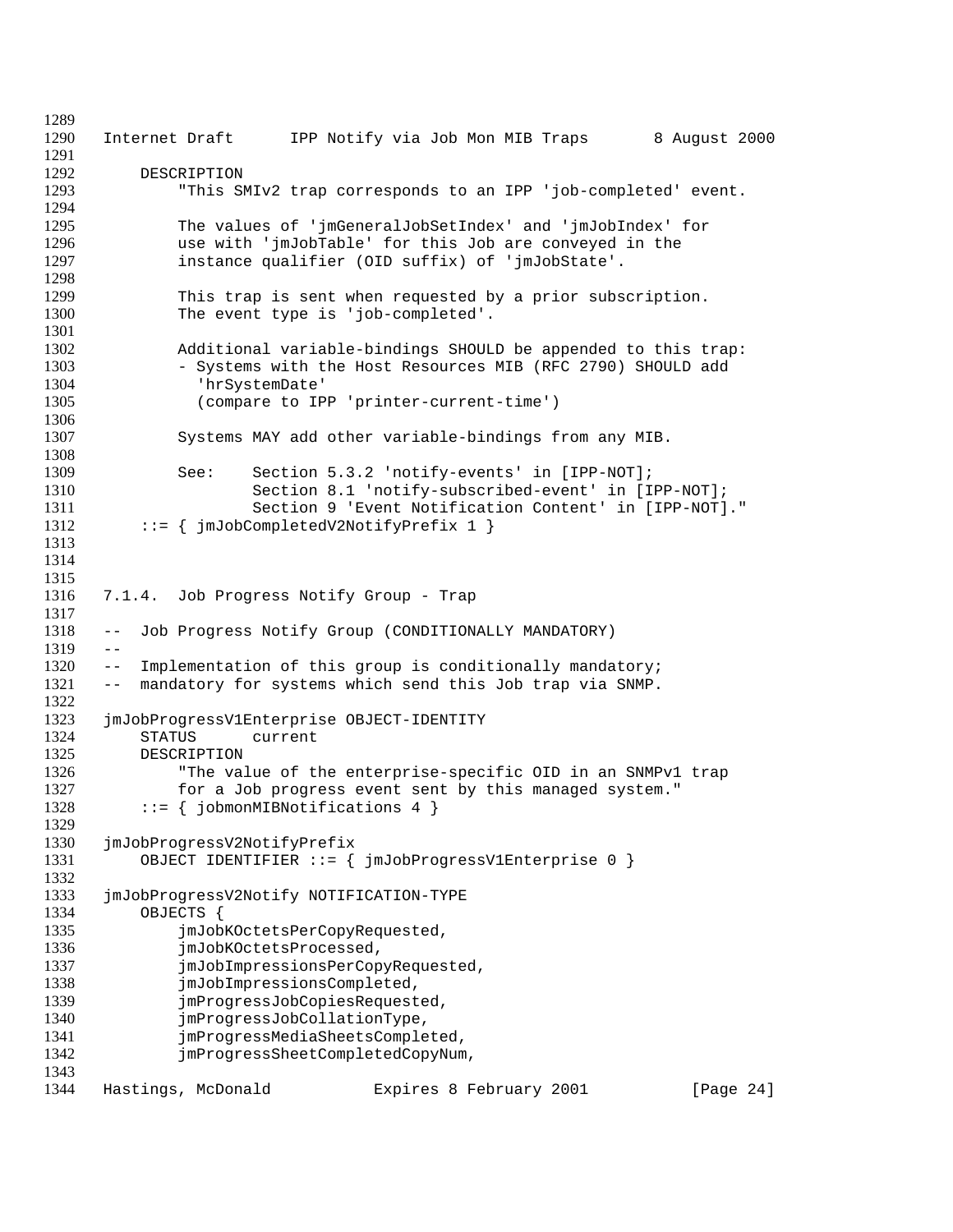Internet Draft IPP Notify via Job Mon MIB Traps 8 August 2000 jmProgressSheetCompletedDocNum } STATUS current DESCRIPTION "This SMIv2 trap corresponds to an IPP 'job-progress' event. The values of 'jmGeneralJobSetIndex' and 'jmJobIndex' for use with 'jmJobTable' for this Job are conveyed in the instance qualifier (OID suffix) of 'jmJobKOctetsProcessed'. This trap is sent when requested by a prior subscription. The event type is 'job-progress'. Additional variable-bindings SHOULD be appended to this trap: 1362 - Systems with the Host Resources MIB (RFC 2790) SHOULD add<br>1363 - 'hrSystemDate' 'hrSystemDate' (compare to IPP 'printer-current-time') Systems MAY add other variable-bindings from any MIB. See: Section 5.3.2 'notify-events' in [IPP-NOT]; Section 8.1 'notify-subscribed-event' in [IPP-NOT]; Section 9 'Event Notification Content' in [IPP-NOT]." ::= {  $\{ \dot{m} \text{JobProgram} \times \text{1} \}$  7.2. Object Definitions 7.2.1. Service Group - Objects -- The Service Group (CONDITIONALLY MANDATORY) -- Implementation of this group is conditionally mandatory; -- mandatory for systems which show Service state via SNMP. -- The jmServiceGroup consists entirely of the jmServiceTable jmService OBJECT IDENTIFIER ::= { jobmonMIBObjects 7 } jmServiceTable OBJECT-TYPE 1391 SYNTAX SEQUENCE OF JmServiceEntry MAX-ACCESS not-accessible STATUS current DESCRIPTION "The jmServiceTable consists of basic service state and status information for each service which offers one or more job services on this managed system. Hastings, McDonald Expires 8 February 2001 [Page 25]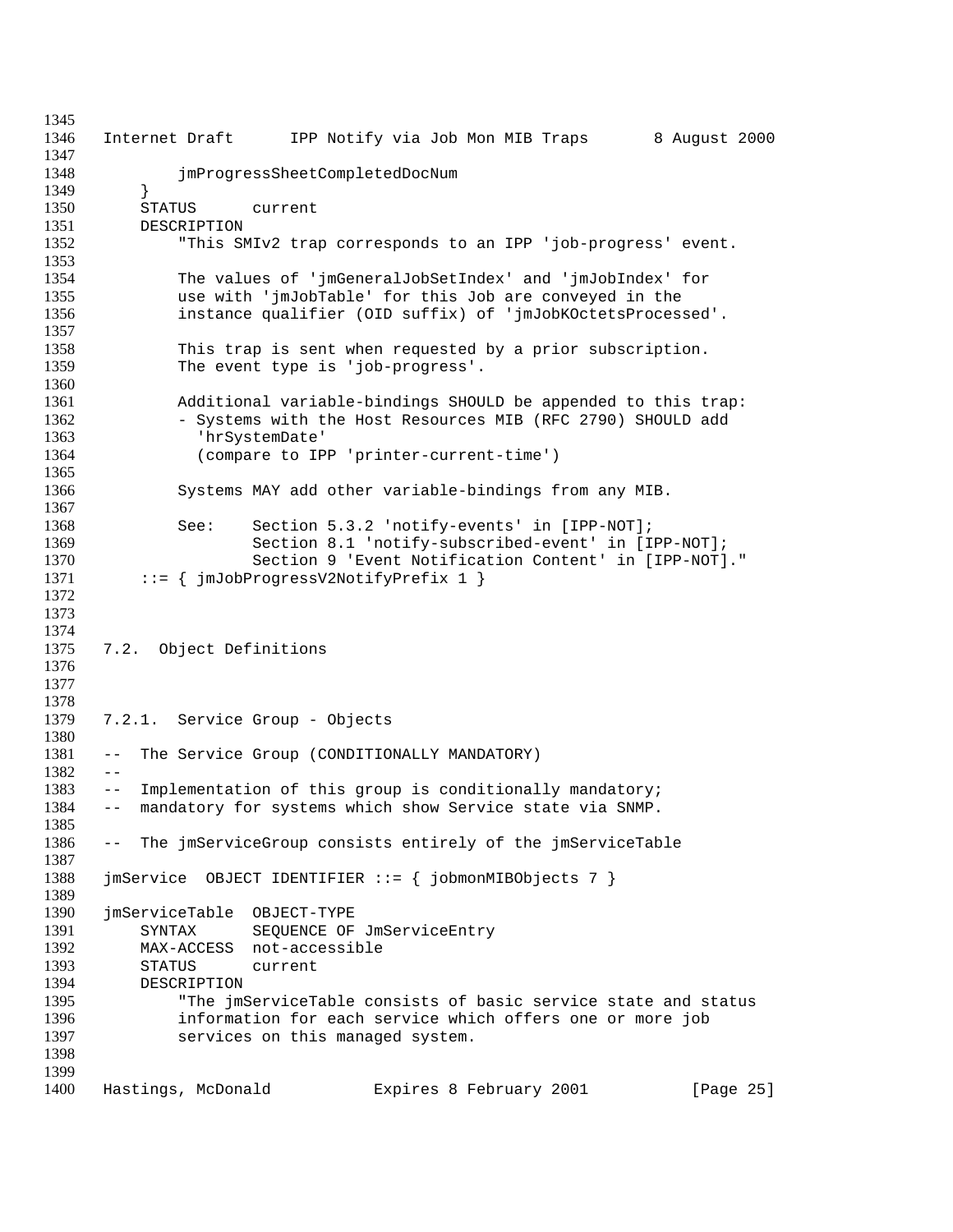Internet Draft IPP Notify via Job Mon MIB Traps 8 August 2000 An entry SHALL exist in this table for each service, no matter what the state of that service. A service MAY support multiple configured job sets and configured devices. See: 'jmServiceJobSetsConfigured' and 'jmServiceDevicesConfigured' bit-arrays in this MIB." 1411 ::=  $\{ \text{imService 1 } \}$  jmServiceEntry OBJECT-TYPE 1415 SYNTAX JmServiceEntry<br>1416 MAX-ACCESS not-accessible MAX-ACCESS not-accessible 1417 STATUS current<br>1418 DESCRIPTION 1418 DESCRIPTION<br>1419 "Basic 1419 The service state and status information."<br>1420 INDEX { jmServiceIndex } INDEX { jmServiceIndex } 1421 ::=  $\{ \text{imServiceTable 1} \}$  JmServiceEntry ::= SEQUENCE { jmServiceIndex Integer32 (1..2147483647), 1426 jmServiceName Julie JmUTF8StringTC (SIZE (0..63)), 1427 jmServiceURI JmUTF8StringTC (SIZE  $(0..63)$ ), jmServiceJobServiceTypes JmJobServiceTypesTC, jmServiceJobSetsConfigured OCTET STRING (SIZE (0..255)), jmServiceDevicesConfigured OCTET STRING (SIZE (0..255)), **imServiceState imServiceStateTC**, jmServiceStateReasons SnmpAdminString (SIZE (0..255)) } jmServiceIndex OBJECT-TYPE SYNTAX Integer32 (1..2147483647) MAX-ACCESS not-accessible STATUS current DESCRIPTION "The unique identifier for this service on this managed system. See: 'jmServiceEventServiceIndex' object in this MIB." 1443 ::=  $\{ jmserviceEntry 1 \}$  jmServiceName OBJECT-TYPE SYNTAX JmUTF8StringTC (SIZE(0..63)) -- 127 in IPP MAX-ACCESS read-only STATUS current DESCRIPTION "The human readable name of this managed service. See: 'deviceNameRequested' job attribute in this MIB; 'physicalDevice' job attribute in this MIB; Section 4.4.4 'printer-name' in [IPP-MOD]." Hastings, McDonald Expires 8 February 2001 [Page 26]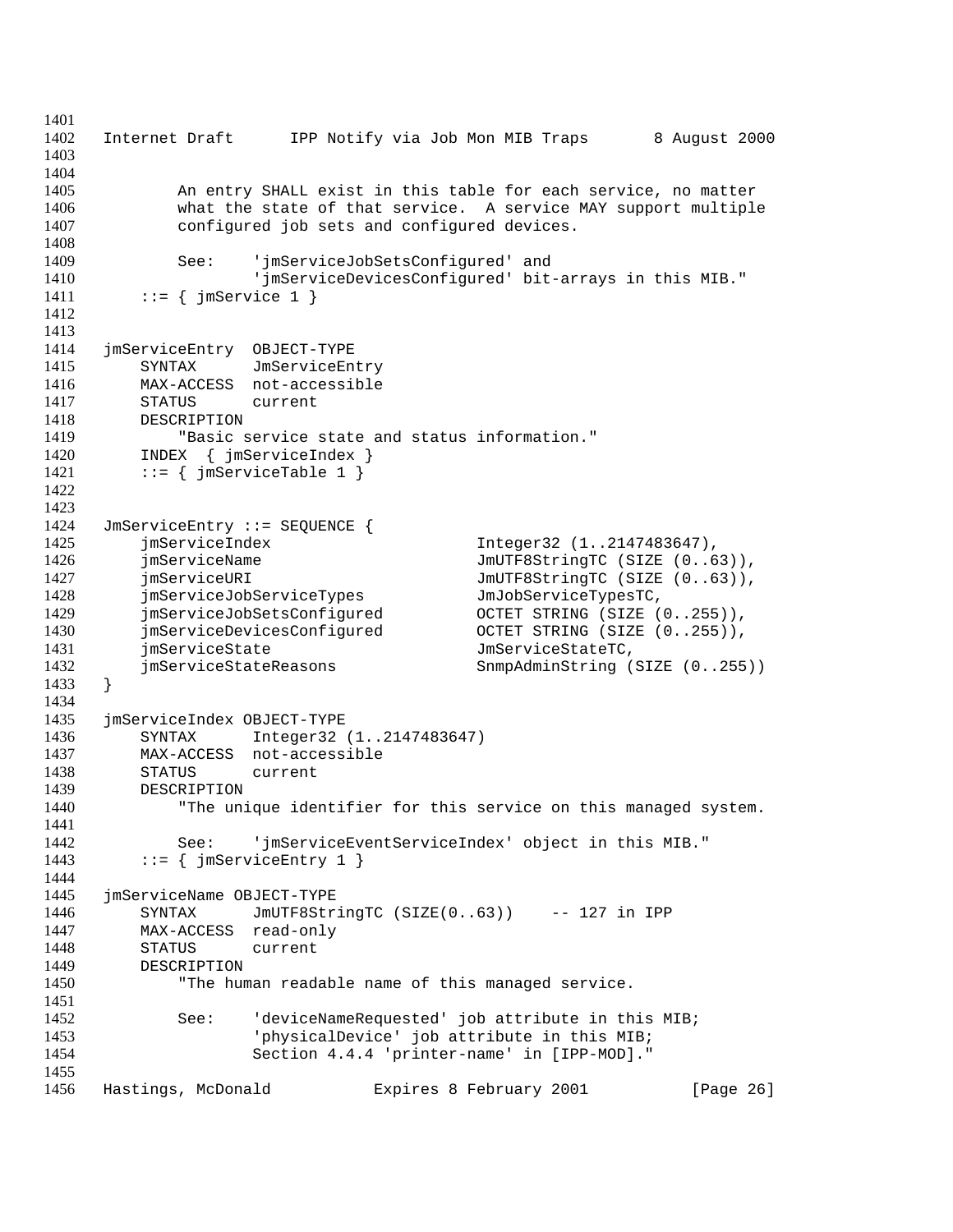Internet Draft IPP Notify via Job Mon MIB Traps 8 August 2000 DEFVAL { ''H } -- no service name 1461 ::=  $\{ \text{imServiceEntry 2 } \}$  jmServiceURI OBJECT-TYPE SYNTAX JmUTF8StringTC (SIZE(0..63)) -- 1023 in IPP MAX-ACCESS read-only STATUS current DESCRIPTION "A URI for this managed service (valid for job services). See: Section 4.3.3 'job-printer-uri' in [IPP-MOD]; 1471 Section 4.4.1 'printer-uri-supported' in [IPP-MOD]."<br>1472 DEFVAL { ''H } -- no service URI DEFVAL  $\{ 'H \}$  -- no service URI 1473 ::=  $\{ j \text{m} \text{ServiceEntry } 3 \}$  jmServiceJobServiceTypes OBJECT-TYPE SYNTAX JmJobServiceTypesTC MAX-ACCESS read-only STATUS current DESCRIPTION "The types of job services supported by this managed service. 1482 See: 'JmJobServiceTypesTC' textual convention in this MIB; 'jobServiceTypes' job attribute in this MIB." 1484 DEFVAL { 0 } -- no job services 1485 ::=  $\{ j \text{m} \text{ServiceEntry } 4 \}$  jmServiceJobSetsConfigured OBJECT-TYPE 1488 SYNTAX OCTET STRING (SIZE(0..255)) MAX-ACCESS read-only STATUS current 1491 DESCRIPTION<br>1492 "A bit-a "A bit-array that specifies the job sets configured for this service, where each bit '2\*\*n' is set if 'jmGeneralJobSetIndex' is a configured job set. Uses network byte order (big-endian) rules - the high-order bit of the first octet corresponds to 'jmGeneralJobSetIndex' of '0' (reserved) - the low-order bit of the first octet corresponds to 'jmGeneralJobSetIndex' of '7'. Supports values of 'jmGeneralJobSetIndex' from '1' to '2039'. Compare to the BITS pseudotype defined in IETF SMIv2 (RFC 2578) which has the same bit ordering rules (big-endian). See: 'queueNameRequested' job attribute in this MIB; 'jmGeneralJobSetIndex' table index in this MIB." 1505 DEFVAL { ''H } -- no job sets configured 1506 ::=  $\{$  jmServiceEntry 5  $\}$  jmServiceDevicesConfigured OBJECT-TYPE SYNTAX OCTET STRING (SIZE(0..255)) MAX-ACCESS read-only Hastings, McDonald Expires 8 February 2001 [Page 27]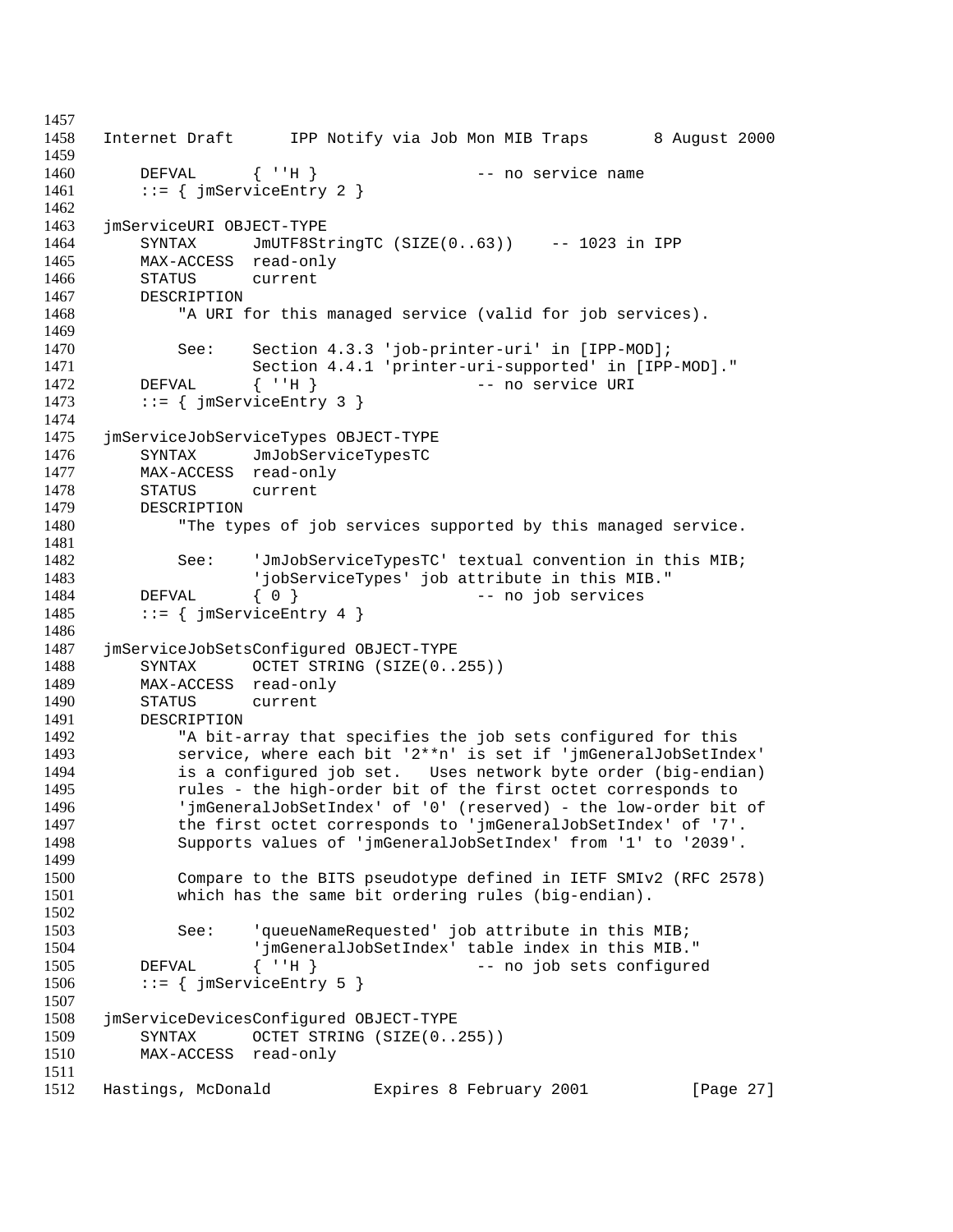```
1513
1514 Internet Draft IPP Notify via Job Mon MIB Traps 8 August 2000
1515
1516 STATUS current
1517 DESCRIPTION
1518 "A bit-array that specifies the devices configured for this
1519 service, where each bit '2**n' is set if 'hrDeviceIndex'
1520 is a configured device. Uses network byte order (big-endian)
1521 rules - the high-order bit of the first octet corresponds to
1522 'hrDeviceIndex' of '0' (reserved) - the low-order bit of
1523 the first octet corresponds to 'hrDeviceIndex' of '7'.
1524 Supports values of 'hrDeviceIndex' from '1' to '2039'.
1525
1526 Compare to the BITS pseudotype defined in IETF SMIv2 (RFC 2578)
1527 which has the same bit ordering rules (big-endian).
1528
1529 See: 'physicalDevice' job attribute in this MIB;<br>1530 1530 1530 1530
1530 'hrDeviceIndex' in IETF Host MIB (RFC 2790)."
1531 DEFVAL { ''H } -- no devices configured<br>1532 ::= { imServiceEntry 6 }
         \{ \text{imServiceEntry } 6 \}1533
1534 jmServiceState OBJECT-TYPE
1535 SYNTAX JmServiceStateTC
1536 MAX-ACCESS read-only
1537 STATUS current
1538 DESCRIPTION
1539 "The current state of this managed service.
1540
1541 See: 'jmServiceEventServiceState' object in this MIB;
1542 'jmJobState' object in this MIB;<br>1543 Section 4.4.11 'printer-state' i
                    Section 4.4.11 'printer-state' in [IPP-MOD]."
1544 DEFVAL { unknown } -- unknown service state
1545 ::= \{ jmServiceEntry 7 \}1546
1547 jmServiceStateReasons OBJECT-TYPE
1548 SYNTAX SnmpAdminString (SIZE (0..255)) -- multi-valued in IPP 1549 MAX-ACCESS read-only
         MAX-ACCESS read-only
1550 STATUS current
1551 DESCRIPTION<br>1552 "The ser
            "The service state reasons associated with this service state
1553 (as a comma-separated list) or the empty string (if none).
1554
1555 See: 'jmServiceEventServiceStateReasons' object in this MIB;
1556 'jmJobStateReasons1' object in this MIB;
1557 Section 4.4.12 'printer-state-reasons' in [IPP-MOD]."
1558 DEFVAL { ''H } -- no service state reasons
1559 ::= \{ jmserviceEntry 8 \}1560
1561
1562
1563 7.2.2. Service Event Group - Objects
1564
1565 -- The Service Event Group (CONDITIONALLY MANDATORY)
1566 - -1567
1568 Hastings, McDonald Expires 8 February 2001 [Page 28]
```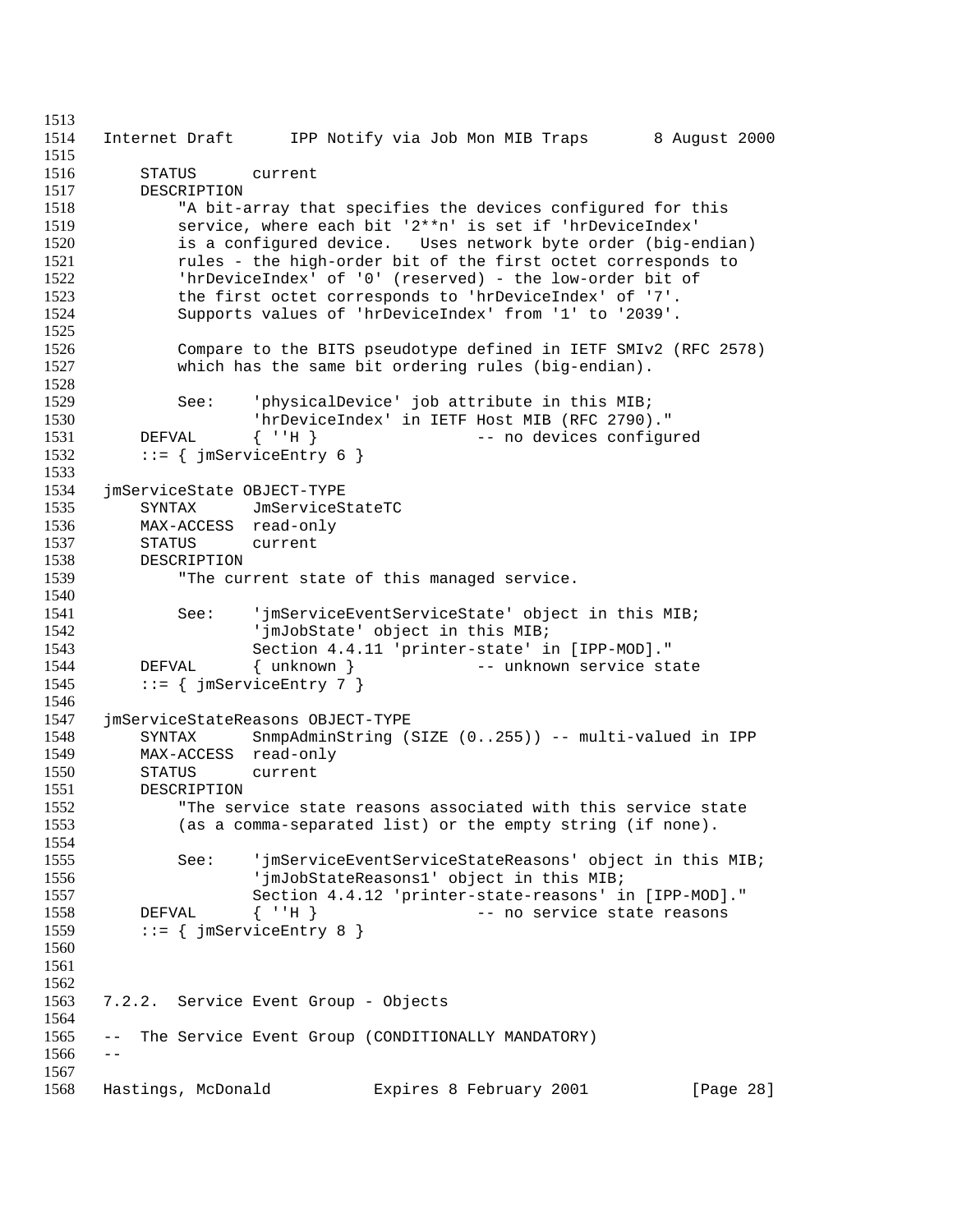```
1569
1570 Internet Draft IPP Notify via Job Mon MIB Traps 8 August 2000
1571
1572 -- Implementation of this group is conditionally mandatory;
1573 -- mandatory for systems which show Service events via SNMP.
1574
1575 -- The jmServiceEventGroup consists entirely of the jmServiceEventTable
1576
1577 jmServiceEvent OBJECT IDENTIFIER ::= { jobmonMIBObjects 8 }
1578
1579 jmServiceEventTable OBJECT-TYPE
1580 SYNTAX SEQUENCE OF JmServiceEventEntry
1581 MAX-ACCESS not-accessible
1582 STATUS current
1583 DESCRIPTION<br>1584 "The jms
             "The jmServiceEventTable contains service event entries for the
1585 services which offer job services on this managed system."<br>1586 ::= { imServiceEvent 1 }
         ::= { jmServiceEvent 1 }
1587
1588
1589 jmServiceEventEntry OBJECT-TYPE
1590 SYNTAX JmServiceEventEntry
1591 MAX-ACCESS not-accessible
1592 STATUS current
1593 DESCRIPTION
1594 "Basic service event information."
1595 INDEX { jmServiceEventIndex }
1596 ::= \{ \text{imServiceEventTable 1} \}1597
1598
1599 JmServiceEventEntry ::= SEQUENCE {
1600 jmServiceEventIndex Integer32 (1..2147483647),
1601 jmServiceEventNotifyTriggerEvent SnmpAdminString (SIZE (0..63)),
1602 jmServiceEventNotifyGroupEvent SnmpAdminString (SIZE (0..63)),
1603 jmServiceEventNotifyTime TimeTicks,<br>1604 imServiceEventServiceIndex Integer32
         jmServiceEventServiceIndex Integer32 (1..2147483647),
1605 jmServiceEventServiceState JmServiceStateTC,
1606 jmServiceEventServiceStateReasons SnmpAdminString (SIZE (0..255))
1607 }
1608
1609 jmServiceEventIndex OBJECT-TYPE
1610 SYNTAX Integer32 (1..2147483647)
1611 MAX-ACCESS not-accessible
1612 STATUS current
1613 DESCRIPTION
1614 "The unique identifier for this event on this managed system."
1615 ::= \{ jmServiceEventEntry 1 \}1616
1617 jmServiceEventNotifyTriggerEvent OBJECT-TYPE
1618 SYNTAX SnmpAdminString (SIZE (0..63)) -- 255 in [IPP-NOT]
1619 MAX-ACCESS read-only
1620 STATUS current
1621 DESCRIPTION
1622 "Specific event that created this row in 'jmServiceEventTable'.
1623
1624 Hastings, McDonald Expires 8 February 2001 [Page 29]
```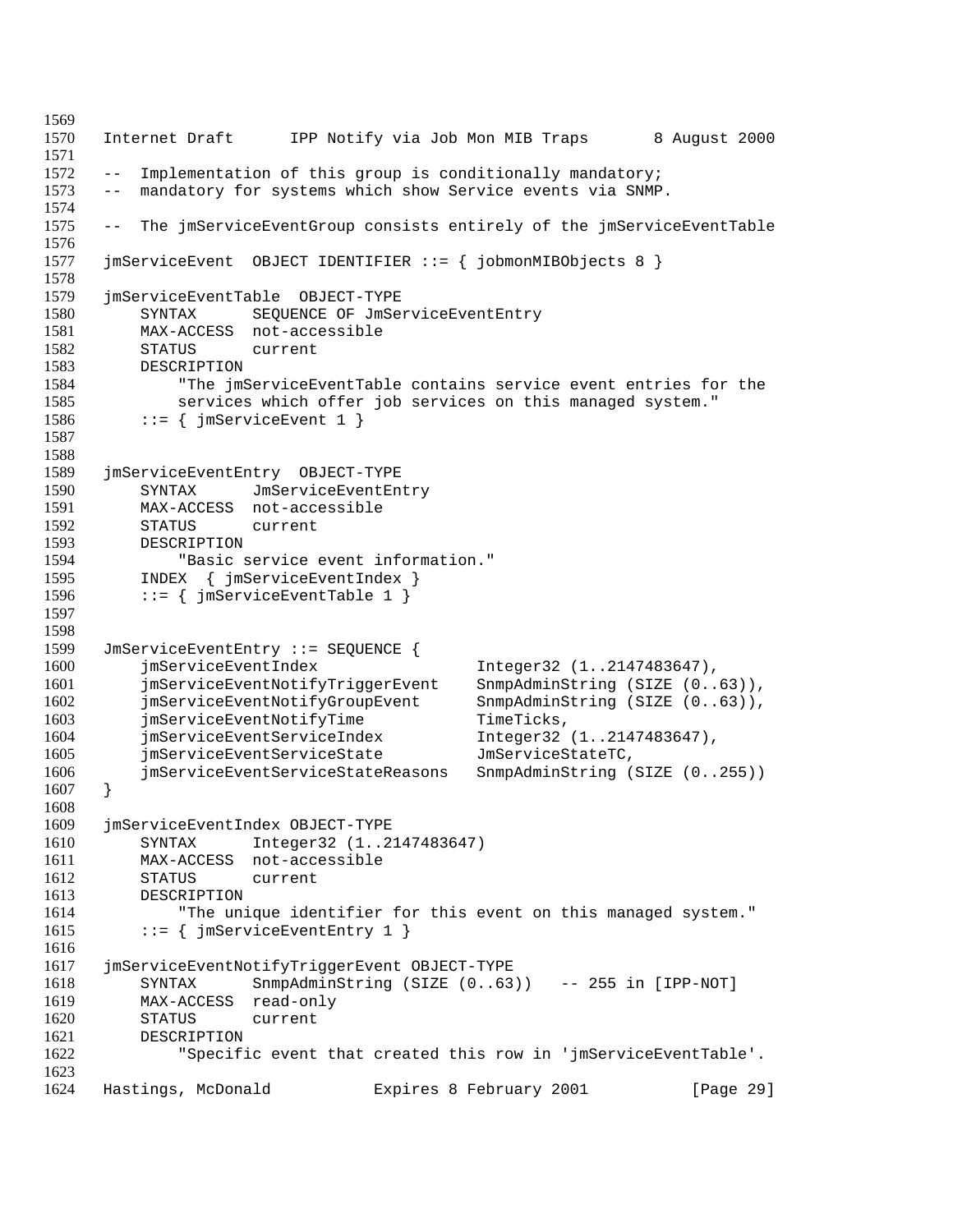```
1625
1626 Internet Draft IPP Notify via Job Mon MIB Traps 8 August 2000
1627
1628 For example, 'printer-stopped' here and 'printer-state-changed'
1629 in 'jmServiceEventNotifyGroupEvent'. Whereas a transition of
1630 'jmServiceState' from 'idle' to 'processing' would report
1631 'printer-state-changed' in both 'jmService...Event' objects.
1632
1633 Standard Printer event types defined in [IPP-NOT] are:
1634 - 'printer-state-changed' (group event)
1635 - 'printer-restarted'
1636 - 'printer-shutdown'
1637 - 'printer-stopped'
1638 - 'printer-config-changed' (group event)
1639 - 'printer-media-changed'<br>1640 - 'printer-finishings-cha
             - 'printer-finishings-changed'
1641 - 'printer-queue-order-changed' (group event)
1642
1643 Standard Service event types generalized from [IPP-NOT] are:
           - 'service-state-changed' (group event)
1645 - 'service-restarted'
1646 - 'service-shutdown'
1647 - 'service-stopped'
1648 - 'service-config-changed' (group event)
1649 - 'service-media-changed'
1650 - 'service-finishings-changed'
1651 - 'service-queue-order-changed' (group event)
1652 - and (optionally) vendor extension event types
1653
1654 Conformance: The natural language for keywords
1655 in event type SHALL always be US English.
1656
1657 See: 'jmServiceEventNotifyGroupEvent' in this MIB;
1658 Section 8.1 'notify-subscribed-event' in [IPP-NOT]."
1659 DEFVAL { ''H } -- no notify event
1660 ::= \{ jmServiceEventEntry 2 \}1661
1662 jmServiceEventNotifyGroupEvent OBJECT-TYPE
1663 SYNTAX SnmpAdminString (SIZE (0..63)) -- 255 in [IPP-NOT]
        MAX-ACCESS read-only
1665 STATUS current
1666 DESCRIPTION
1667 "Group event that created this row in 'jmServiceEventTable'.
1668 For example, 'printer-state-changed' here and 'printer-stopped'
1669 in 'jmServiceEventNotifyTriggerEvent'. Whereas a transition of
1670 'jmServiceState' from 'idle' to 'processing' would report
1671 'printer-state-changed' in both 'jmService...Event' objects.
1672
1673 Conformance: The natural language for keywords
1674 in event type SHALL always be US English.
1675
1676 See: Standard events in 'jmServiceEventNotifyTriggerEvent';
1677 Section 8.1 'notify-subscribed-event' in [IPP-NOT]."
1678 DEFVAL { ''H } -- no notify event
1679
1680 Hastings, McDonald Expires 8 February 2001 [Page 30]
```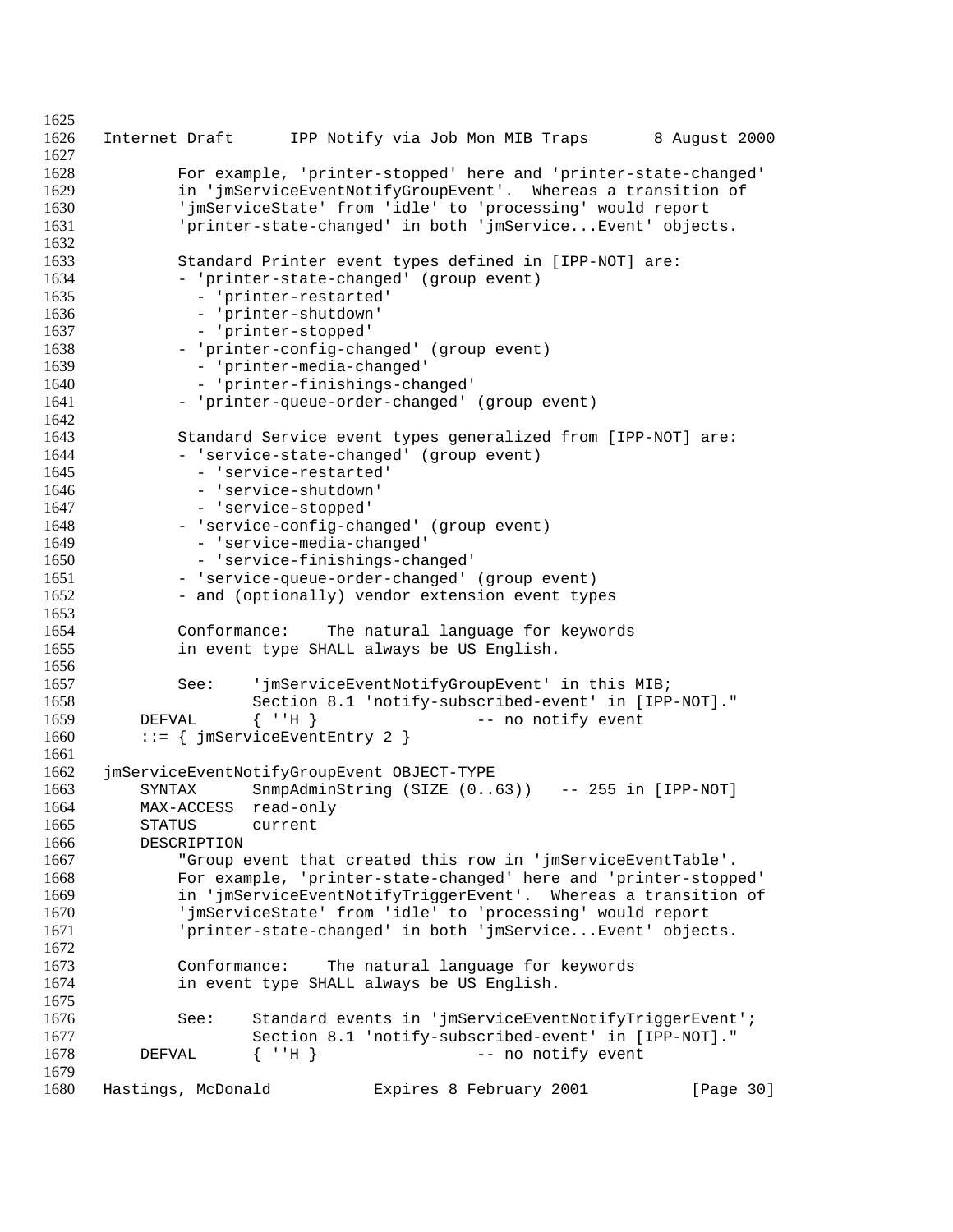```
1681
1682 Internet Draft IPP Notify via Job Mon MIB Traps 8 August 2000
1683
1684 ::= { jmServiceEventEntry 3 }
1685
1686 jmServiceEventNotifyTime OBJECT-TYPE
1687 SYNTAX TimeTicks
1688 MAX-ACCESS read-only
1689 STATUS current
1690 DESCRIPTION
1691 "The time of this service event.
1692
1693 Usage: Conforming management agents, which MUST implement the
1694 IETF MIB-II (RFC 1213), SHALL set 'jmServiceEventNotifyTime' to
1695 'sysUpTime' when a service event row is created.
1696
1697 See: 'sysUpTime' in IETF MIB-II (RFC 1213);<br>1698 Section 5.4.4 'notify-printer-up-time'
1698 Section 5.4.4 'notify-printer-up-time' in [IPP-NOT];<br>1699 Section 4.4.29 'printer-up-time' in [IPP-MOD]."
1699 Section 4.4.29 'printer-up-time' in [IPP-MOD]."<br>1700 ::= { jmServiceEventEntry 4 }
         ::= { jmServiceEventEntry 4 }
1701
1702 jmServiceEventServiceIndex OBJECT-TYPE
1703 SYNTAX Integer32 (1..2147483647)
1704 MAX-ACCESS read-only
1705 STATUS current
1706 DESCRIPTION
1707 The unique identifier for this service on this managed system.
1708
1709 See: 'jmServiceIndex' object in this MIB."
1710 ::= \{ jmServiceEventEntry 5 \}1711
1712 jmServiceEventServiceState OBJECT-TYPE
1713 SYNTAX JmServiceStateTC
1714 MAX-ACCESS read-only
1715 STATUS current<br>1716 DESCRIPTION
1716 DESCRIPTION<br>1717 "The sta
             "The state of this managed service at the time of this event.
1718
1719 See: 'jmServiceState' object in this MIB;
                    'jmJobState' object in this MIB;
1721 Section 4.4.11 'printer-state' in [IPP-MOD]."
1722 DEFVAL { unknown } -- unknown service state
1723 ::= \{ jmServiceEventEntry 6 \}1724
1725 jmServiceEventServiceStateReasons OBJECT-TYPE
1726 SYNTAX SnmpAdminString (SIZE (0..255)) -- multi-valued in IPP
1727 MAX-ACCESS read-only
1728 STATUS current
1729 DESCRIPTION
1730 "The service state reasons associated with this service state
1731 (as a comma-separated list) or the empty string (if none).
1732
1733 See: 'jmServiceStateReasons' object in this MIB;
1734 'jmJobStateReasons1' object in this MIB;
1735
1736 Hastings, McDonald Expires 8 February 2001 [Page 31]
```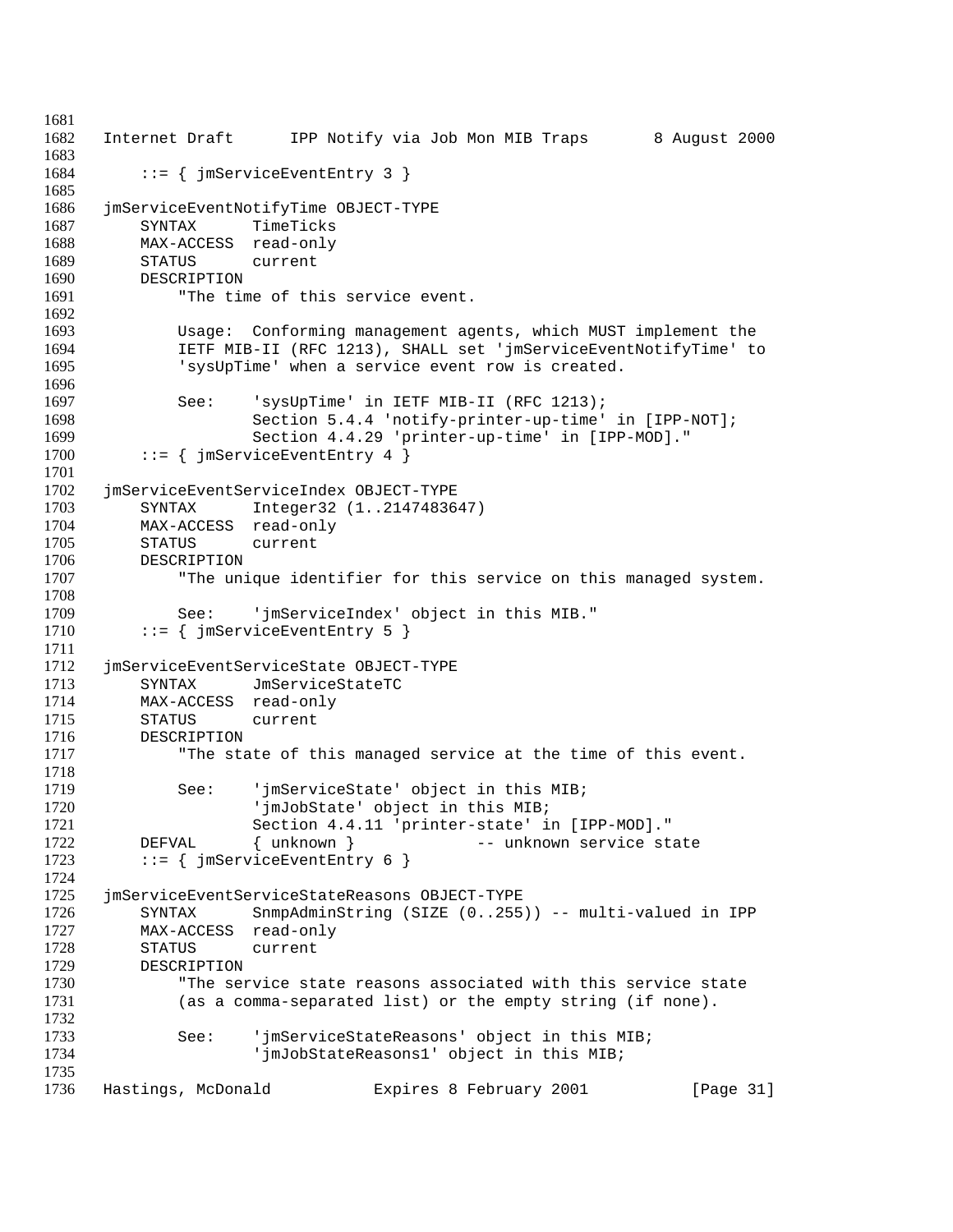```
1737
1738 Internet Draft IPP Notify via Job Mon MIB Traps 8 August 2000
1739
1740 Section 4.4.12 'printer-state-reasons' in [IPP-MOD]."
1741 DEFVAL { ''H } -- no service state reasons
1742 ::= { jmServiceEventEntry 7 }
1743
1744
1745
1746 7.2.3. Job Event Group - Objects
1747
1748 -- The Job Event Group (CONDITIONALLY MANDATORY)
1749 - -1750 -- Implementation of this group is conditionally mandatory;
1751 -- mandatory for systems which show Job events via SNMP.
1752
1753 -- The jmJobEventGroup consists entirely of the jmJobEventTable
1754
1755 jmJobEvent OBJECT IDENTIFIER ::= { jobmonMIBObjects 9 }
1756
1757 jmJobEventTable OBJECT-TYPE
1758 SYNTAX SEQUENCE OF JmJobEventEntry
1759 MAX-ACCESS not-accessible
1760 STATUS current
1761 DESCRIPTION
1762 "The jmJobEventTable contains job event entries for the
1763 jobs present on this managed system."
1764 ::= \{ \text{imJobEvent } 1 \}1765
1766
1767 jmJobEventEntry OBJECT-TYPE
1768 SYNTAX JmJobEventEntry
1769 MAX-ACCESS not-accessible
1770 STATUS current
1771 DESCRIPTION<br>1772 "Basic
            "Basic job event information."
1773 INDEX { jmJobEventIndex }
1774 ::= \{ \text{imJobEventTable 1 } \}1775
1776
1777 JmJobEventEntry ::= SEQUENCE {
1778 jmJobEventIndex Integer32 (1..2147483647),
1779 jmJobEventNotifyTriggerEvent SnmpAdminString (SIZE (0..63)),
1780 jmJobEventNotifyGroupEvent SnmpAdminString (SIZE (0..63)),
1781 jmJobEventNotifyTime TimeTicks,
1782 jmJobEventJobSetIndex Integer32 (1..32767),
1783 jmJobEventJobIndex Integer32 (1..2147483647),
1784 jmJobEventJobState JmJobStateTC,
1785 jmJobEventJobStateReasons OCTET STRING (SIZE (4..16))
1786 }
1787
1788 jmJobEventIndex OBJECT-TYPE
1789 SYNTAX Integer32 (1..2147483647)
1790 MAX-ACCESS not-accessible
1791
1792 Hastings, McDonald Expires 8 February 2001 [Page 32]
```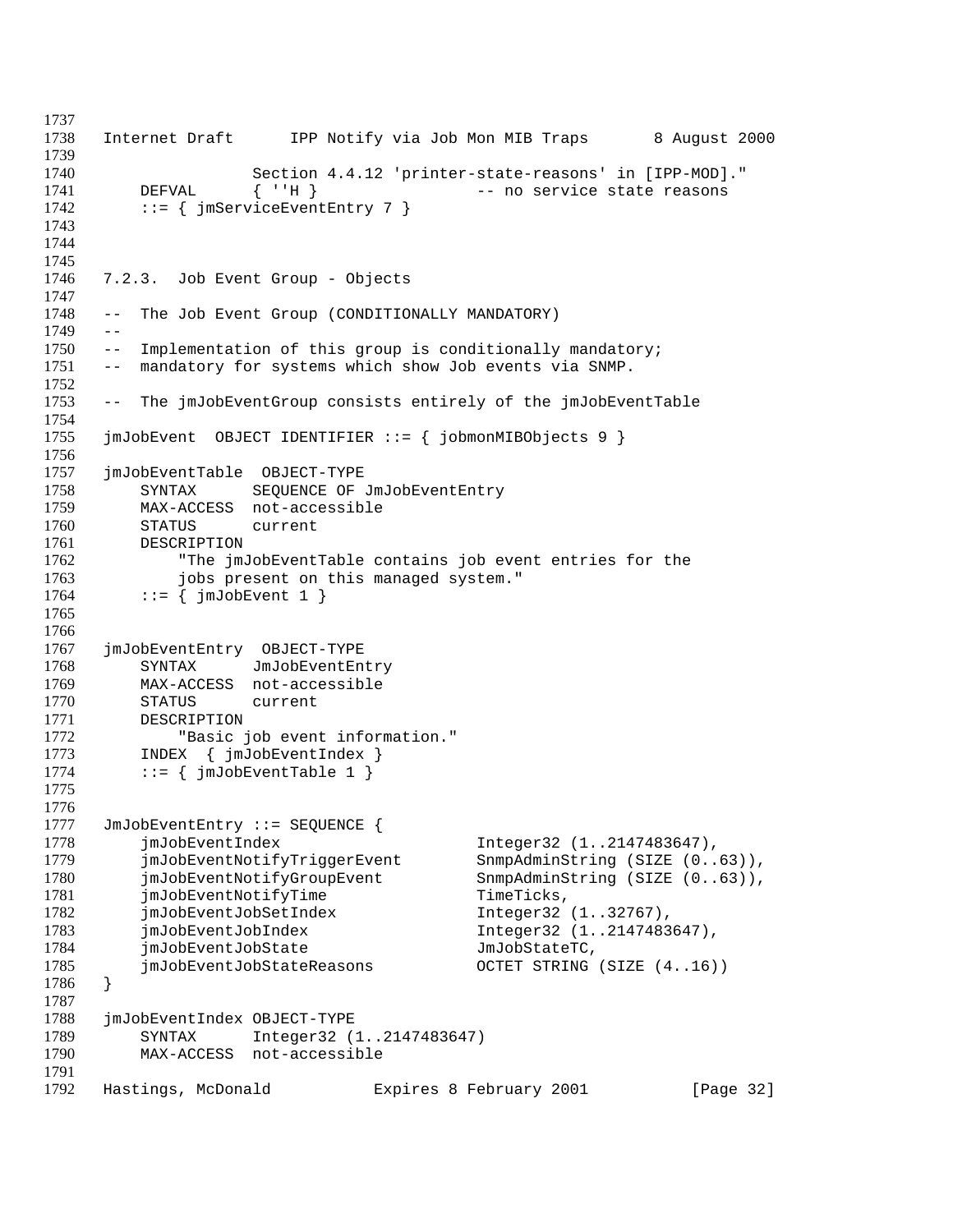```
1793
1794 Internet Draft IPP Notify via Job Mon MIB Traps 8 August 2000
1795
1796 STATUS current
1797 DESCRIPTION
1798 "The unique identifier for this event on this managed system."
1799 ::= \{ \text{imJobEventEntry 1 } \}1800
1801 jmJobEventNotifyTriggerEvent OBJECT-TYPE
1802 SYNTAX SnmpAdminString (SIZE (0..63)) -- 255 in [IPP-NOT]
1803 MAX-ACCESS read-only
1804 STATUS current
1805 DESCRIPTION
1806 "Specific event that created this row in 'jmJobEventTable'.
1807 For example, 'job-stopped' here and 'job-state-changed'
1808 in 'jmJobEventNotifyGroupEvent'. Whereas a transition of
1809 'jmJobState' from 'pending' to 'processing' would report
1810 'job-state-changed' in both 'jmJob...Event' objects.
1811
1812 Standard Job event types defined in [IPP-NOT] are:
1813 - 'job-state-changed' (group event)
1814 - 'job-created'
1815 - 'job-completed'
1816 - 'job-stopped'
1817 - 'job-config-changed' (group event)
1818 - 'job-progress' (group event)
1819 - and (optionally) vendor extension event types
1820
1821 Conformance: The natural language for keywords
1822 in event type SHALL always be US English.
1823
1824 See: 'jmJobEventNotifyGroupEvent' in this MIB;
1825 Section 8.1 'notify-subscribed-event' in [IPP-NOT]."
1826 DEFVAL { ''H } -- no notify event
1827 ::= \{jmJobEventEntry 2\}1828
1829 jmJobEventNotifyGroupEvent OBJECT-TYPE
1830 SYNTAX SnmpAdminString (SIZE (0..63)) -- 255 in [IPP-NOT]
1831 MAX-ACCESS read-only<br>1832 STATUS current
        STATUS current
1833 DESCRIPTION
1834 "Group event that created this row in 'jmJobEventTable'.
1835 For example, 'job-state-changed' here and 'job-stopped'
1836 in 'jmJobEventNotifyTriggerEvent'. Whereas a transition of
1837 'jmJobState' from 'pending' to 'processing' would report
1838 'job-state-changed' in both 'jmJob...Event' objects.
1839
1840 Conformance: The natural language for keywords
1841 in event type SHALL always be US English.
1842
1843 See: 'jmJobEventNotifyGroupEvent' in this MIB;
1844 Section 8.1 'notify-subscribed-event' in [IPP-NOT]."
1845 DEFVAL { ''H } -- no notify event
1846 ::= \{ \text{imJobEventEntry } 3 \}1847
1848 Hastings, McDonald Expires 8 February 2001 [Page 33]
```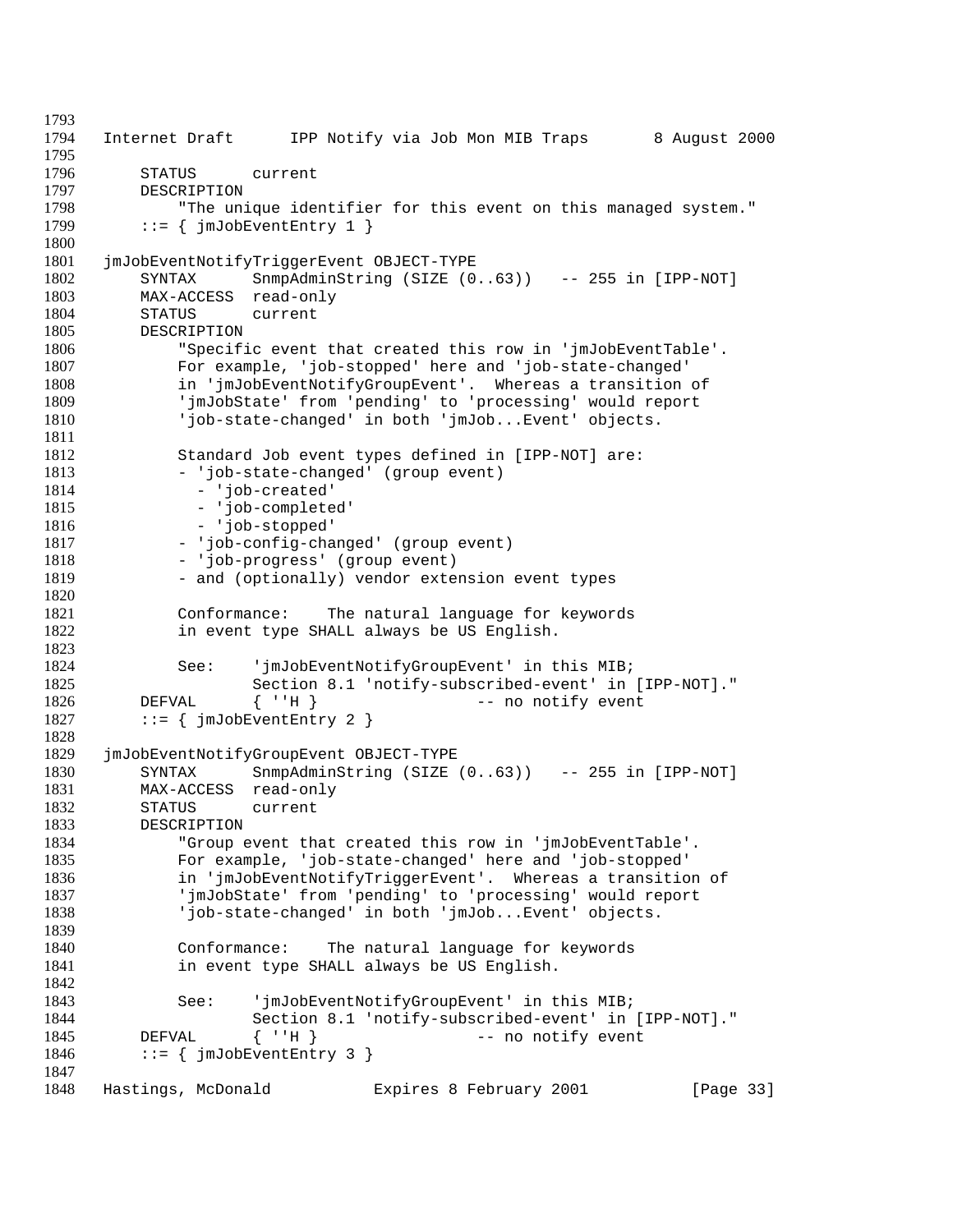```
1849
1850 Internet Draft IPP Notify via Job Mon MIB Traps 8 August 2000
1851
1852
1853 jmJobEventNotifyTime OBJECT-TYPE
1854 SYNTAX TimeTicks
1855 MAX-ACCESS read-only
1856 STATUS current
1857 DESCRIPTION
1858 "The time of this job event.
1859
1860 Usage: Conforming management agents, which MUST implement the
1861 IETF MIB-II (RFC 1213), SHALL set 'jmJobEventNotifyTime' to
1862 'sysUpTime' when a job event row is created.
1863
1864 See: 'sysUpTime' in IETF MIB-II (RFC 1213);
1865 Section 5.4.4 'notify-printer-up-time' in [IPP-NOT];<br>1866 Section 4.4.29 'printer-up-time' in [IPP-MOD]."
1866 \qquad \qquad Section 4.4.29 'printer-up-time' in [IPP-MOD]."<br>1867 ::= { imJobEventEntry 4 }
         ::= { jmJobEventEntry 4 }
1868
1869 jmJobEventJobSetIndex OBJECT-TYPE
1870 SYNTAX Integer32 (1..32767)
1871 MAX-ACCESS read-only
1872 STATUS current
1873 DESCRIPTION
1874 "The unique identifier for this job set on this managed system.
1875
1876 See: 'jmGeneralJobSetIndex' object in this MIB."
1877 ::= \{ \text{jmJobEventEntry } 5 \}1878
1879 jmJobEventJobIndex OBJECT-TYPE
1880 SYNTAX Integer32 (1..2147483647)
1881 MAX-ACCESS read-only
1882 STATUS current
1883 DESCRIPTION<br>1884 "The un:
            "The unique identifier for this job on this managed system,
1885 when prefixed with 'jmJobEventJobSetIndex'.
1886
1887 See: 'jmJobIndex' object in this MIB."
1888 ::= \{jmJobEventEntry 6\}1889
1890 jmJobEventJobState OBJECT-TYPE
1891 SYNTAX JmJobStateTC
1892 MAX-ACCESS read-only
1893 STATUS current
1894 DESCRIPTION
1895 "The state of this managed job at the time of this event.
1896
1897 See: 'jmJobState' in this MIB;
1898 Section 4.3.7 'job-state' in [IPP-MOD]."
1899 DEFVAL { unknown } -- unknown job state
1900 ::= \{ jmJobEventEntry 7 \}1901
1902 jmJobEventJobStateReasons OBJECT-TYPE
1903
1904 Hastings, McDonald Expires 8 February 2001 [Page 34]
```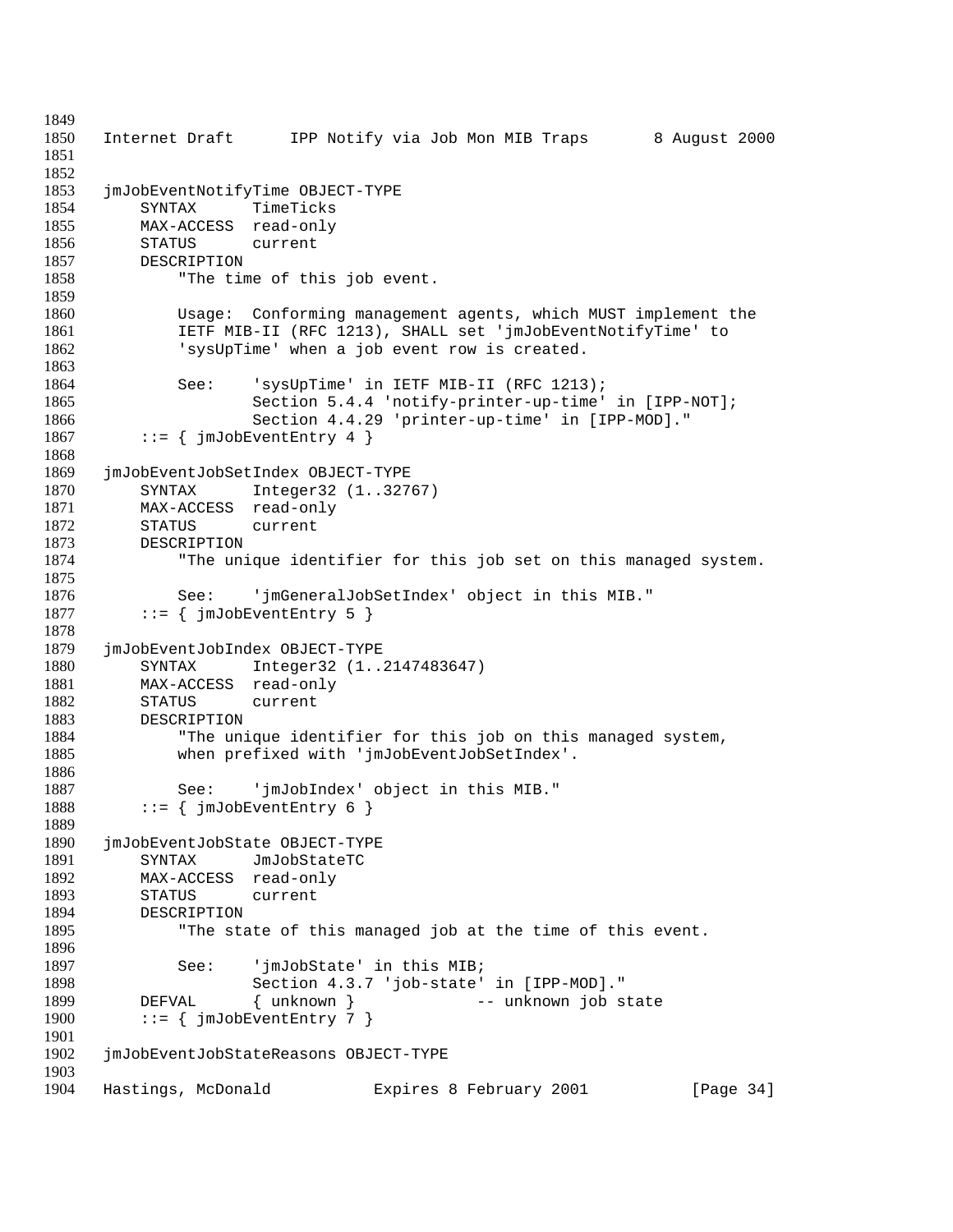Internet Draft IPP Notify via Job Mon MIB Traps 8 August 2000 SYNTAX OCTET STRING (SIZE (4..16)) -- multi-valued in IPP MAX-ACCESS read-only STATUS current DESCRIPTION "The job state reasons associated with this job state represented as one to four concatenated 32-bit integers in network byte order (big-endian). Usage: Conforming management stations SHALL always report the value of the object 'jmJobStateReasons1' in the first four octets of 'jmJobEventJobStateReasons' and SHOULD report values of the attributes 'jobStateReasons2', 'jobStateReasons3', and 'jobStateReasons4' in subsequent octets. 1922 See: 'jmJobStateReasons1' in this MIB;<br>1923 Section 4.3.8 'job-state-reasons' 1923 Section 4.3.8 'job-state-reasons' in [IPP-MOD]."<br>1924 DEFVAL { '00000000'H } -- no job state reasons DEFVAL { '00000000'H } -- no job state reasons 1925 ::=  $\{\text{imJobEventEntry } 8 \}$  7.2.4. Job Progress Group - Objects -- The Job Progress Group (CONDITIONALLY MANDATORY)  $1932 - -$  -- Implementation of this group is conditionally mandatory; -- mandatory for systems which send Job progress traps via SNMP. -- The jmProgressGroup consists entirely of leaf objects for traps jmProgress OBJECT IDENTIFIER ::= { jobmonMIBObjects 10 } jmProgressJobCopiesRequested OBJECT-TYPE SYNTAX Integer32 (-2..2147483647) MAX-ACCESS read-only STATUS current DESCRIPTION "The number of copies of this job requested by the client. See: 'jobCopiesRequested' attribute in this MIB." DEFVAL  $\{-2\}$  -- unknown job copies 1949 ::=  $\{ jmProgress 1 \}$  jmProgressJobCollationType OBJECT-TYPE SYNTAX JmJobCollationTypeTC MAX-ACCESS read-only STATUS current DESCRIPTION "The number of copies of this job requested by the client. See: 'jobCollationType' attribute in this MIB; Hastings, McDonald Expires 8 February 2001 [Page 35]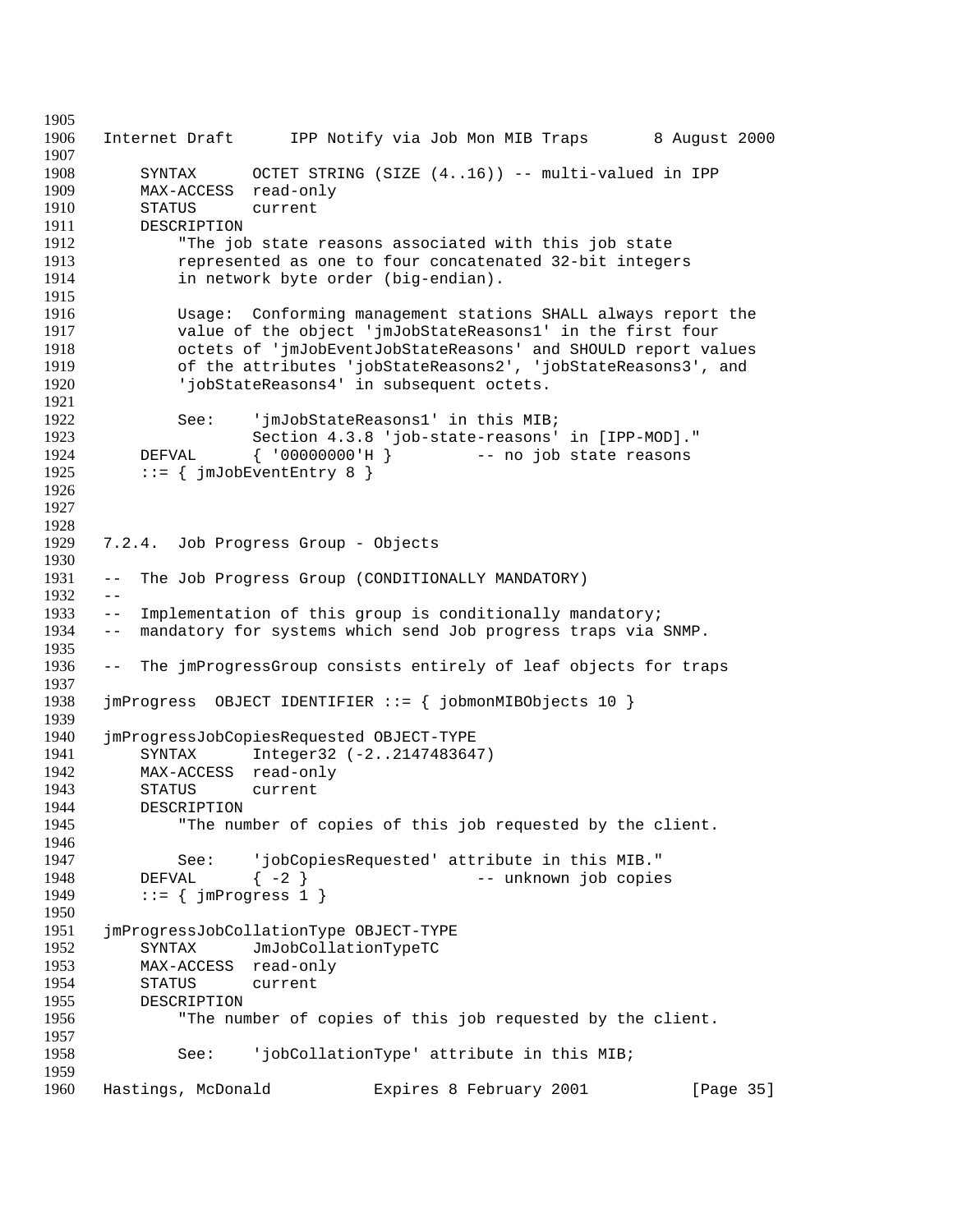```
1961
1962 Internet Draft IPP Notify via Job Mon MIB Traps 8 August 2000
1963
1964 'job-collation-type' in [IPP-PROG];
1965 Section 9 'Event Notification Content' in [IPP-NOT]."
1966 DEFVAL { unknown } -- unknown job collation type
1967 ::= \{ jmProgress 2 \}1968
1969 jmProgressMediaSheetsCompleted OBJECT-TYPE
1970 SYNTAX Integer32 (-2..2147483647)
1971 MAX-ACCESS read-only
1972 STATUS current
1973 DESCRIPTION
1974 "The number of media sheets completed for this job.
1975
1976 See: 'sheetsCompleted' attribute in this MIB;
1977 Section 4.3.18.3 'job-media-sheets-completed'
1978 in [IPP-MOD];<br>1979 Section 9 'Ev
                  Section 9 'Event Notification Content' in [IPP-NOT]."
1980 DEFVAL { -2 } -- unknown job progress
1981 ::= \{ jmProgress 3 \}1982
1983 jmProgressSheetCompletedCopyNum OBJECT-TYPE
1984 SYNTAX Integer32 (-2..2147483647)
1985 MAX-ACCESS read-only
1986 STATUS current
1987 DESCRIPTION
1988 "The number of the job copy currently being stacked for the
1989 current document or zero (if none) or '-2' (unknown).
1990
1991 See: 'sheetCompletedCopyNumber' attribute in this MIB;
1992 'sheet-completed-copy-number' in [IPP-PROG];
1993 Section 9 'Event Notification Content' in [IPP-NOT]."
1994 DEFVAL \{-2\} -- unknown sheet complete copy
1995 ::= \{ jmProgress 4 \}1996
1997 jmProgressSheetCompletedDocNum OBJECT-TYPE
1998 SYNTAX Integer32 (-2..2147483647)<br>1999 MAX-ACCESS read-only
        MAX-ACCESS read-only
2000 STATUS current
2001 DESCRIPTION
2002 "The number of the job document currently being stacked for the
2003 current job or zero (if none) or '-2' (unknown).
2004
2005 See: 'sheetCompletedDocumentNumber' attribute in this MIB;
2006 'sheet-completed-document-number' in [IPP-PROG];
2007 Section 9 'Event Notification Content' in [IPP-NOT]."
2008 DEFVAL { -2 } -- unknown sheet complete doc
2009 ::= \{ jmProgress 5 \}2010
2011
2012
2013
2014
2015
2016 Hastings, McDonald Expires 8 February 2001 [Page 36]
```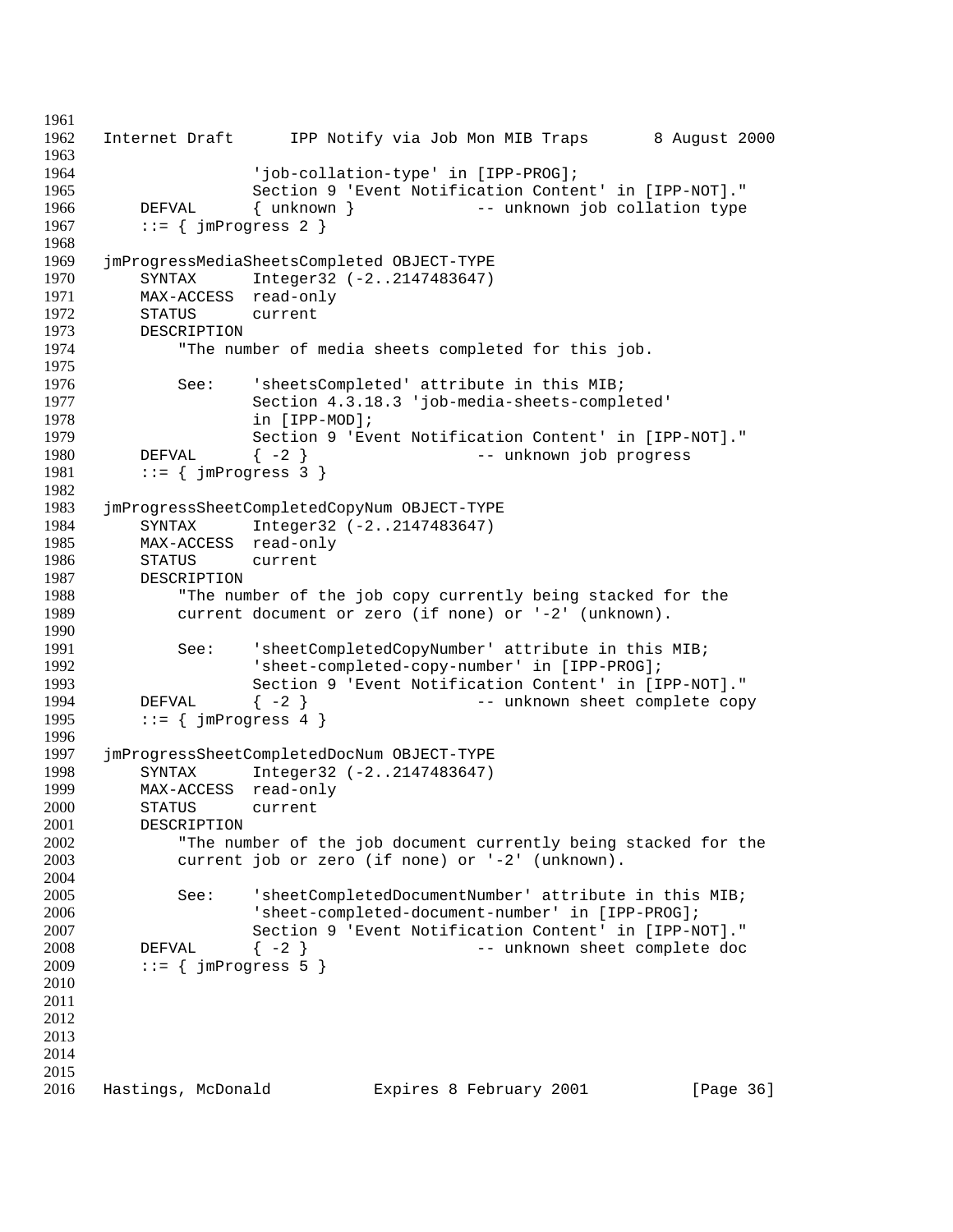| 2017 |                                                                         |                         |               |
|------|-------------------------------------------------------------------------|-------------------------|---------------|
| 2018 | IPP Notify via Job Mon MIB Traps<br>Internet Draft                      |                         | 8 August 2000 |
| 2019 |                                                                         |                         |               |
| 2020 |                                                                         |                         |               |
| 2021 |                                                                         |                         |               |
| 2022 | Conformance<br>8.                                                       |                         |               |
| 2023 |                                                                         |                         |               |
| 2024 |                                                                         |                         |               |
|      | See DESCRIPTION clauses of objects and notifications defined in section |                         |               |
| 2025 | 7 'SNMP ASN.1 for IPP Notifications'.                                   |                         |               |
| 2026 |                                                                         |                         |               |
| 2027 |                                                                         |                         |               |
| 2028 | IANA Considerations<br>9.                                               |                         |               |
| 2029 |                                                                         |                         |               |
| 2030 | None.                                                                   |                         |               |
| 2031 |                                                                         |                         |               |
| 2032 |                                                                         |                         |               |
| 2033 | Internationalization Considerations<br>10.                              |                         |               |
| 2034 |                                                                         |                         |               |
| 2035 |                                                                         |                         |               |
|      | The 'jmServiceStateReasons', 'jmServiceEventServiceStateReasons',       |                         |               |
| 2036 | 'jmServiceEventNotify[Trigger Group]Event', and                         |                         |               |
| 2037 | 'jmJobEventNotify[Trigger Group]Event' text string objects defined in   |                         |               |
| 2038 | this document have a syntax (datatype) of 'SnmpAdminString' (UTF-8      |                         |               |
| 2039 | stream-encoded ISO 10646/Unicode text) defined in the SNMPv3            |                         |               |
| 2040 | Framework MIB [RFC-2571]. The natural language of these objects is      |                         |               |
| 2041 | US English (they contain keywords which are protocol elements).         |                         |               |
| 2042 |                                                                         |                         |               |
| 2043 |                                                                         |                         |               |
| 2044 |                                                                         |                         |               |
| 2045 | 11. Security Considerations                                             |                         |               |
| 2046 |                                                                         |                         |               |
| 2047 | This IPP Notifications over SNMP mapping defines only 'read-only'       |                         |               |
| 2048 | It is suitable for use with any version of SNMP, as no<br>objects.      |                         |               |
|      |                                                                         |                         |               |
| 2049 | update security is required (because no configuration updates are       |                         |               |
| 2050 | supported).                                                             |                         |               |
| 2051 |                                                                         |                         |               |
| 2052 | No sensitive information is available via IPP Notifications over        |                         |               |
| 2053 | SNMP.                                                                   |                         |               |
| 2054 |                                                                         |                         |               |
| 2055 |                                                                         |                         |               |
| 2056 |                                                                         |                         |               |
| 2057 |                                                                         |                         |               |
| 2058 |                                                                         |                         |               |
| 2059 |                                                                         |                         |               |
| 2060 |                                                                         |                         |               |
| 2061 |                                                                         |                         |               |
|      |                                                                         |                         |               |
| 2062 |                                                                         |                         |               |
| 2063 |                                                                         |                         |               |
| 2064 |                                                                         |                         |               |
| 2065 |                                                                         |                         |               |
| 2066 |                                                                         |                         |               |
| 2067 |                                                                         |                         |               |
| 2068 |                                                                         |                         |               |
| 2069 |                                                                         |                         |               |
| 2070 |                                                                         |                         |               |
| 2071 |                                                                         |                         |               |
| 2072 | Hastings, McDonald                                                      | Expires 8 February 2001 | [Page 37]     |
|      |                                                                         |                         |               |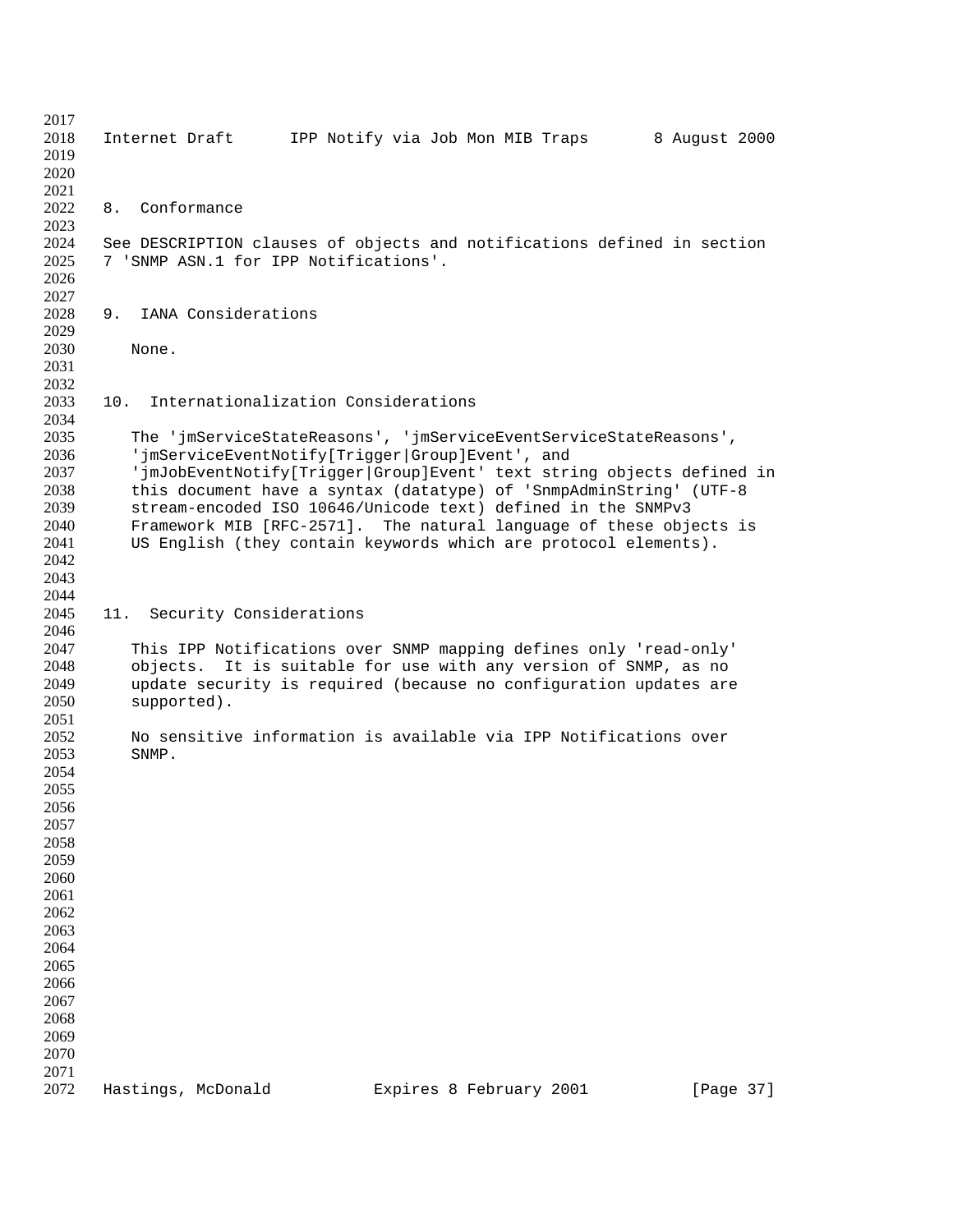| 2073         |                                                                                                                             |
|--------------|-----------------------------------------------------------------------------------------------------------------------------|
| 2074         | Internet Draft<br>IPP Notify via Job Mon MIB Traps<br>8 August 2000                                                         |
| 2075         |                                                                                                                             |
| 2076         |                                                                                                                             |
| 2077         |                                                                                                                             |
| 2078         | 12. References                                                                                                              |
| 2079         |                                                                                                                             |
| 2080         | [IPP-MOD] R. deBry, T. Hastings, R. Herriot, S. Isaacson, P. Powell.                                                        |
| 2081         | IPP/1.1 Model and Semantics, <draft-ietf-ipp-model-v11-07.txt></draft-ietf-ipp-model-v11-07.txt>                            |
| 2082         | (work-in-progress), May 2000.                                                                                               |
| 2083         |                                                                                                                             |
| 2084         | [IPP-NOT] S. Isaacson, J. Martin, R. deBry, T. Hastings, M. Shepherd,                                                       |
| 2085         | R. Bergman. IPP Event Notification Specification,                                                                           |
| 2086         | <draft-ietf-ipp-not-spec-04.txt> (work-in-progress), July 2000.</draft-ietf-ipp-not-spec-04.txt>                            |
| 2087         |                                                                                                                             |
| 2088         | [IPP-PROG] T. Hastings, R. Bergman, H. Lewis. Proposed Job Progress                                                         |
| 2089         | Attributes for IPP, <draft-ietf-ipp-job-prog-00.txt></draft-ietf-ipp-job-prog-00.txt>                                       |
| 2090         | (work-in-progress), July 2000.                                                                                              |
| 2091         |                                                                                                                             |
| 2092         | [RFC-1157] J.D. Case, M. Fedor, M.L. Schoffstall, C. Davin.<br>Simple                                                       |
| 2093<br>2094 | Network Management Protocol, RFC 1157, May 1990.                                                                            |
| 2095         | [RFC-1213] K. McCloghrie, M. Rose. MIB-II, RFC 1213, March 1991.                                                            |
| 2096         |                                                                                                                             |
| 2097         | [RFC-1215] M. Rose. Convention for Defining Traps for SNMPv1, RFC                                                           |
| 2098         | 1215, March 1991.                                                                                                           |
| 2099         |                                                                                                                             |
| 2100         | [RFC-1759] R. Smith, F. Wright, T. Hastings, S. Zilles,                                                                     |
| 2101         | J. Gyllenskog. Printer MIB, RFC 1759, March 1995.                                                                           |
| 2102         |                                                                                                                             |
| 2103         | [RFC-1901] J. Case, K. McCloghrie, M. Rose, S. Waldbusser.                                                                  |
| 2104         | Introduction to Community-based SNMPv2, RFC 1901, January 1996.                                                             |
| 2105         |                                                                                                                             |
| 2106         | [RFC-1905] J. Case, K. McCloghrie, M. Rose, S. Waldbusser.<br>Protocol                                                      |
| 2107         | Operations for SNMPv2, RFC 1905, January 1996.                                                                              |
| 2108         |                                                                                                                             |
| 2109         | [RFC-2396] T. Berners-Lee, R. Fielding, L. Masinter. Uniform                                                                |
| 2110         | Resource Identifiers (URI): Generic Syntax, RFC 2396, August 1998.                                                          |
| 2111         |                                                                                                                             |
| 2112         | [RFC-2571] D. Harrington, R. Presuhn, B. Wijnen. Architecture for                                                           |
| 2113         | SNMP Management Frameworks, RFC 2571, April 1999.                                                                           |
| 2114         |                                                                                                                             |
| 2115         | [RFC-2573] D. Levi, P. Meyer, B. Stewart. SNMP Applications, RFC                                                            |
| 2116         | 2573, April 1999.                                                                                                           |
| 2117         |                                                                                                                             |
| 2118         | [RFC-2574] U. Blumenthal, B. Wijnen. User-based Security Model (USM)                                                        |
| 2119         | for SNMPv3, RFC 2574, April 1999.                                                                                           |
| 2120         |                                                                                                                             |
| 2121         | [RFC-2575] B. Wijnen, R. Presuhn, K. McCloghrie. View-based Access                                                          |
| 2122         | Control Model (VACM) for SNMPv3, RFC 2575, April 1999.                                                                      |
| 2123         |                                                                                                                             |
| 2124<br>2125 | [RFC-2576] R. Frye, D. Levi, S. Routhier, B. Wijnen. Coexistence                                                            |
| 2126         | between Version 1, Version 2, and Version 3 of the Internet-standard<br>Network Management Framework, RFC 2576, March 2000. |
| 2127         |                                                                                                                             |
| 2128         | Hastings, McDonald<br>Expires 8 February 2001<br>[Page 38]                                                                  |
|              |                                                                                                                             |
|              |                                                                                                                             |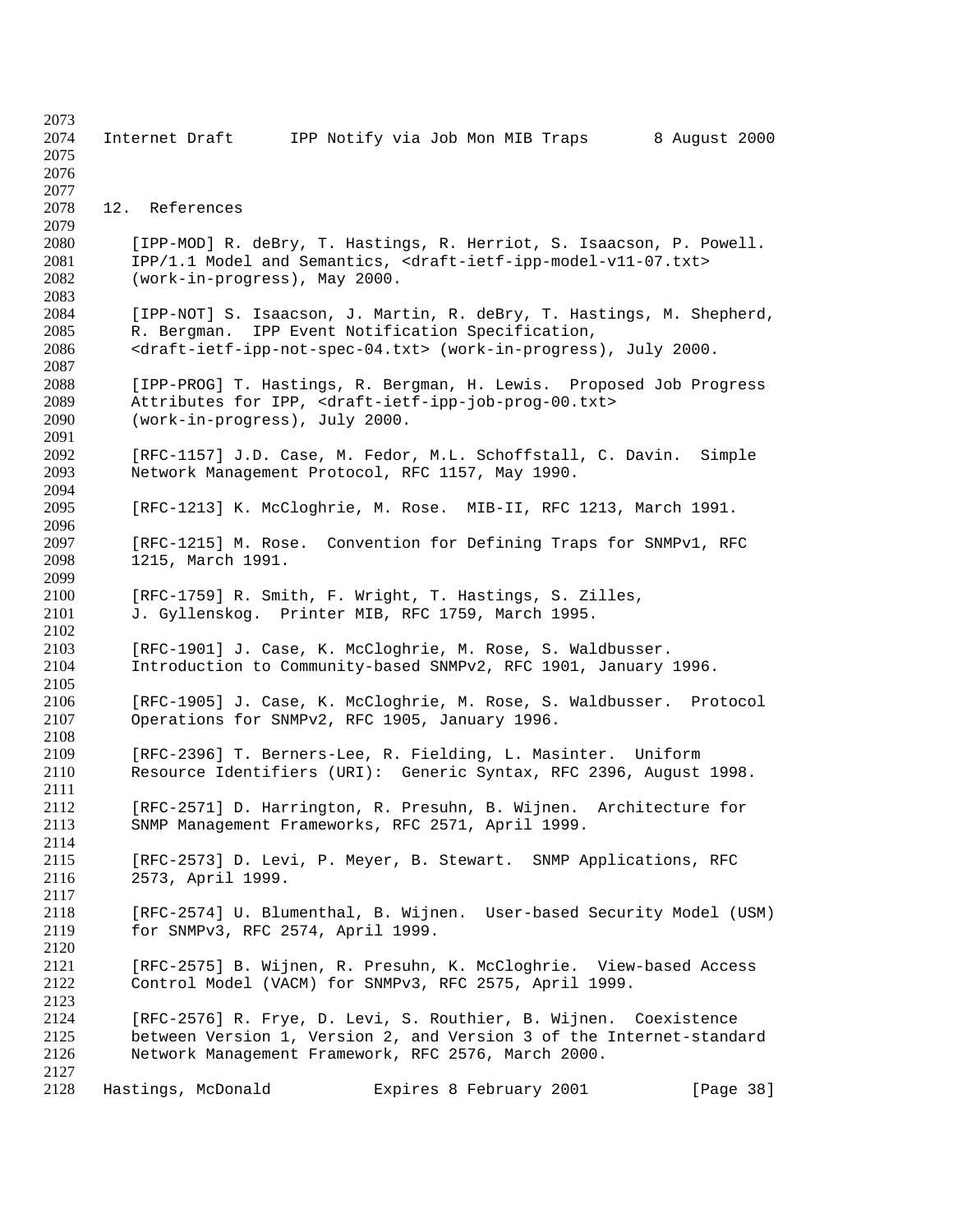| 2129 |                                                                    |                         |           |
|------|--------------------------------------------------------------------|-------------------------|-----------|
| 2130 | Internet Draft IPP Notify via Job Mon MIB Traps 8 August 2000      |                         |           |
| 2131 |                                                                    |                         |           |
| 2132 |                                                                    |                         |           |
| 2133 | [RFC-2707] R. Bergman, T. Hastings, S. Isaacson, H. Lewis.         |                         | Job       |
| 2134 | Monitoring MIB v1.0, RFC 2707, November 1999                       |                         |           |
|      |                                                                    |                         |           |
| 2135 |                                                                    |                         |           |
| 2136 | [RFC-2790] P. Grillo, S. Waldbusser. Host Resources MIB, RFC 2790, |                         |           |
| 2137 | March 2000.                                                        |                         |           |
| 2138 |                                                                    |                         |           |
| 2139 |                                                                    |                         |           |
| 2140 |                                                                    |                         |           |
| 2141 |                                                                    |                         |           |
| 2142 |                                                                    |                         |           |
| 2143 |                                                                    |                         |           |
| 2144 |                                                                    |                         |           |
| 2145 |                                                                    |                         |           |
| 2146 |                                                                    |                         |           |
| 2147 |                                                                    |                         |           |
|      |                                                                    |                         |           |
| 2148 |                                                                    |                         |           |
| 2149 |                                                                    |                         |           |
| 2150 |                                                                    |                         |           |
| 2151 |                                                                    |                         |           |
| 2152 |                                                                    |                         |           |
| 2153 |                                                                    |                         |           |
| 2154 |                                                                    |                         |           |
| 2155 |                                                                    |                         |           |
| 2156 |                                                                    |                         |           |
| 2157 |                                                                    |                         |           |
| 2158 |                                                                    |                         |           |
| 2159 |                                                                    |                         |           |
| 2160 |                                                                    |                         |           |
| 2161 |                                                                    |                         |           |
| 2162 |                                                                    |                         |           |
| 2163 |                                                                    |                         |           |
|      |                                                                    |                         |           |
| 2164 |                                                                    |                         |           |
| 2165 |                                                                    |                         |           |
| 2166 |                                                                    |                         |           |
| 2167 |                                                                    |                         |           |
| 2168 |                                                                    |                         |           |
| 2169 |                                                                    |                         |           |
| 2170 |                                                                    |                         |           |
| 2171 |                                                                    |                         |           |
| 2172 |                                                                    |                         |           |
| 2173 |                                                                    |                         |           |
| 2174 |                                                                    |                         |           |
| 2175 |                                                                    |                         |           |
| 2176 |                                                                    |                         |           |
| 2177 |                                                                    |                         |           |
| 2178 |                                                                    |                         |           |
|      |                                                                    |                         |           |
| 2179 |                                                                    |                         |           |
| 2180 |                                                                    |                         |           |
| 2181 |                                                                    |                         |           |
| 2182 |                                                                    |                         |           |
| 2183 |                                                                    |                         |           |
| 2184 | Hastings, McDonald                                                 | Expires 8 February 2001 | [Page 39] |
|      |                                                                    |                         |           |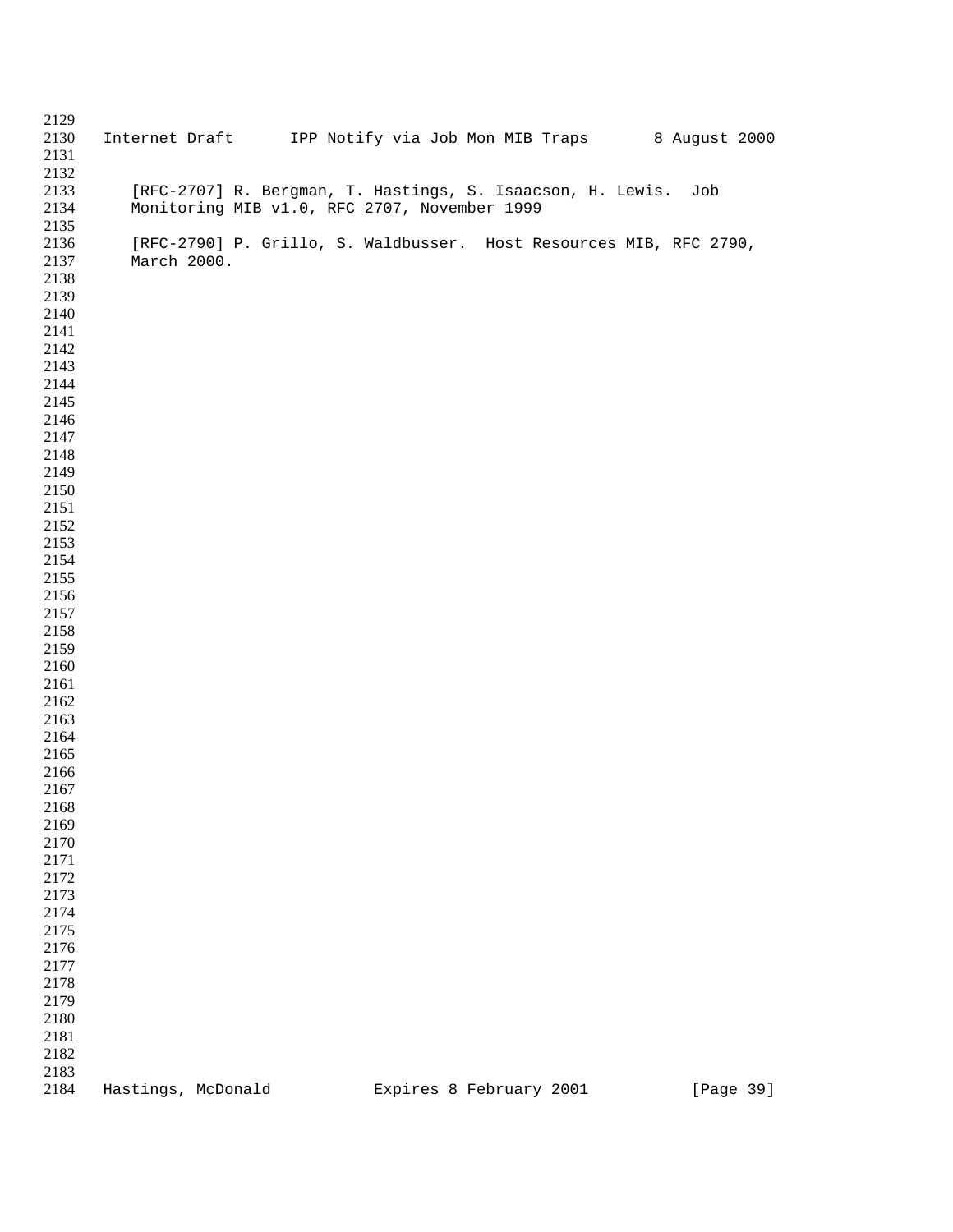Internet Draft IPP Notify via Job Mon MIB Traps 8 August 2000 13. Change Log [This section will be deleted before publication as an RFC] Changes in reverse chronological order (most recent first). <draft-ietf-ipp-not-over-snmp-04.txt> - 8 August 2000 1) Deleted 'printer-full', 'printer-no-longer-full', 'printer-almost-idle', and 'printer-not-almost-idle' event types, 2199 and added 'printer-stopped' in 'jmServiceEventNotifyTriggerEvent',<br>2200 for alignment with revised [IPP-NOT]; 2200 for alignment with revised [IPP-NOT];<br>2201 2) Deleted 'job-purged' event type and 2201 2) Deleted 'job-purged' event type and added 'job-stopped' in 2202 300 'imJobEventNotifyTriggerEvent', for alignment with revised 2202 'jmJobEventNotifyTriggerEvent', for alignment with revised<br>2203 [IPP-NOT]; 2203 [IPP-NOT];<br>2204 3) Renamed 3) Renamed 'jmServiceEventNotifyEvent' object to 'jmServiceEventNotifyTriggerEvent' (most specific event) and added 'jmServiceEventNotifyGroupEvent' (most general event), for higher fidelity mapping to IPP 'notify-subscribed-event'; 4) Renamed 'jmJobEventNotifyEvent' object to 'jmJobEventNotifyTriggerEvent' (most specific event) and added 'jmJobEventNotifyGroupEvent' (most general event), for higher fidelity mapping to IPP 'notify-subscribed-event'; 5) Renamed all NOTIFICATION-TYPEs (traps) for clarity, changing 2213 'jmServiceBasicV2Event' to 'jmServiceEventV2Notify',<br>2214 'imJobBasicV2Event' to 'imJobEventV2Notify', 'jmJobBasicV2Event' to 'jmJobEventV2Notify', 'jmJobCompletedV2Event' to 'jmJobCompletedV2Notify', and 'jmJobProgressV2Event' to 'jmJobProgressV2Notify'. 2218 <draft-ietf-ipp-not-over-snmp-03.txt> - 6 July 2000<br>2219 1) Added 'SnmpAdminString' to IMPORTS clause for n 2219 1) Added 'SnmpAdminString' to IMPORTS clause for new objects.<br>2220 2) Corrected OID in MODULE-IDENTITY to use forward reference 2220 2) Corrected OID in MODULE-IDENTITY to use forward reference to<br>2221 definition of 'pwg' from 'enterprises' and 'mibs' from 'pwg'. definition of 'pwg' from 'enterprises' and 'mibs' from 'pwg'. 2222 3) Added 'JmServiceStateTC' textual convention.<br>2223 4) Added 'imMirrorAttr' and 'imSystem' object i 4) Added 'jmMirrorAttr' and 'jmSystem' object identifiers reserved for future extensions. 5) Major rewrite, per email discussion on IETF IPP WG list, to specify four new small (traditional) SNMP traps for: 'jmServiceBasicV2Event' (generalized from IPP Printer event), 'jmJobBasicV2Event' (corresponds IPP Job event), 'jmJobCompletedV2Event' (corresponds IPP Job completed event), 'jmJobProgressV2Event' (corresponds IPP Job progress event). 2231 6) Major rewrite, per email discussion on IETF IPP WG list, to<br>2232 Specify four new SNMP object groups: 'jmServiceTable' (name, 2232 specify four new SNMP object groups: 'jmServiceTable' (name, URI,<br>2233 state, etc. - from IPP Printer), 'jmServiceEventTable' (records state, etc. - from IPP Printer), 'jmServiceEventTable' (records IPP Printer events for polling), 'jmJobEventTable' (records IPP Job events for polling), 'jmJobProgressGroup' (leaf objects for IPP Job progress event). 7) Revised section 3.1 'SNMP Mapping for IPP Printer Events' and section 3.2 'SNMP Mapping for IPP Job Events', to agree with above. Hastings, McDonald Expires 8 February 2001 [Page 40]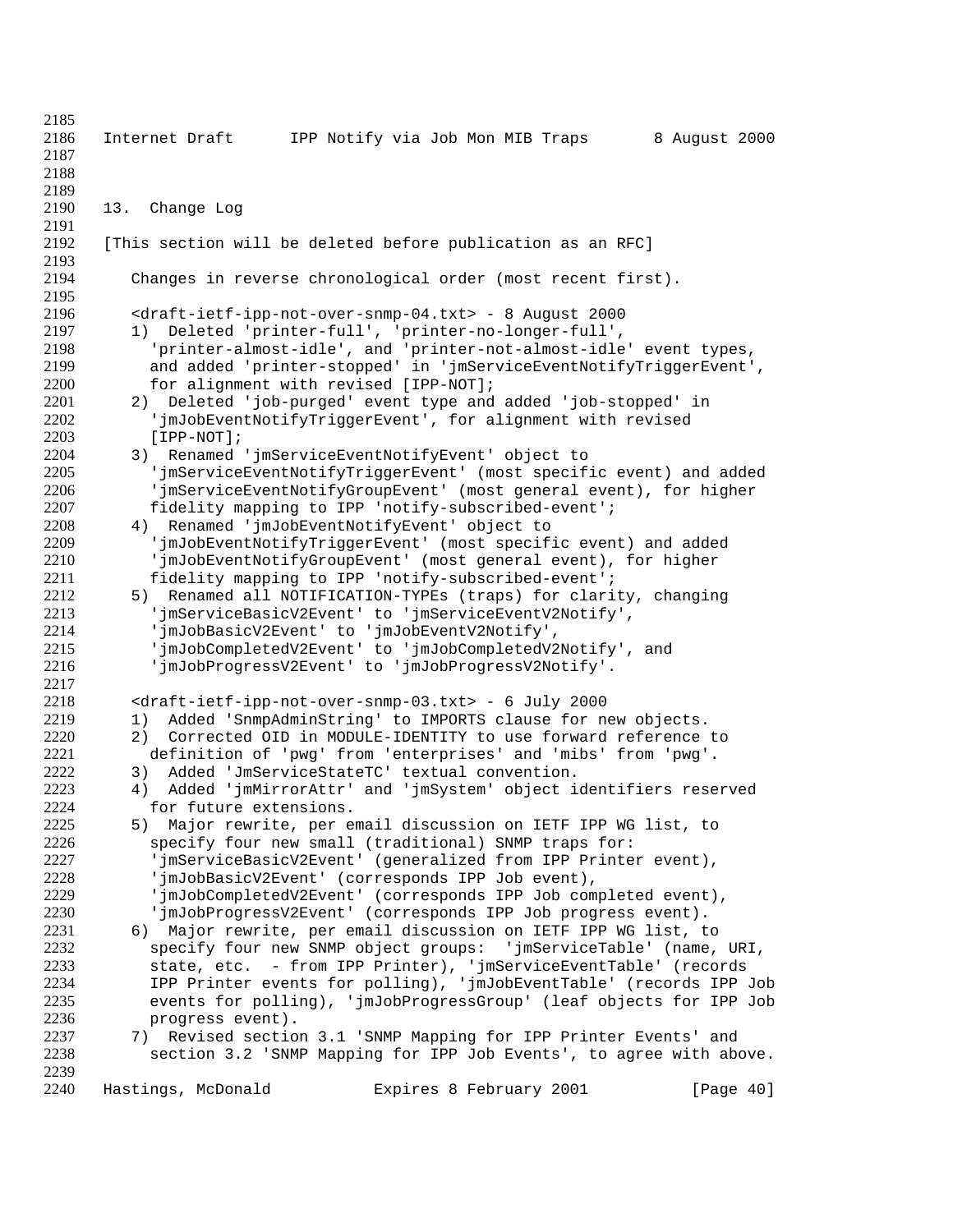| 2241<br>2242 | Internet Draft                        | IPP Notify via Job Mon MIB Traps                                                                                       | 8 August 2000 |
|--------------|---------------------------------------|------------------------------------------------------------------------------------------------------------------------|---------------|
| 2243         |                                       |                                                                                                                        |               |
| 2244         | 8)                                    | Deleted obsolete section 3.3 'Rules for Encoding Notifications',                                                       |               |
| 2245         |                                       | as event bindings now always fit over all SNMP transport protocols.                                                    |               |
| 2246         |                                       |                                                                                                                        |               |
| 2247         |                                       | <draft-ietf-ipp-not-over-snmp-02.txt> - 19 March 2000</draft-ietf-ipp-not-over-snmp-02.txt>                            |               |
| 2248         |                                       | 1) Renamed Printer Event notification group to Device Basic Event                                                      |               |
| 2249<br>2250 |                                       | and 'jmPrinterEventV2Event' notification to 'jmDeviceBasicV2Event',                                                    |               |
| 2251         |                                       | to better align with IPP and to support non-printing jobs.<br>2) Revised 'jmDeviceBasicV2Event' notification to remove |               |
| 2252         |                                       | 'hrDeviceStatus', 'hrPrinterStatus', 'hrPrinterDetectedErrorState'                                                     |               |
| 2253         |                                       | from mandatory trap bindings because they were redundant, per                                                          |               |
| 2254         | request of Ron Bergman.               |                                                                                                                        |               |
| 2255         |                                       | 3) Renamed Job Event notification group to Job Basic Event and                                                         |               |
| 2256         |                                       | 'jmJobEventV2Event' notification to 'jmJobBasicV2Event', to better                                                     |               |
| 2257         |                                       | align with IPP and to support variant job events.                                                                      |               |
| 2258         | 4)                                    | Defined new Job Completed Event notification group and defined                                                         |               |
| 2259         |                                       | new Job Progress Event notification group, to better align with IPP                                                    |               |
| 2260         | and to support variant job events.    |                                                                                                                        |               |
| 2261         | 5)                                    | Renamed Event object group to Event Binding,                                                                           |               |
| 2262         |                                       | 'jmEventPrinterState' to 'jmEventDeviceState',                                                                         |               |
| 2263         |                                       | 'jmEventPrinterStateReasons' to 'jmEventDeviceStateReasons',                                                           |               |
| 2264         |                                       | 'jmEventPrinterIsAcceptingJobs' to 'jmEventDeviceIsAcceptingJobs',                                                     |               |
| 2265<br>2266 | to support non-printing jobs.         | 6) Revised Event Binding object group, adding explicit objects                                                         |               |
| 2267         |                                       | 'jmEventDeviceURI', 'jmEventDeviceName', 'jmEventJobSetIndex',                                                         |               |
| 2268         |                                       | 'jmEventJobIndex', 'jmEventJobName', 'jmEventJobState',                                                                |               |
| 2269         |                                       | 'jmEventJobStateReasons', 'jmEventJobKOctets',                                                                         |               |
| 2270         |                                       | 'jmEventJobKOctetsProcessed', 'jmEventJobImpressions',                                                                 |               |
| 2271         |                                       | 'jmEventJobImpressionsCompleted', 'jmEventJobMediaSheets',                                                             |               |
| 2272         | 'jmEventJobMediaSheetsCompleted',     |                                                                                                                        |               |
| 2273         |                                       | 'jmEventJobImpressionsCompletedCC', 'jmEventJobCollationType',                                                         |               |
| 2274         | 'jmEventJobSheetCompletedCopyNum',    |                                                                                                                        |               |
| 2275         |                                       | 'jmEventJobSheetCompletedDocNum', per request of Ron Bergman.                                                          |               |
| 2276         |                                       | 7) Revised SYNTAX of 'jmEventTriggerEvent' object from from                                                            |               |
| 2277         |                                       | 'JmUTF8StringTC' (string) to IPP-aligned enumeration, per request                                                      |               |
| 2278         | of Ron Bergman.                       |                                                                                                                        |               |
| 2279<br>2280 | 8)                                    | Removed all references to Printer MIB v2, as they were of limited                                                      |               |
| 2281         | value, per request of Ron Bergman.    | 9) Revised 'SNMP Mapping for IPP Printer Events' section for renamed                                                   |               |
| 2282         |                                       | event binding objects, per request of Ron Bergman.                                                                     |               |
| 2283         |                                       | 10) Revised 'Rules for Encoding Notifications' section to truncate                                                     |               |
| 2284         |                                       | additional string bindings, per request of Ron Bergman.                                                                |               |
| 2285         |                                       | 11) Revised 'Registration via IPP' section, to change scheme name                                                      |               |
| 2286         |                                       | from 'ipp-snmp:' to 'snmpnotify:', per request of Ron Bergman.                                                         |               |
| 2287         |                                       |                                                                                                                        |               |
| 2288         |                                       | <draft-ietf-ipp-not-over-snmp-01.txt> - 1 December 1999</draft-ietf-ipp-not-over-snmp-01.txt>                          |               |
| 2289         | 1)                                    | Deleted 'JmTriggerEventTC' textual convention (see below).                                                             |               |
| 2290         | 2)                                    | Revised SYNTAX of 'jmEventTriggerEvent' object from                                                                    |               |
| 2291         |                                       | 'JmTriggerEventTC' (enumeration) to 'JmUTF8StringTC' (string), to                                                      |               |
| 2292         | support use of IPP standard keywords. |                                                                                                                        |               |
| 2293         |                                       | 3) Added 'jmEventPrinterState', 'jmEventPrinterStateReasons', and                                                      |               |
| 2294<br>2295 |                                       | 'jmEventPrinterIsAcceptingJobs' objects for consistency w/                                                             |               |
| 2296         | Hastings, McDonald                    | Expires 8 February 2001                                                                                                | [Page 41]     |
|              |                                       |                                                                                                                        |               |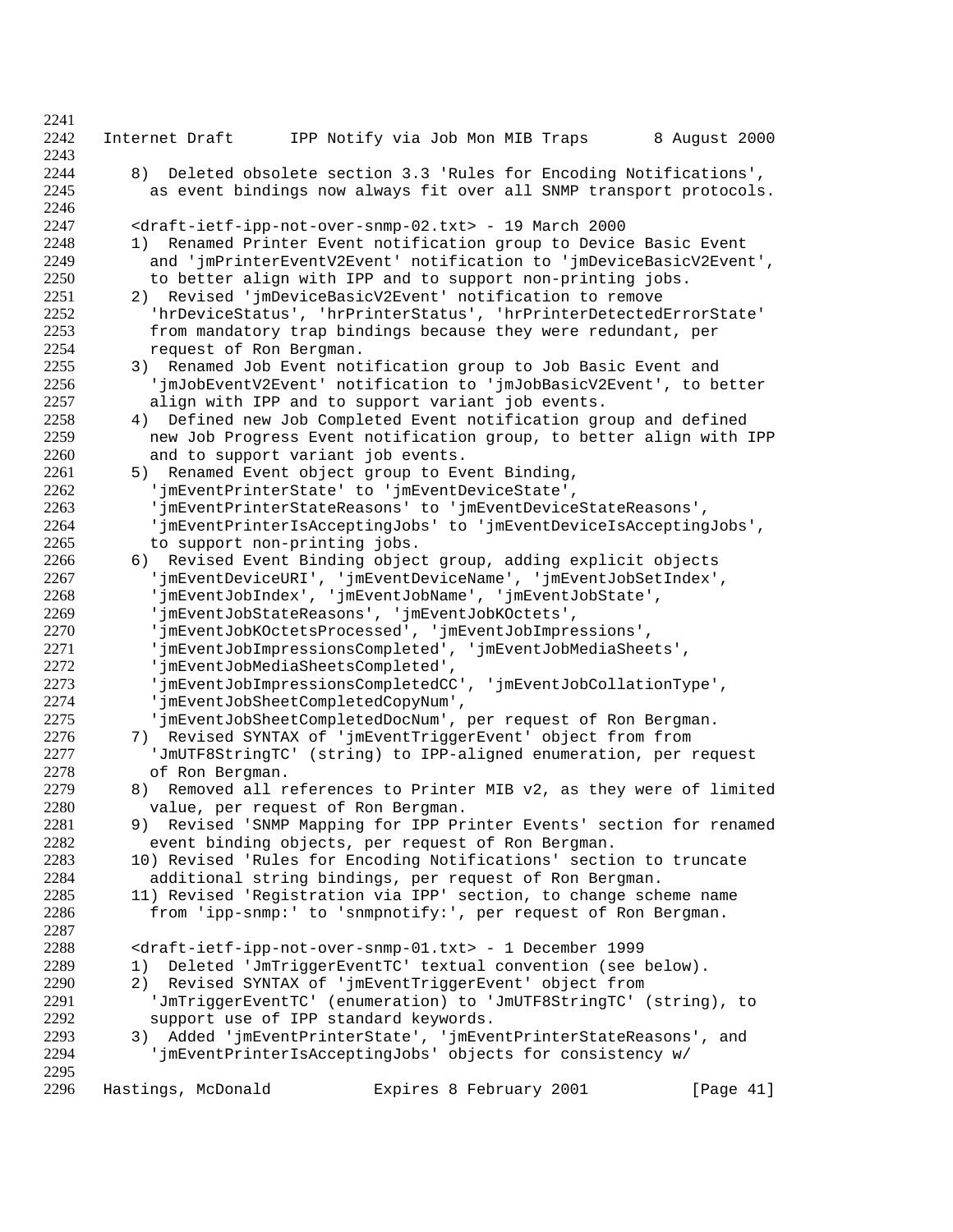| 2297         |                                                                                                                             |                                                                                                                                      |               |  |  |  |
|--------------|-----------------------------------------------------------------------------------------------------------------------------|--------------------------------------------------------------------------------------------------------------------------------------|---------------|--|--|--|
| 2298<br>2299 | Internet Draft                                                                                                              | IPP Notify via Job Mon MIB Traps                                                                                                     | 8 August 2000 |  |  |  |
| 2300         |                                                                                                                             | [IPP-NOT] and to reduce ambiguity about printer states inherent in                                                                   |               |  |  |  |
| 2301         | RFC 1759.                                                                                                                   |                                                                                                                                      |               |  |  |  |
| 2302         | 4) Revised DESCRIPTION of 'jmPrinterEventV2Event' notification to                                                           |                                                                                                                                      |               |  |  |  |
| 2303         | add SHOULD (recommendation) for 'jmEventPrinterState',<br>'jmEventPrinterStateReasons', and 'jmEventPrinterIsAcceptingJobs' |                                                                                                                                      |               |  |  |  |
| 2304<br>2305 | objects.                                                                                                                    |                                                                                                                                      |               |  |  |  |
| 2306         | 5)                                                                                                                          | Revised 'SNMP Mapping for IPP Printer Events' section to add                                                                         |               |  |  |  |
| 2307         |                                                                                                                             | direct mapping of IPP notification attributes to                                                                                     |               |  |  |  |
| 2308         |                                                                                                                             | 'jmEventPrinterState', 'jmEventPrinterStateReasons', and                                                                             |               |  |  |  |
| 2309         |                                                                                                                             | 'jmEventPrinterIsAcceptingJobs' objects.                                                                                             |               |  |  |  |
| 2310         |                                                                                                                             | 6) Revised 'Rules for Encoding Notifications' section to add                                                                         |               |  |  |  |
| 2311         |                                                                                                                             | 'jmEventPrinterState' and 'jmEventPrinterStateReasons'.                                                                              |               |  |  |  |
| 2312<br>2313 | 7)                                                                                                                          | Revised 'IANA Considerations' section to specify there are none -<br>no enumerated or keyword textual conventions are now defined in |               |  |  |  |
| 2314         | this document.                                                                                                              |                                                                                                                                      |               |  |  |  |
| 2315         | 8)                                                                                                                          | Revised 'Internationalization Considerations' section to specify                                                                     |               |  |  |  |
| 2316         |                                                                                                                             | that US English keywords are used in 'jmEventTriggerEvent',                                                                          |               |  |  |  |
| 2317         |                                                                                                                             | 'jmEventPrinterState', and 'jmEventPrinterStateReasons' objects and                                                                  |               |  |  |  |
| 2318         |                                                                                                                             | thus no explicit natural language tagging is required.                                                                               |               |  |  |  |
| 2319<br>2320 |                                                                                                                             | <draft-ietf-ipp-not-over-snmp-00.txt> - 10 October 1999</draft-ietf-ipp-not-over-snmp-00.txt>                                        |               |  |  |  |
| 2321         | Initial version.<br>1)                                                                                                      |                                                                                                                                      |               |  |  |  |
| 2322         |                                                                                                                             |                                                                                                                                      |               |  |  |  |
| 2323         |                                                                                                                             |                                                                                                                                      |               |  |  |  |
| 2324         |                                                                                                                             |                                                                                                                                      |               |  |  |  |
| 2325         |                                                                                                                             |                                                                                                                                      |               |  |  |  |
| 2326<br>2327 |                                                                                                                             |                                                                                                                                      |               |  |  |  |
| 2328         |                                                                                                                             |                                                                                                                                      |               |  |  |  |
| 2329         |                                                                                                                             |                                                                                                                                      |               |  |  |  |
| 2330         |                                                                                                                             |                                                                                                                                      |               |  |  |  |
| 2331         |                                                                                                                             |                                                                                                                                      |               |  |  |  |
| 2332         |                                                                                                                             |                                                                                                                                      |               |  |  |  |
| 2333<br>2334 |                                                                                                                             |                                                                                                                                      |               |  |  |  |
| 2335         |                                                                                                                             |                                                                                                                                      |               |  |  |  |
| 2336         |                                                                                                                             |                                                                                                                                      |               |  |  |  |
| 2337         |                                                                                                                             |                                                                                                                                      |               |  |  |  |
| 2338         |                                                                                                                             |                                                                                                                                      |               |  |  |  |
| 2339         |                                                                                                                             |                                                                                                                                      |               |  |  |  |
| 2340<br>2341 |                                                                                                                             |                                                                                                                                      |               |  |  |  |
| 2342         |                                                                                                                             |                                                                                                                                      |               |  |  |  |
| 2343         |                                                                                                                             |                                                                                                                                      |               |  |  |  |
| 2344         |                                                                                                                             |                                                                                                                                      |               |  |  |  |
| 2345         |                                                                                                                             |                                                                                                                                      |               |  |  |  |
| 2346         |                                                                                                                             |                                                                                                                                      |               |  |  |  |
| 2347<br>2348 |                                                                                                                             |                                                                                                                                      |               |  |  |  |
| 2349         |                                                                                                                             |                                                                                                                                      |               |  |  |  |
| 2350         |                                                                                                                             |                                                                                                                                      |               |  |  |  |
| 2351         |                                                                                                                             |                                                                                                                                      |               |  |  |  |
| 2352         | Hastings, McDonald                                                                                                          | Expires 8 February 2001                                                                                                              | [Page 42]     |  |  |  |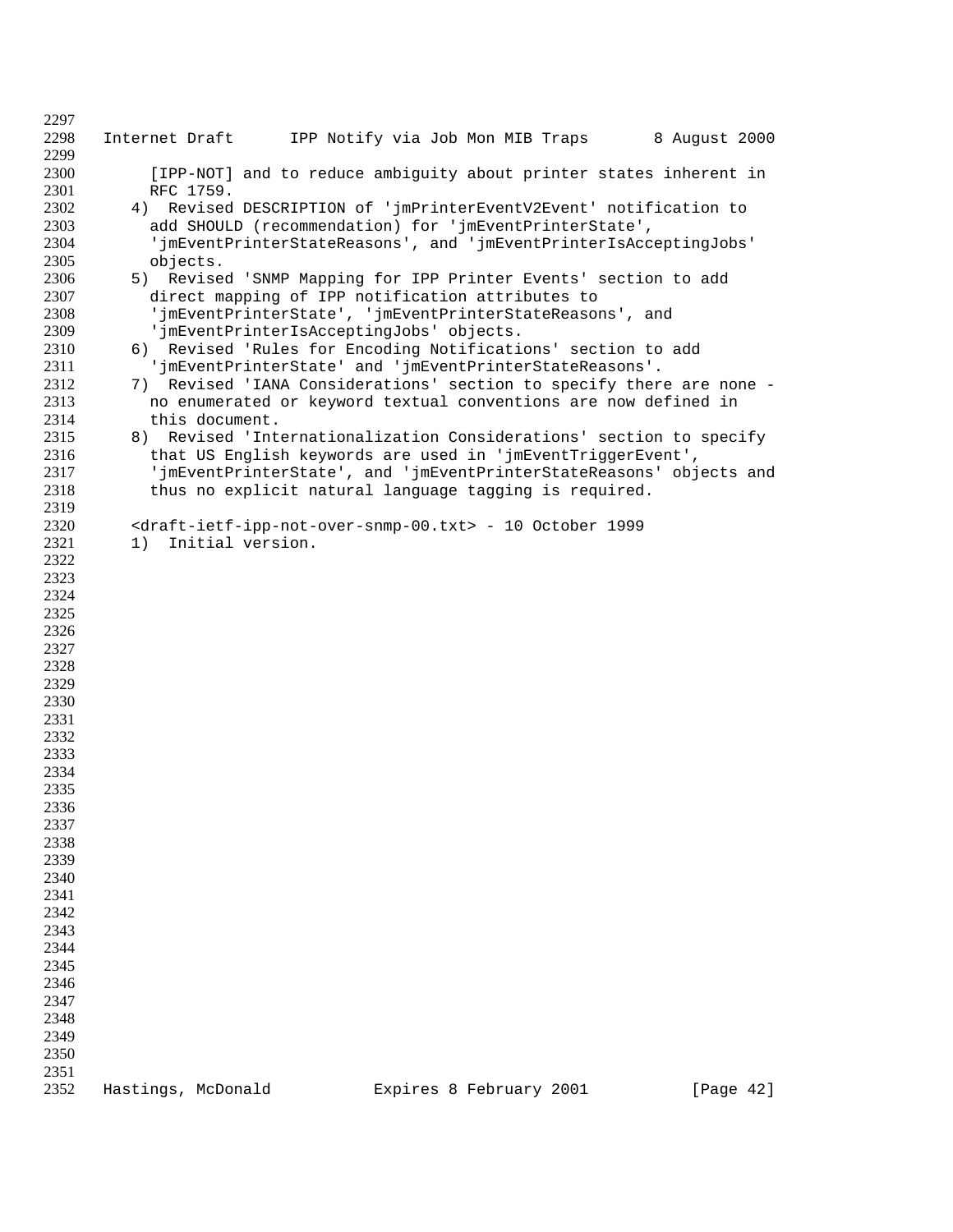Internet Draft IPP Notify via Job Mon MIB Traps 8 August 2000 14. Intellectual Property Notice The IETF takes no position regarding the validity or scope of any intellectual property or other rights that might be claimed to pertain to the implementation or use of the technology described in this document or the extent to which any license under such rights might or might not be available; neither does it represent that it has made any effort to identify any such rights. Information on the IETF's procedures with respect to rights in standards-track and 2367 standards-related documentation can be found in BCP-11. Copies of 2368 claims of rights made available for publication and any assurances claims of rights made available for publication and any assurances of 2369 licenses to be made available, or the result of an attempt made to 2370 obtain a general license or permission for the use of such obtain a general license or permission for the use of such 2371 proprietary rights by implementers or users of this specification can<br>2372 be obtained from the IETF Secretariat. be obtained from the IETF Secretariat. The IETF invites any interested party to bring to its attention any copyrights, patents or patent applications, or other proprietary rights which may cover technology that may be required to practice this standard. Please address the information to the IETF Executive Director. 15. Authors' Addresses Tom Hastings Xerox Corporation 701 S Aviation Blvd, MS 834-03E El Segundo, CA 90245 Phone: +1 310-333-6413 Email: hastings@cp10.es.xerox.com 2391<br>2392 Ira McDonald High North Inc 221 Ridge Ave Grand Marais, MI 49839 Phone: +1 906-494-2434 or +1 906-494-2697 Email: imcdonald@sharplabs.com Email: imcdonal@sdsp.mc.xerox.com Hastings, McDonald Expires 8 February 2001 [Page 43]